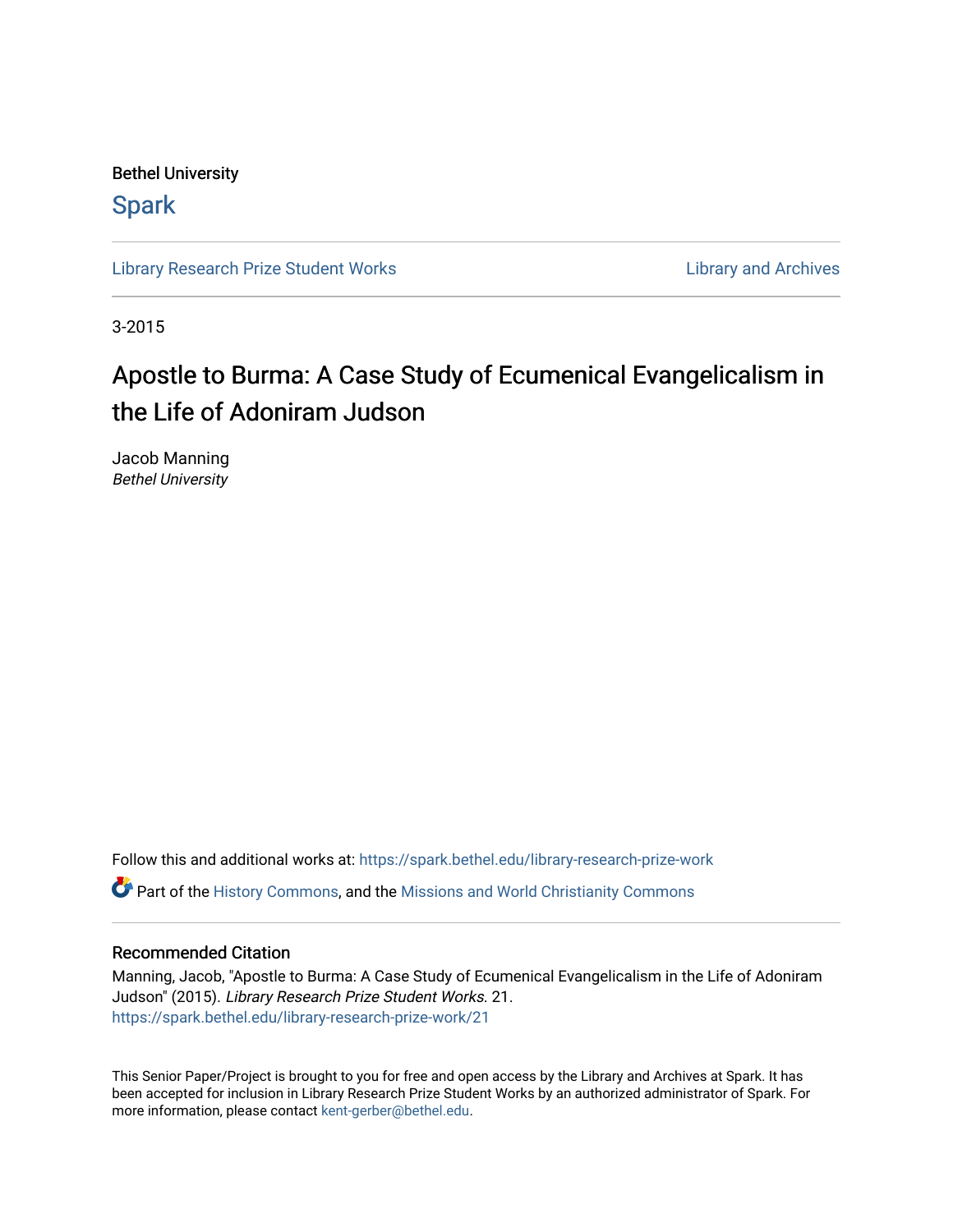Apostle to Burma:

A Case Study of Ecumenical Evangelicalism in the life of Adoniram Judson

Jacob Manning

HIS 499: Senior Seminar

Dr. AnneMarie Kooistra

December 5, 2014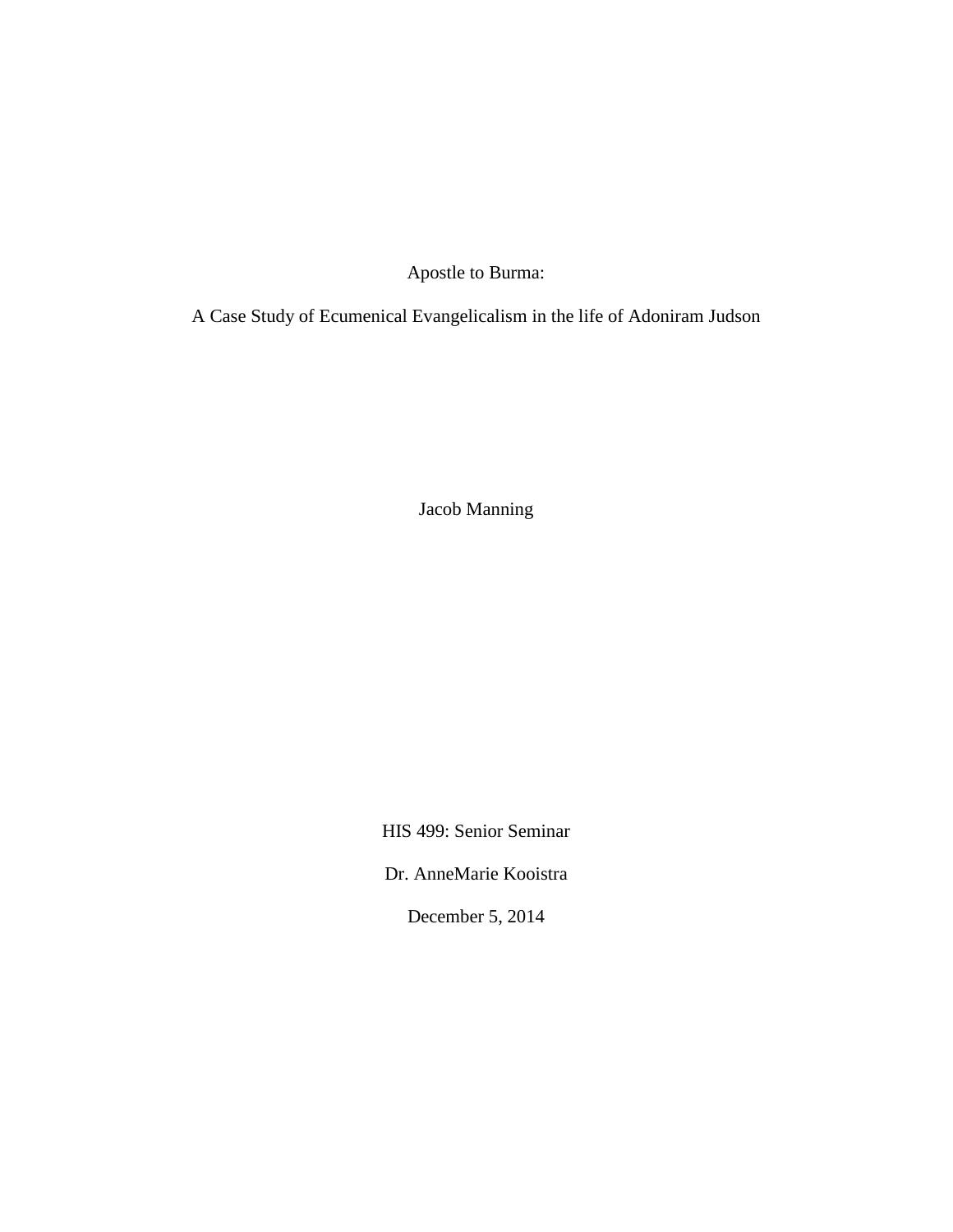Adoniram (1788-1850) and Ann Judson (1789-1826) boarded the *Caravan* along with Samuel and Harriet Newell in Salem, Massachusetts on February 19, 1812 with a directive from the American Board of Commissioners for Foreign Missions to preach the Gospel in the Far East. Four months later, the missionaries arrived in India, but the Judsons sailed once more before they began a life of missionary labor in the kingdom of Burma. Amidst the joys of successful Bible translation and establishment of a Baptist congregation in Burma, Ann and Adoniram suffered tremendous loss: none of their three children survived infancy, and Ann died from sickness in 1826. After Ann's death, Adoniram wrestled his grief for several years before marrying the missionary widow Sarah Boardman (1803-1845). When Sarah died during a voyage to America, Adoniram married again, this time to the American novelist Emily Chubbuck  $(1817-1854)$ .<sup>1</sup> Together they returned to Burma where Adoniram fell sick and died in 1850. Adoniram served the Burmese until his death––this was a man on a mission for life.

The Judsons' chief aim was not to found a school or eradicate social injustice, though these were important projects.<sup>2</sup> Religious liberty was not the primary goal, though Adoniram boldly confronted the emperor of Burma on the issue of persecution.<sup>3</sup> These missionaries simply

<sup>&</sup>lt;sup>1</sup>Emily Chubbuck wrote under the pseudonym "Fanny Forester".

<sup>&</sup>lt;sup>2</sup> Ann Judson considered the education of heathen woman to be one of the liberating effects of bringing the Gospel to the "heathen." For a woman of antebellum American standards, she had been given exceptional educational opportunities. Her parents were strong advocates for female educations, and Ann began her studies at the Bradford Academy at a young age. See Joan Brumberg, *Mission For Life*. Also James Knowles, *Memoir of Mrs. Ann H. Judson* and Ann H. Judson, *An Account of the Baptist Mission to Burma*. Ann frequently discussed the hope of abolishing the Buddhist practice of suttee, a custom that required a widow to join her husband in death through self-immolation on the husband's funeral pyre.

 $3$  Adoniram Judson, "To the Rev. Dr. Baldwin, Rangoon, August 26, 1817," in Francis Wayland, *A Memoir of the Life and labors of the Rev. Adoniram Judson. D.D.*, Vol. 1 (Boston: Phillips, Sampson, and Co., 1853), 191-192. Here Adoniram defends his errand to the emperor in a letter to Dr. Baldwin, president of the American Baptist mission board.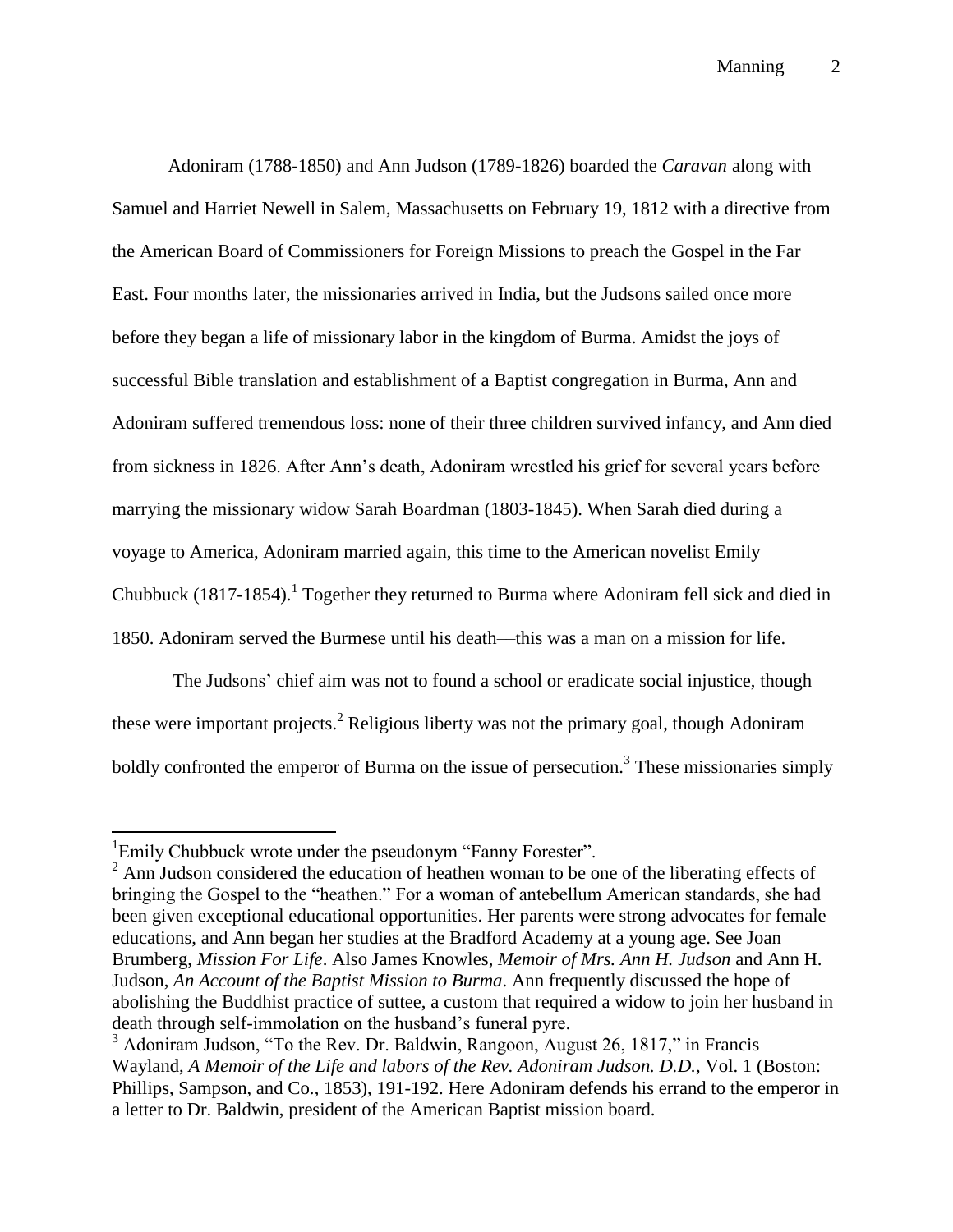thought of themselves as messengers––messengers to a Buddhist people who had not heard news

of an eternal God and salvation through his son, Jesus Christ. Adoniram articulates this

quintessential evangelical commitment in a letter to Ann Hasseltine's father:

I have now to ask whether you can consent to part with your daughter early next spring, to see her no more in this world? […] whether you can consent to her exposure to the dangers of the ocean; to the fatal influence of the southern climate of India; to every kind of want and distress; to degradation, insult, persecution and perhaps a violent death? Can you consent to all this for the sake of Him who left His heavenly home and died for her and for you; for the sake of perishing immortal souls; for the sake of Zion and the glory of God? Can you consent to all this in hope of soon meeting your daughter in the world of glory, with a crown of righteousness brightened by the acclamation of praise which shall redound to her Saviour from heathens saved, through her means, from eternal woe and despair? $4$ 

Adoniram anticipated the sorrows to come in a life of missionary work––this was not a romantic undertaking. Adoniram's pursuit of missionary labor and the translation of the Bible into Burmese was the result of an unusually radical evangelical commitment. The following pages

will explore the influences that ignited this fervent evangelicalism.

 $\overline{a}$ 

Judson scholarship has long been obscured by the overabundance of hagiographic biography, but these non-critical writings do not properly represent the central scholarly voices or primary sources.<sup>5</sup> The earliest available accounts of the work of the Judson mission were letters and journals from Ann and Adoniram published in denominational periodicals in the United States.<sup>6</sup> Letters from Burma typically arrived twelve to eighteen months after being

<sup>4</sup> Adoniram Judson, in Edward Judson, *The Life of Adoniram Judson* (New York: Anson D.F. Randolf and Co., 1883), 20.

<sup>&</sup>lt;sup>5</sup> The Judson story has remained a preeminent inspirational narrative for children's church education and missionary recruitment. For a modern repackaging of the Judson story for youth, see Janet Benge and Geoff Benge, *Adoniram Judson: Bound for Burma* (Seattle: YWAM publishing, 2000).

<sup>&</sup>lt;sup>6</sup> Joan Jacobs Brumberg, *Mission for Life: the story of the family of Adoniram Judson, the dramatic events of the first American foreign mission, and the course of evangelical religion in*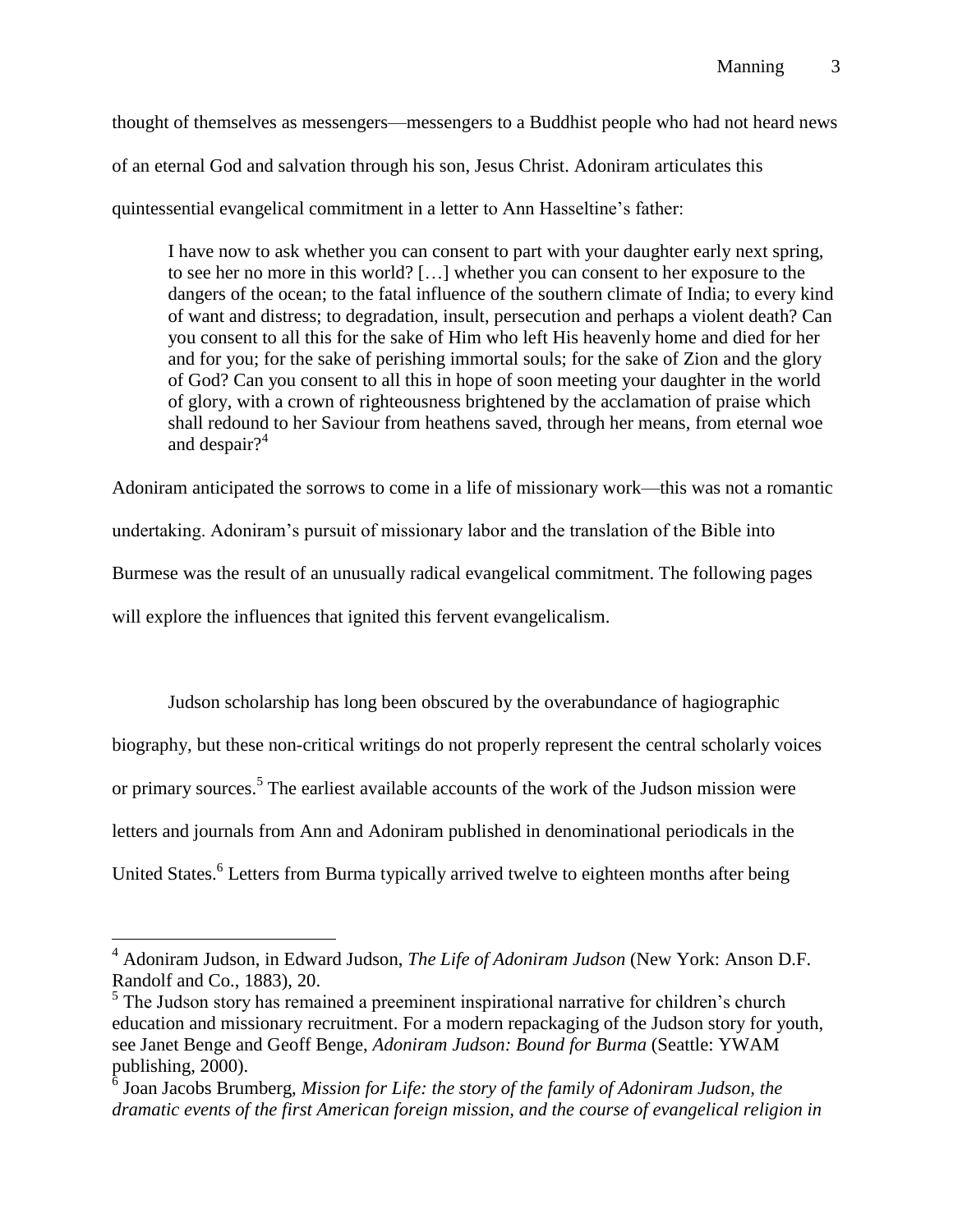written, due to the long distance and slow travel by ship. Despite slow communication, the American Baptist missionaries were soon well known. Social historian Joan Brumberg remarked that, "By 1845, in those homes where Protestant evangelical religion predominated, it is unlikely that any individual––adult or child; male or female––had not at least heard the names of Adoniram and Ann Hasseltine Judson."<sup>7</sup>

Although periodicals effectively communicated to nineteenth century readers, Emily Chubbuck Judson and Francis Wayland's two-volume *Memoir*, Edward Judson's *Life of Adoniram Judson*, George Knowles' *Memoir of Mrs. Ann H. Judsons*, Asahel Kendrick's *Life of Mrs. Emily C. Judson*, and the published works of Ann Hasseltine, Sarah Boardman, and Emily Chubbuck Judson form the standard corpus of primary source documents on the Judsons.<sup>8</sup> The majority of nineteenth century hagiography liberally borrowed from these and extant periodical source materials, and by 1913, there were at least two-dozen biographical reiterations of the

*the nineteenth century* (New York: Free Press, 1980), 46. The *Massachusetts Baptist Missionary Magazine*, and the American Baptist *Register* published extracts from Burma. Other Baptist publications, such as the *Christian Watchman*, *Columbian Star*, and *Latter day Luminary*, the *American Baptist Magazine, and Missionary Intelligencer* also gave attention to the Judsons. Brumberg focuses on the Baptist publications, but even after their Baptist conversion, activities of the Judson mission were reported in Congregationalist magazines as well. Congregationalist magazines regularly gave "Religious Intelligence" on the activities of the London Missionary Society and the work of the Baptist missionary William Carey, indicating that denominational separations were in part superseded by unity around broader evangelical commitments. For example, the 1813 *Panoplist, and Missionary Magazine* (1812-1817) reported missionary events related to the American Board of Commissioners for Foreign Missions, but the magazine also describes Ann and Adoniram's Baptist conversion. The *Panoplist and Missionary Herald* (1818- 1820) continued to report on the Judsons, but these articles were not very substantial. For dates and details of publication regarding the *Panoplist* periodicals, see "The Panoplist," Congregational Library and Archives, 2013,

http://www.congregationallibrary.org/periodicals/panoplist.

<sup>7</sup> Joan Brumberg, *Mission for Life*, 1.

<sup>&</sup>lt;sup>8</sup> See Primary Source Bibliography. These biographies and published writings include numerous excerpts from published and private collections of Judson letters, journals, tracts, and essays.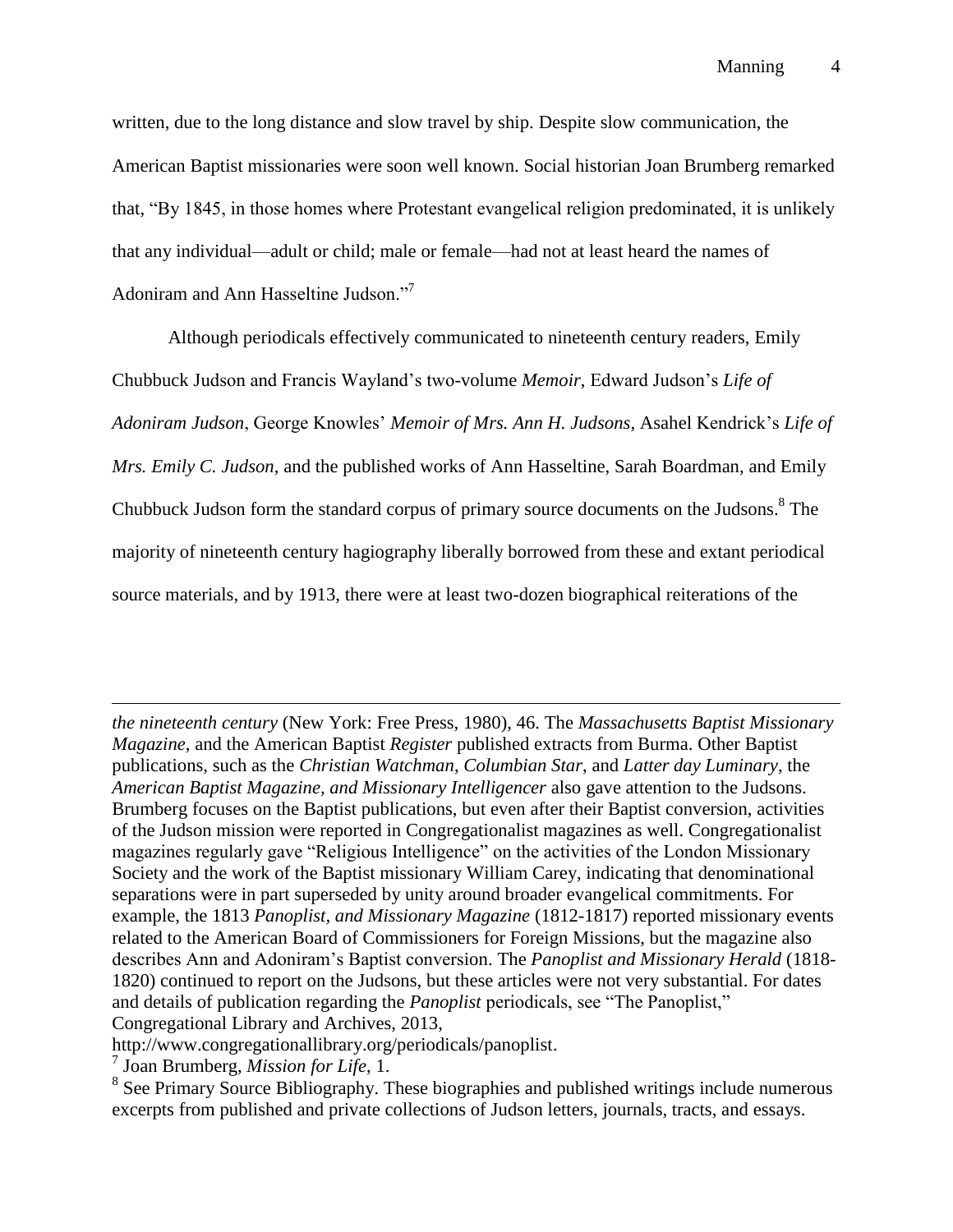Manning 5

Judson narrative.<sup>9</sup> Unpublished letters and journals are scarce outside of these collections because Ann and Adoniram destroyed all personal letters during the British-Burmese war, and after Ann's death, Adoniram destroyed most of his private writings as an exercise of self-denial. Other primary documents were lost to fire, shipwreck and decay.<sup>10</sup>

Stacy Warburton's *Eastward* (published 1937) was the first modern scholarly biography, followed by Courtney Anderson's *To the Golden Shore* (published 1955). These biographies and feminist historian Joan Brumberg's cultural biography, *Mission for Life* (1980), are the three most significant biographies from the twentieth century.<sup>11</sup> Historians Dana Robert and Ruth Tucker have contributed invaluable analysis to the social history of women in the modern missionary movement.<sup>12</sup> Rosalie Hunt's 2005 *Bless God and Take Courage* was the result of six years of research in the U.S. and Burma/Myanmar, and this biography represents the most comprehensive engagement of sources on the Judsons to date. The 2013 bicentennial celebrations of the Judsons' arrival in Burma have seen global revitalization in Judson scholarship, marked by the publication of at least two collections of scholarly essays analyzing cultural themes, missiological distinctives and theological context for history of the Judson

 9 "Search results for 'su: Adoniram Judson 1788-1850' limited to Libraries Worldwide, WorldCat.org, accessed November 1, 2014,

http://worldcat.org/search?q=su%3A+Adoniram+Judson+1788-

<sup>1850&</sup>amp;qt=facetNavigation&se=%24d&sd=desc&dblist=638.

WorldCat database indicates that by the Judson centennial in 1913, the Judsons' stories had been repackaged in more than two dozen additional biographies. Joan Brumberg evaluates the influence of these biographies in *Mission for Life*, 1-19.

 $10$  The surviving private collections of Judson letters and journals remain in the care of the American Baptist Historical Society. Rosalie Hall Hunt has the most exhaustive footnotes bibliography regarding these primary sources. See Rosalie H. Hunt, *Bless God and Take Courage: the Judson History and Legacy*, (Valley Forge, PA: Judson Press, 2005), 354-390.

<sup>12</sup> Most notably: Dana L. Robert, *American Women in Mission*; Ruth A. Tucker, *Guardians of the Great Commission*; Ruth A. Tucker, *From Jerusalem to Irian Jaya: a Biographical History of Christian Missions*; and Ruth A. Tucker and Walter L. Liefeld, *Daughters of the Church*.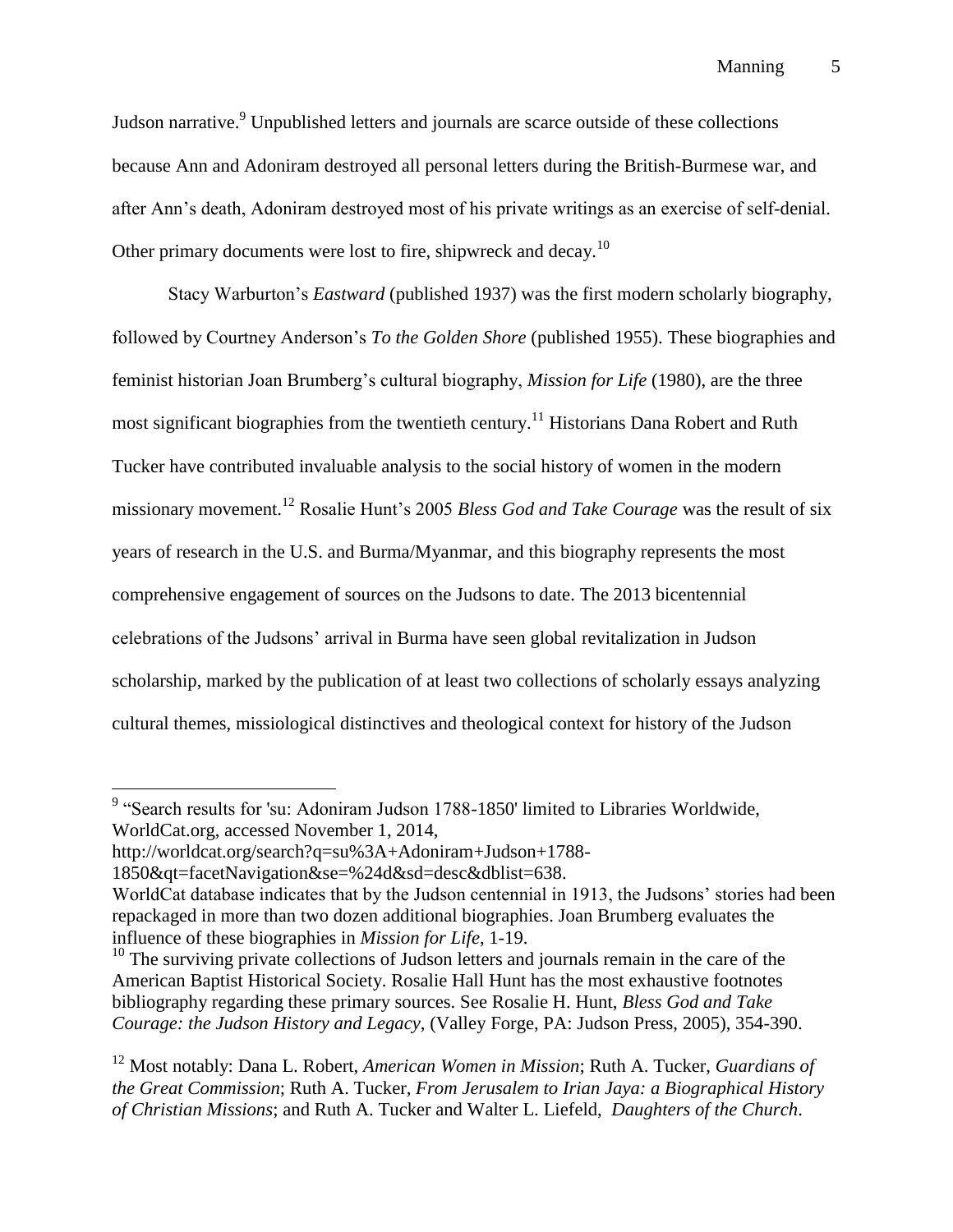mission.<sup>13</sup> Additionally, the American Baptist Historical Society's "Judson200" digital exhibit has begun an effort to "encourage greater understanding in North America of the unique American Baptist heritage of the Burmese immigrant congregations from Myanmar."<sup>14</sup>

As the Judson200 project demonstrates, Judson scholarship has seen exciting recent developments, namely, an increasingly global vision of Baptist history. However, much work remains to be done to investigate the ecumenical influences on the Judson mission. Feminist historian Joan Brumberg summarized this problem in *Mission for Life*:

The longstanding veneration of the Judsons by Baptist Americans should not be taken to mean that the Judsons are purely denominational figures. The fact that their names are virtually unknown to those outside the denomination reflects the biases of much of our traditional historical writing which has been consistently preoccupied in the antebellum period with the story of the liberal Congregationalist and Unitarian churches.<sup>15</sup>

In an effort to rescue the Judson story from the dustbin of esoteric denominational discussion,

Brumberg uses the term "evangelical" as the primary description of Judson's faith

commitments.<sup>16</sup> While this choice greatly benefits Brumberg's cultural biography by

distinguishing the Judsons from the broader American social context, "evangelical" still obscures

the historical origins and intensity of such convictions.

Scholar David Bebbington provides the most helpful summary definition of "evangelicalism," and this definition lays a good foundational vocabulary for analyzing the menagerie of Christian influences in the Judson mission. Bebbington identifies four marks of evangelicalism. Bebbington's Quadrilateral includes: (1) Conversionism (a stress on the New

<sup>13</sup> Jason Duesing, ed., *Adoniram Judson: A Bicentennial Appreciation of the Pioneer American Missionary*. Allen Yeh and Chris Chun, eds., *Expect Great Things, Attempt Great Things*.

<sup>&</sup>lt;sup>14</sup> "About," accessed December 5, 2014, http://judson200.org/index.php/about. The website launched in fall of 2011.

<sup>15</sup> Joan Brumberg, *Mission for Life*, xvi.

<sup>&</sup>lt;sup>16</sup> Joan Brumberg, *Mission for Life*, x-xii. Brumberg defines "evangelicalism," emphasizing its cross-denominational unifying power.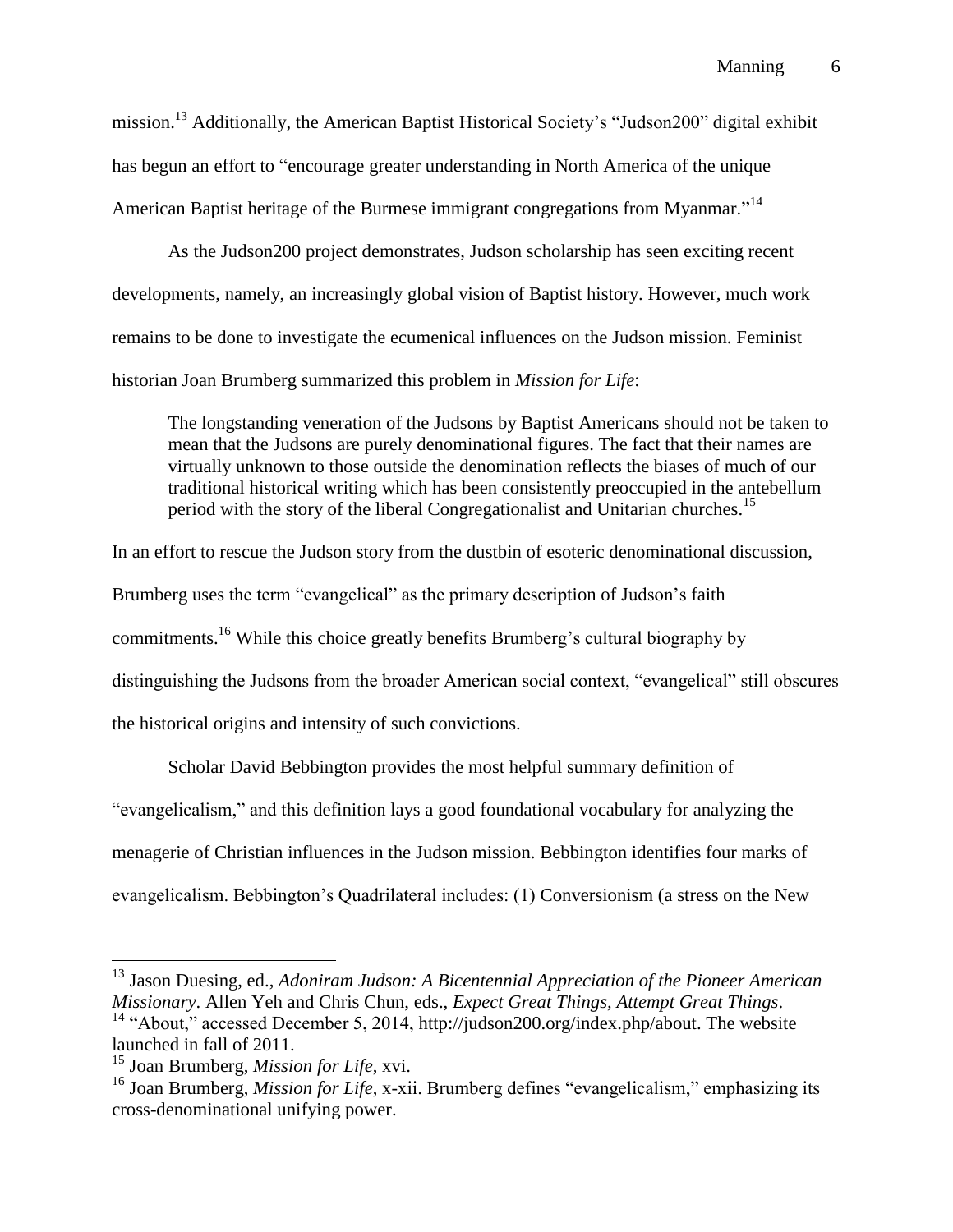Manning 7

Birth), (2) Crucicentrism (a focus on Christ's redeeming work as the heart of essential Christianity), (3) Biblicism (a reliance on the Bible as ultimate religious authority), and (4) Activism (an energetic, individualistic approach to religious duties and social involvement). <sup>17</sup> This paper limits its scope to an analysis of Adoniram Judson––I could not hope to do justice for Ann, Sarah, and Emily in this limited space. There is much more to be written about all three of these incredible women.

With the wealth of evangelical expression in the extant primary source material, there is no debate over the fact that Adoniram believed and embodied all four evangelical distinctives. The point that many scholars have generally overlooked is that Judson's evangelical commitments had ecumenical origins. Although popular historical memory has associated Judson's evangelicalism as a byproduct of Baptist affiliation this is an incomplete picture. The influence of his Edwardsian Congregationalist background, the missiological example from German Pietists, and Catholic mysticism had an indispensible role in laying the structural foundation of Judson's evangelical missiological commitments.

#### **Edwardsian beginnings: the conversion of Adoniram and Ann Judson**

 $\overline{a}$ 

Adoniram Judson was not a Baptist––that is, not before 1813. The early formation of Adoniram and Ann's Christian identity took place in the context of the New Divinity that was

<sup>17</sup> Mark Knoll, *The New Shape of World Christianity* (Downers Grove: InterVarstiy Press), 2009, 46. Knoll summarizes David Bebbington's four marks of evangelicalism. Bebbington's definition has tremendous practical value for much of the material written on Protestant mission history, as it is a convenient simplification of shared missiological identity. The original definition can be found in David Bebbington, *Evangelicalism in Modern Britain: A History from the 1730s to the 1980s* (London: Unwin Hyman, 1989), 2-17.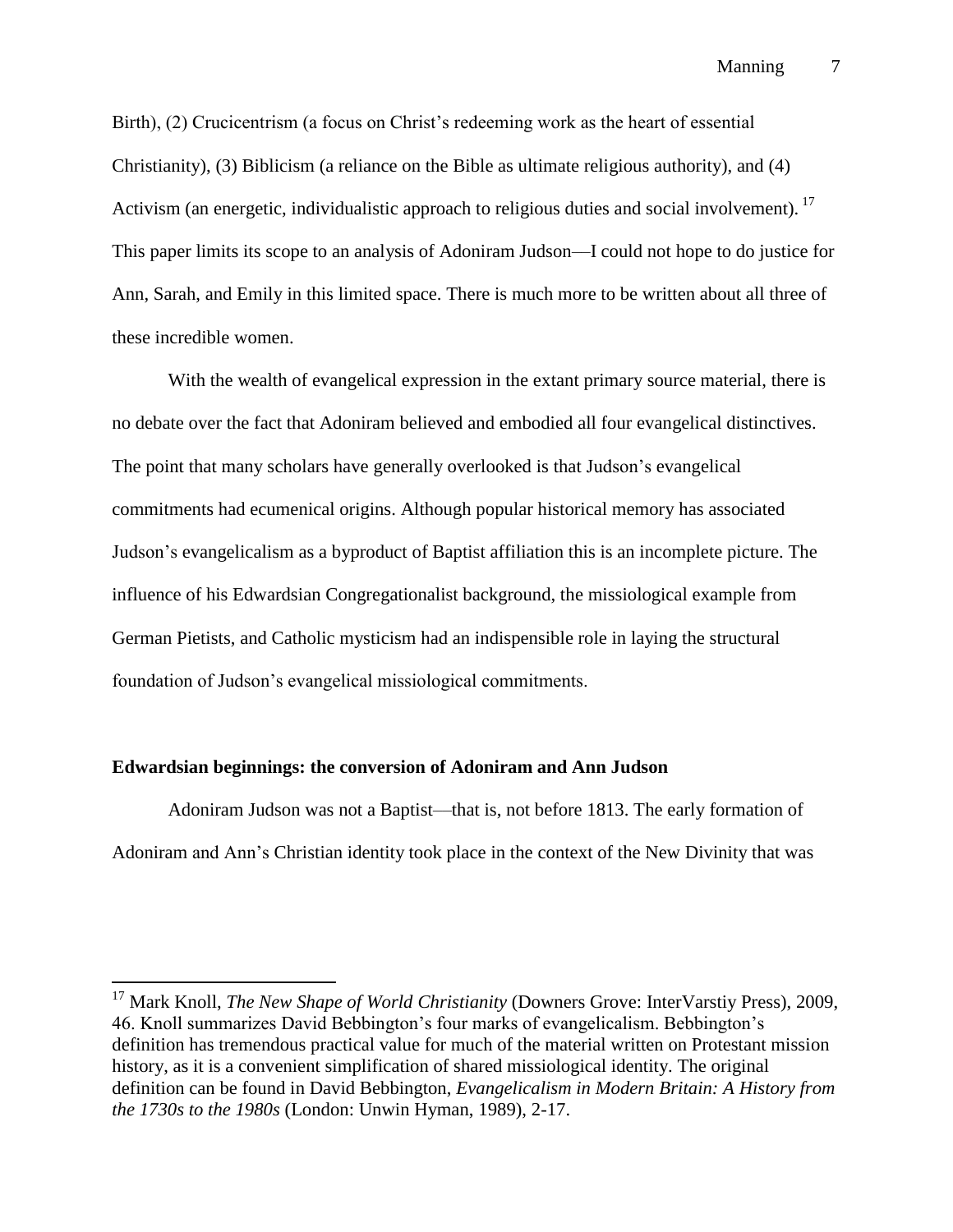reshaping Massachusetts's Congregationalist churches.<sup>18</sup> The term "New Divinity" refers to a theological school of the Reformed tradition that lasted from 1760-1860. Church historian Robert Caldwell summarizes the New Divinity, stating that members of the movement "self consciously incarnated the theological, revivalistic, and ecclesiological legacy of Jonathan Edwards."<sup>19</sup> This Edwardsian incarnation had two significant results for the Judsons: first, application of Edwards's distinction between natural ability and moral inability to choose Christ, and second, a belief that True Religion (i.e. the purest Christianity) was marked by the Christian's sincere and sustained affection for God. $^{20}$  Through the influence of pastors and Edwardsian literature, these two trademarks became the paradigm shaping values of the Judsons' conversionism.

Early influences in the lives of Adoniram and Ann give the first evidence for the Edwardsian origins of conversionism. Adoniram Judson Jr. was raised in the Congregationalist church. His father, Rev. Adoniram Judson Sr. (1750-1826) and uncle, Rev. Ephraim Judson (1737-1813), studied with the Joseph Bellamy (1719-1790) and pastored Congregationalist churches.21,22 From Edwards, to Bellamy, to Judson Sr., there was a direct historical connection

 $<sup>18</sup>$  Adoniram's journals and letters from this time have been lost or destroyed. Ann provides</sup> much more information on her conversion experiences. The close partnership between Ann and Adoniram suggests that they shared many of the same views on conversion, so I have included Ann's thoughts and reflections alongside discussion of Adoniram.

 $19$  Robert Caldwell, "New England's New Divinity and the Age of Judson's Preparation," in Duesing, *A Bicentennial Appreciation,* 31. Borrowing from Caldwell's approach to this vocabulary, the terms "New Divinity" and "Edwardsian" will be used synonymously in this essay.

<sup>20</sup> Robert Caldwell, "New England's New Divinity," in Duesing, *A Bicentennial Appreciation,*  31.

<sup>21</sup> Robert Caldwell, "New England's New Divinity," in Duesing, *A Bicentennial Appreciation*, 38-39.

 $^{22}$  Bellamy was personally mentored by Jonathan Edwards. Edwards also endorsed Bellamy's writings as accurately representing the ideals of True Religion. Edwards's endorsement can be found in the introductory remarks of Bellamy's *True Religion Delineated*.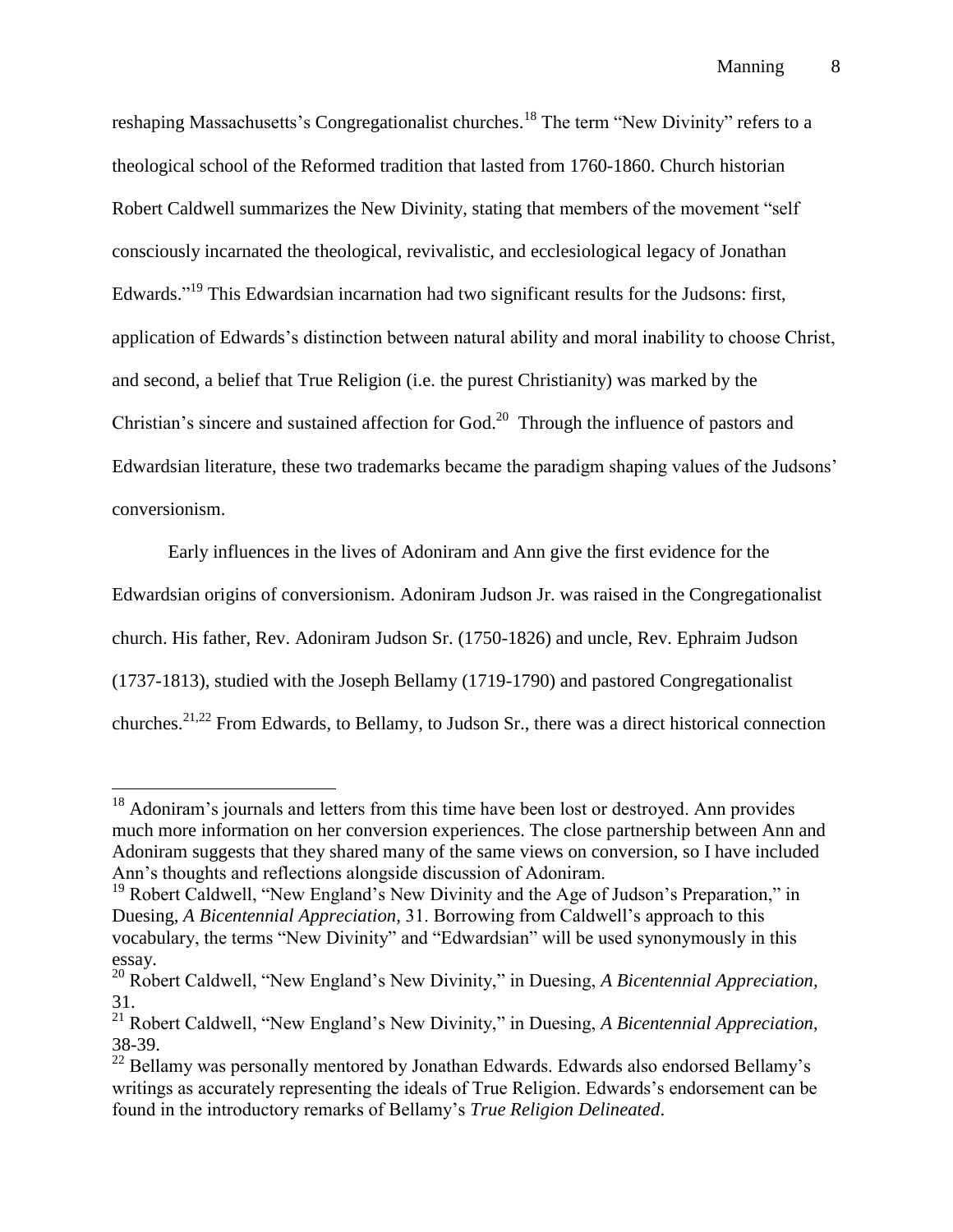for Adoniram to hear New Divinity theology. Rev. Judson Sr. was highly selective in his search for a church, accepting an invitation from a congregation only when he believed that its people would accept New Divinity principles––his uncompromising commitment to the school of his training reflects a character of nonconformity similar to that which saw Edwards removed by his own congregation at Northampton. As a New Divinity minister, Judson Sr. rejected the politically expedient "Half-Way Covenant" that allowed non-professing church attendees to enjoy membership status and participate in communion.<sup>23</sup> Judson Sr. did not compromise on this issue, insisting that the preservation of True Religion required church members to profess a legitimate conversion experience. Judson was finally ordained on January 23, 1787 to the pastorate of the First Church of Malden, Massachusetts, where the majority membership had made the divisive decision to invite this "minister of Hopkintonian principles."<sup>24</sup> The issue split the church. The congregation dismissed Judson Sr. in April 1791, just four years after his ordination.<sup>25</sup>

Over the next decade, Judson Sr. pastored seven years in the Congregational Church at Wenham, Mass. (December 1792-October 1799).<sup>26</sup> Upon selecting Rev. Judson, the Wenham church rejected the popular Half-Way Covenant that had spread through the majority of New

 $^{23}$  For details on the development of the Congregationalist Half-Way thesis under Solomon Stoddard and the Edwardsian response, see Chapter 3 in Mark Knoll, *America's God*: *from Jonathan Edwards to Abraham Lincoln* (Oxford: Oxford University Press, 2002).

<sup>&</sup>lt;sup>24</sup> Courtney Anderson, *To the Golden Shore: the life of Adoniram Judson* (Boston: Little, Brown and Company, 1956), 5. Anderson notes that the First Church of Malden had a significant minority who rejected New Divinity theology. Jonathan Edwards had mentored Samuel Hopkins (1721-1803), and Hopkins *System of Doctrines* became the foundational systematic theology text of the New Divinity. Thus, in this use, "Hopkintonian principles" was a general epithet for Edwardsian doctrines.

<sup>25</sup> Anderson, *To the Golden Shore,* 13.

<sup>&</sup>lt;sup>26</sup> Anderson, *To the Golden Shore*, 16-24. Though the church adopted New Divinity principles at the time of Rev. Judson's arrival in 1792, by 1799, financial crisis in the he small town of fivehundred precluded the possibility of a livable salary for the now bedridden pastor, and Judson invited dismissal in order to gain some respite and begin the search for other opportunities.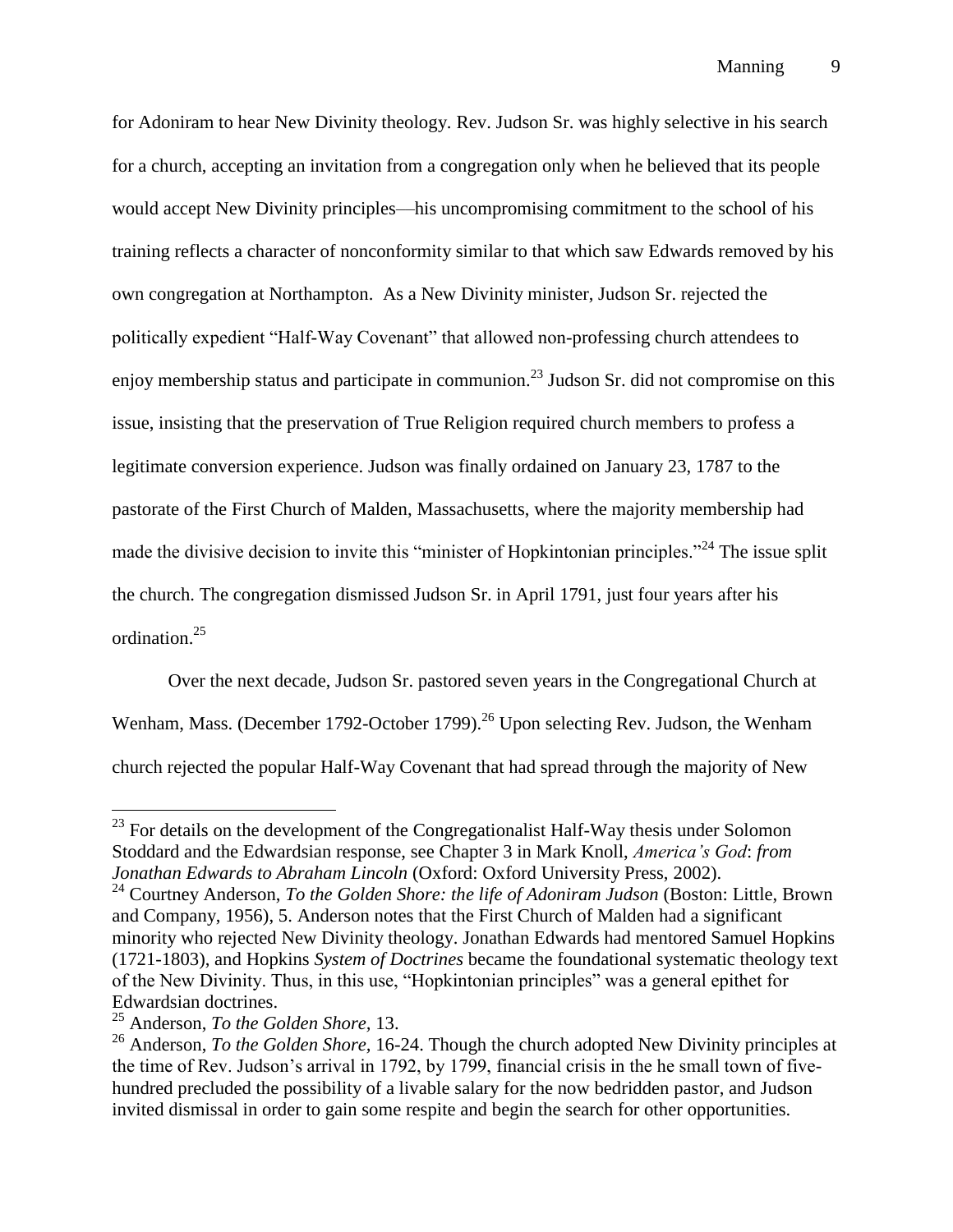England's churches during the late  $17<sup>th</sup>$  and early  $18<sup>th</sup>$  Century.<sup>27</sup> After a two-year interim recovering from a severe illness, Judson assumed the pastorate of the Congregational Church of Plymouth, Mass. in May of 1802<sup>28</sup> Judson Sr. next faced the question of sending his eldest son to college, and in 1804, Adoniram Judson Jr. began studies at Providence College (renamed Brown University) at the age of  $16^{29}$ 

The above sketch of the ministry of Rev. Adoniram Judson Sr. demonstrates that Adoniram Judson Jr. grew up the son of a thoroughly Edwardsian minister. By the time of his enrollment at Brown University, the yet unconverted Adoniram Judson would have become familiar with the Edwardsian imperative to pursue individual spiritual disciplines of Bible reading and prayer as a means of experiencing God. He would have known the penalty of sin and the singular hope of Christ's sacrificial death. He also knew that affection for God in these disciplines was a moral impossibility. Adoniram inherited the New Divinity theology that conversion was impossible without the intervention of the Holy Spirit. $30$ 

Biographers' portraits of Adoniram's early life have collected anecdotes supporting the idea that Adoniram participated in Christian devotional activities. Once while Judson Sr. was away on a preaching tour, his wife Abigail taught three-year-old Adoniram how to read. When his father returned, Adoniram demonstrated this new skill by reading a chapter of the Bible.<sup>31</sup> While the Bible was likely the standard first text for many American children at this time,

<sup>27</sup>Mark Knoll "The Collapse of the Puritan Canopy," in *America's God: from Jonathan Edwards to Abraham Lincoln,* 31-50.

<sup>28</sup> Adoniram Judson, "Autobiographical Record of Dates and Events," in Edward Judson, *The Life of Adoniram Judson* (New York: Anson D.F. Randolf and Co.,1883), 561.

<sup>29</sup> Adoniram Judson, "Record of Dates and Events," in Edward Judson, *Life of Adoniram Judson*, 561.

<sup>&</sup>lt;sup>30</sup> The theological term for this intervention is "regeneration." This was the process in which the third person of the Godhead (the Holy Ghost or Holy Spirit) defeated the human heart's moral inability to desire God.

<sup>31</sup> Edward Judson, *Life of Adoniram Judson*, 2.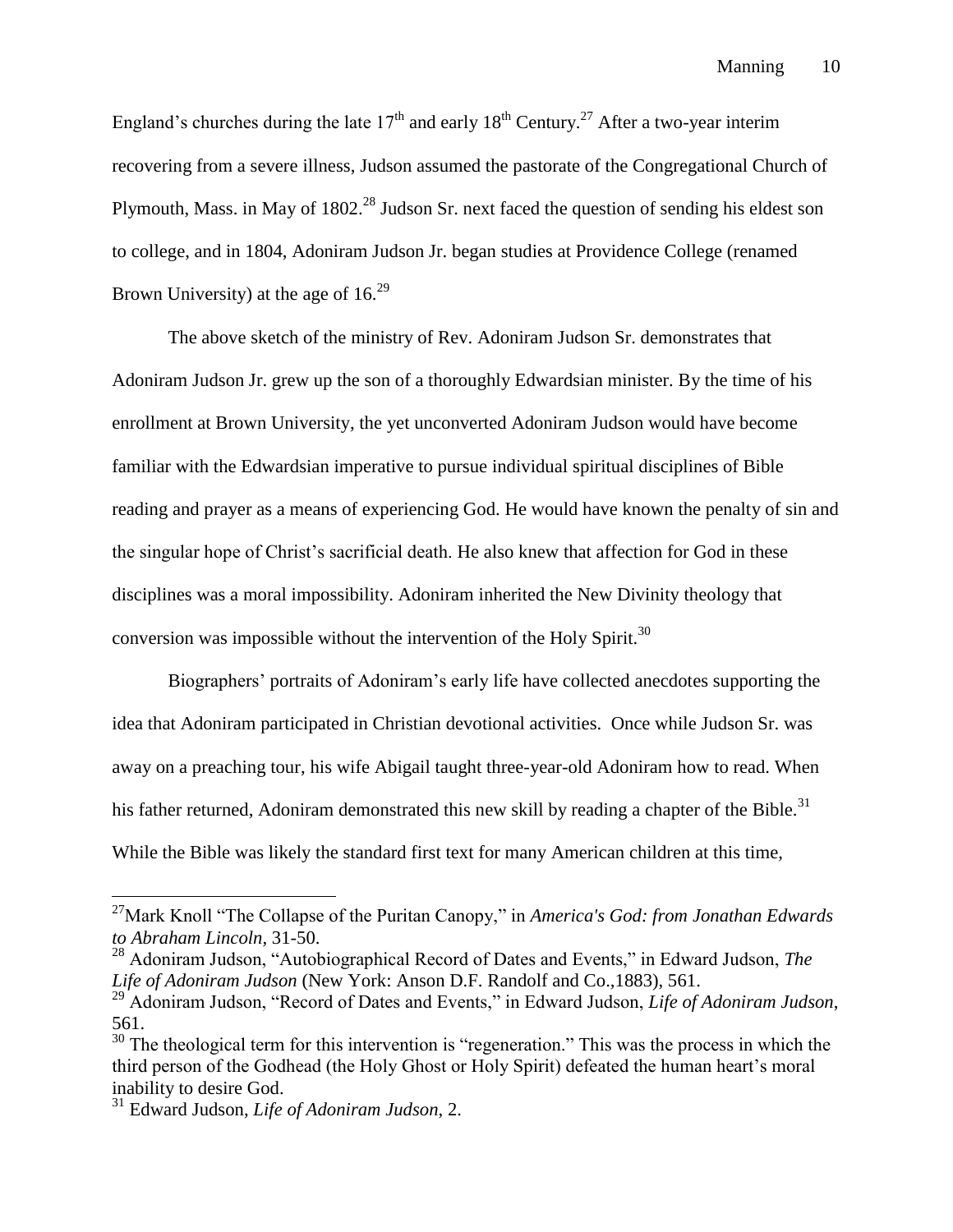Adoniram's reading at an early age exemplifies his precocious nature. Additionally, Abigail Judson, Adoniram's younger sister (named after her mother), recalled that her older brother frequently recruited the neighborhood kids to play church and hear his fiery improvised sermons.<sup>32</sup> From childhood, Adoniram lived and breathed an atmosphere in which the reading, preaching and teaching of the Bible was at the center of religious life.

Unlike her husband, Ann Hasseltine did not grow up under the influence of a minister father, but her family attended church every Sunday. A familiar face at balls and parties, she was deeply engaged in a carefree socialite lifestyle of her friends and family, but in her teen years Ann began to experience a desire to know God. Ann was the first convert in her immediate family, but her father and sister soon followed her in the pursuit of religious life. Reflecting on her progress to conversion, Ann discusses the influences of the Holy Spirit:

During the first sixteen years of my life, I very seldom felt any serious impressions, which I think, were produced by the Holy Spirit. I was early taught by my mother (though she was then ignorant of the nature of true religion) the importance of abstaining from those vices, vices, to which children are liable […] She also taught me, that if I were a good child, I should, at death, escape that dreadful hell.<sup>33</sup>

Despite living what she described as a "pharisaical" attempt to earn the favor of God, 34 Ann's Christian experience began to take a new shape when she happened upon a copy of Hannah More's *Strictures on Female Education.* <sup>35</sup> More's statement "She that liveth in pleasure, is dead while she liveth," came as a stinging rebuke to Ann, who carried a reputation for giddy behavior and general carelessness. Hasseltine began to read John Bunyan's *Pilgrim's Progress* in an effort to understand the true meaning of Christianity*.* 

<sup>32</sup> Edward Judson, *Life of Adoniram Judson*, 2.

<sup>33</sup> Ann Hasseltine Judson, in James D. Knowles, *Memoir of Mrs. Ann H. Judson, Late Missionary to Burma*, 4<sup>th</sup> edition, (Boston: Lincoln and Emands, 1831), 5.

<sup>34</sup> James Knowles, *Memoir of Mrs. Ann H. Judson,* 6.

<sup>35</sup> Ann Hasseltine Judson, in James Knowles, *Memoir of Mrs. Ann H. Judson*, 14.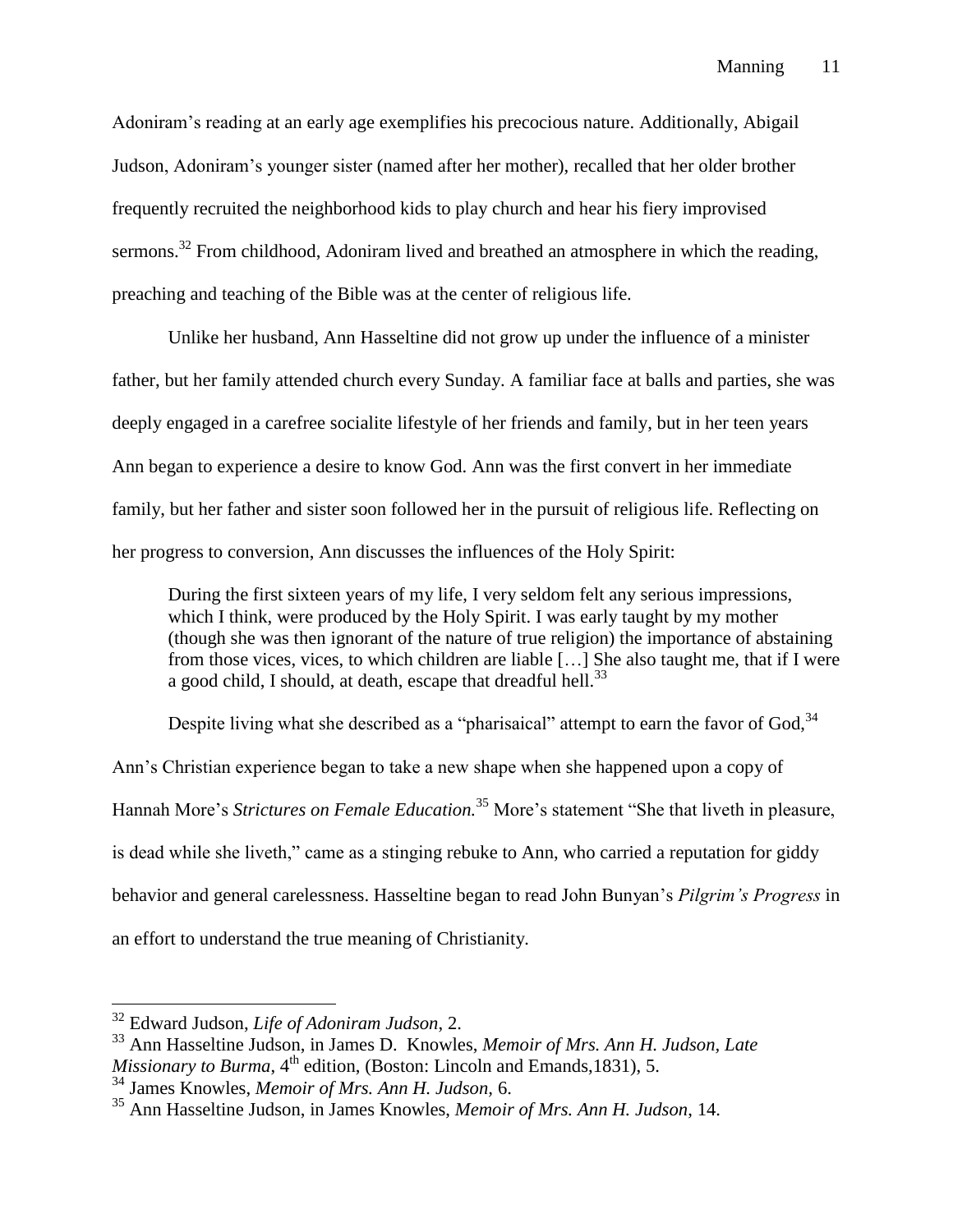This period of investigation during her early teenage years concluded upon considering her pastor's warning she must have a genuine interest in the person of Jesus Christ.<sup>36</sup> The pastor encouraged Ann not to conceal the growing tension between her desires for the carefree partying life and desire for knowing God. She later confided her aunt, who gave the final push toward faith. Ann reflects: '"She told me, that if I trifled with impressions which were evidently made by the Holy Spirit, I should be left to hardness of heart […] Her words penetrated my heart, and I felt resolved to give up everything and seek to be reconciled to God."<sup>37</sup>

Ann's vocabulary of "hardness of heart," "true religion," "impressions" and "regeneration" mirrored the language of New Divinity leaders, and this was hardly coincidental, since Ann had become engrossed in reading Edwardsian theology. For example, the belief that experiential regeneration was prerequisite to legitimate conversion finds a close parallel in personal narrative of Jonathan Edwards.<sup>38</sup> This is also is articulated in Bellamy's theology.<sup>39</sup>

Shortly after the decision to seek reconciliation with God, Ann had begun to read the works of New Divinity theologians. These included Bellamy's *True Religion Delineated*, the works of Jonathan Edwards, Samuel Hopkins, and Philipp Doddridge, among others. <sup>40,41</sup> The

<sup>36</sup> James Knowles, *Memoir of Mrs. Ann H. Judson*, 8.

<sup>37</sup> Ann Hasseltine Judson, in James Knowles, *Memoir of Mrs. Ann H. Judson*, 10. <sup>38</sup> Jonathan Edwards, "Personal Narrative," in *A Jonathan Edwards Reader*, ed. John Smith,

Harry Stout, and Kenneth Minkema (New Haven: Yale University Press, 2003), 281-296. Edwards writes, "There was an extraordinary influence of God's spirit in it [the contemplation of the doctrine of God's sovereignty]: but only that now I saw further […]and it put an end to all those cavils and objections, that I had till then abode with me, all the preceding part of my life. And there has been a wonderful alteration in my mind."

<sup>39</sup> Joseph Bellamy, *True Religion Delineated and Distinguished from all Counterfeits,* second edition, (Edinburgh, 1788), 174. Digitized on googlebooks.com. "Therefore, that there is an absolute necessity of such influences of the Spirit of God, in order to a saving conversion, is evident to a demonstration, from the very reason and nature of things. God him self must *take away the heart of stone*, and *give an heart of flesh*, and *write his law on our hearts, raise us from the dead, create us anew, open our eyes*, &c. &c. according to the language of scripture."

<sup>40</sup> Ann Hasseltine Judson, in James Knowles, *Memoir of Mrs. Ann H. Judson*, 11.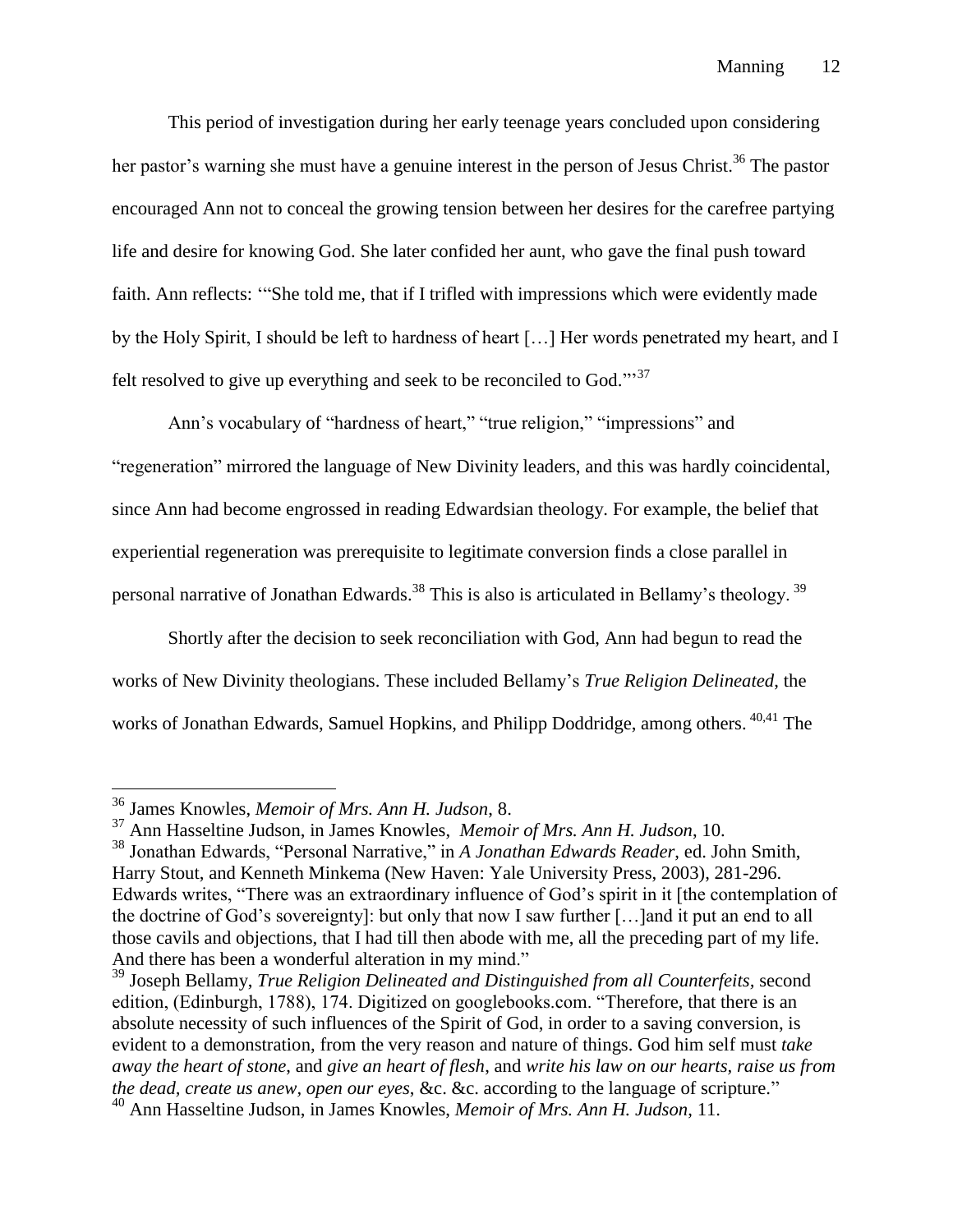combined influence of these writings, academic instruction at Bradford Academy, and the New Divinity pastor at Bradford church brought Ann to have a new view of the character of God and experience a conversion that included a revival of religious affections. Ann summarized this experience, stating, '"My chief happiness now consisted in contemplating the moral perfections of the glorious God. I longed to have all intelligent creatures love him."<sup>12</sup>

Adoniram's conversion had a different timeframe, but, like Ann, he wrestled with the Edwardsian categories of moral inability to desire God and recognized the necessity of a Holy Spirit wrought conversion. Judson graduated Brown University with the distinction of Valedictorian, but remained a Deist until he began studying at Andover Seminary.<sup>43</sup> Though it is difficult to track the assigned reading list for Andover students during his time, and few journals or letters survive from this time, Adoniram probably contacted Edwardsian writings and thinkers during this period, since the school was a center for New Divinity theologians.<sup>44</sup> Whatever the case may be, his description of personal conversion process borrows the Edwardsian vocabulary of regeneration: "1808, Nov., began to entertain a hope of having received the regenerating influences of the Holy Spirit."<sup>45</sup> The "entertaining a hope of having *received*" language is crucial to this sentence because it acknowledges an external enabling power. God himself was the

<sup>41</sup> James Knowles, *Memoir of Mrs. Ann H. Judson*, 15. Arabella Stuart's *The Three Mrs. Judsons*, written in 1856, includes this information from Knowles, but proceeds to paraphrase Knowles in the entire two pages in following. Knowles provides the earliest detailed record. <sup>42</sup> Ann Hasseltine Judson, in James Knowles, *Memoir of Mrs. Ann H. Judson*, 21.

<sup>43</sup> On this early period, see Edward Judson, *Life of Adoniram*, 6-15.

<sup>&</sup>lt;sup>44</sup> Robert Caldwell, "New England's New Divinity and the Age of Judson's Preparation," in

*Adoniram Judson: a bicentennial appreciation of the pioneer American missionary,* ed. Jason Duesing (Nashville: B & H Academic, 2012), 41. Caldwell notes that Judson studied under a Hopkinsinian professor.

<sup>45</sup> Adoniram Judson, "Record of Dates and Events," in Edward Judson, *The Life of Adoniram Judson*, 562.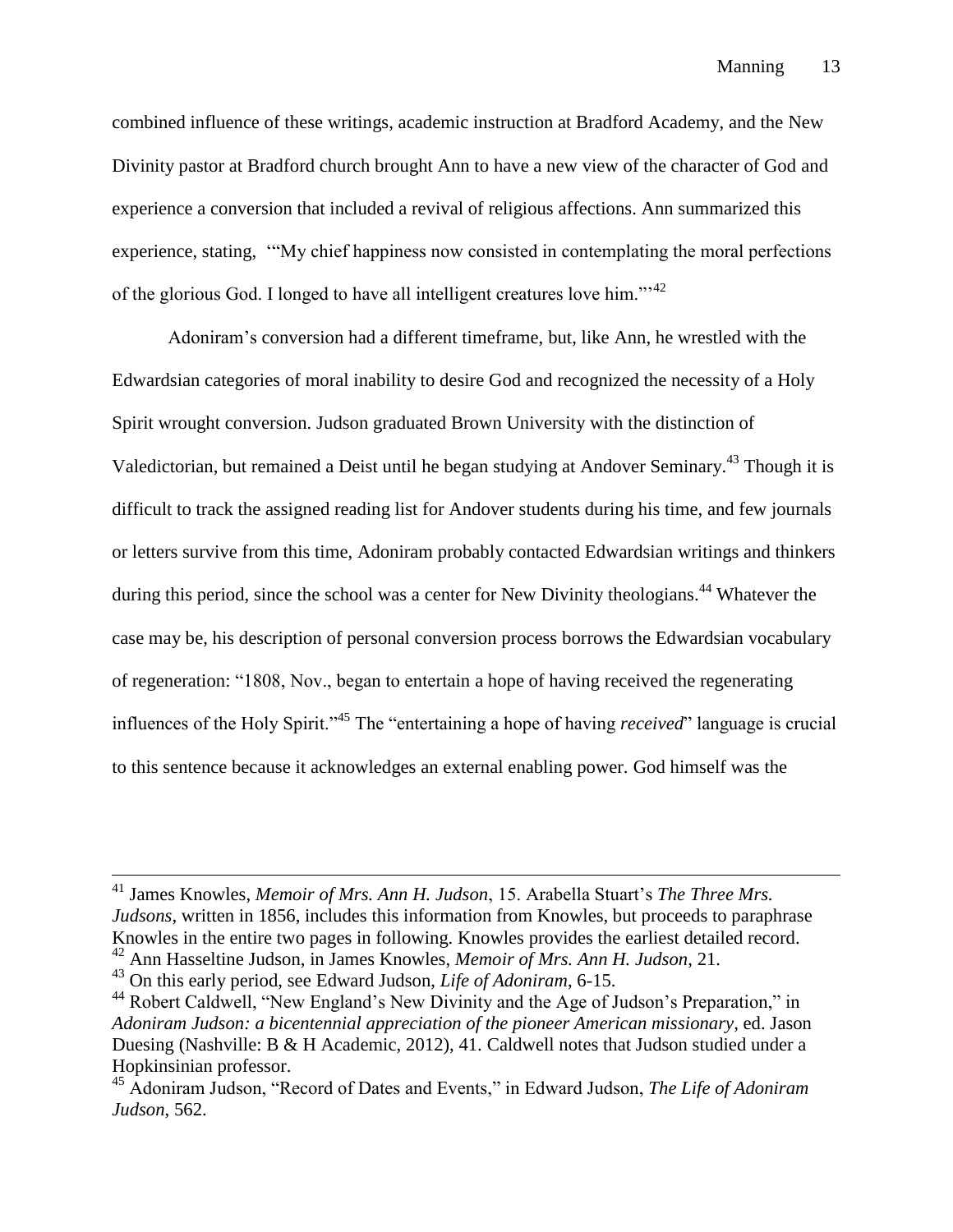determining influence in this conversion. The receiving *preceded* repentance. Judson committed his life to God in December of that year.<sup>46</sup>

This commitment held fast, and Judson became increasingly enamored with the Bible and the person of Jesus Christ. His son, Adoniram Brown Judson, would later recount:

He found the Bible wiser than any of the books he had hitherto encountered. It revealed his waywardness and sinfulness and at the same time the mercy and lovingkindness of God. He gave his heart to the savior and perceived that the ambition to please God was more delightful than all other forms of ambition which beset him.<sup>47</sup>

Eight years after his conversion, Judson wrote from Burma to the president of the mission board: "We may reasonably conclude that, when God has a people whom he is about to call, he will direct his servants in such a course. I have no doubt that God is preparing the way for the conversion of Burmah to his Son.<sup>48</sup> As a reflection of his own experience, Judson wrote to the mission board with anticipated that God would also be the determining influence for the conversion of the Burmese.

The legitimacy of Ann's conversion experience is affirmed by the accounts of friends who witnessed a change in Ann's conversation and behavior. In a *Memoir of Mrs. Ann H. Judson*, biographer George Knowles wrote, "'Redeeming love,' says an intimate friend, 'was now her theme. One might spend days with her without hearing any other subject reverted to. The throne of grace, too, was her early and late resort."<sup>49</sup> Knowles' inclusion of this source demonstrates that Ann's affection for God and the focus on the sacrifice of Christ were not exaggerated in Ann's self-reflection. Ann's habits of spiritual discipline were significantly

<sup>46</sup> Adoniram Judson, "Record of Dates and Events," in Edward Judson, *The Life of Adoniram Judson*, 562.

<sup>47</sup> Adoniram B. Judson, *How Judson became a Baptist Missionary*, in Jason Duesing, "Ambition Overthrown, " in *A Bicentennial Appreciation*, 64-65.

<sup>&</sup>lt;sup>48</sup> Adoniram Judson, "Letter to Dr. Rev. Baldwin, Rangoon, August 1817," Francis Wayland, *Memoir,* vol. 1, 191-192.

<sup>49</sup> James Knowles, *Memoir of Mrs. Ann H. Judson*, 22.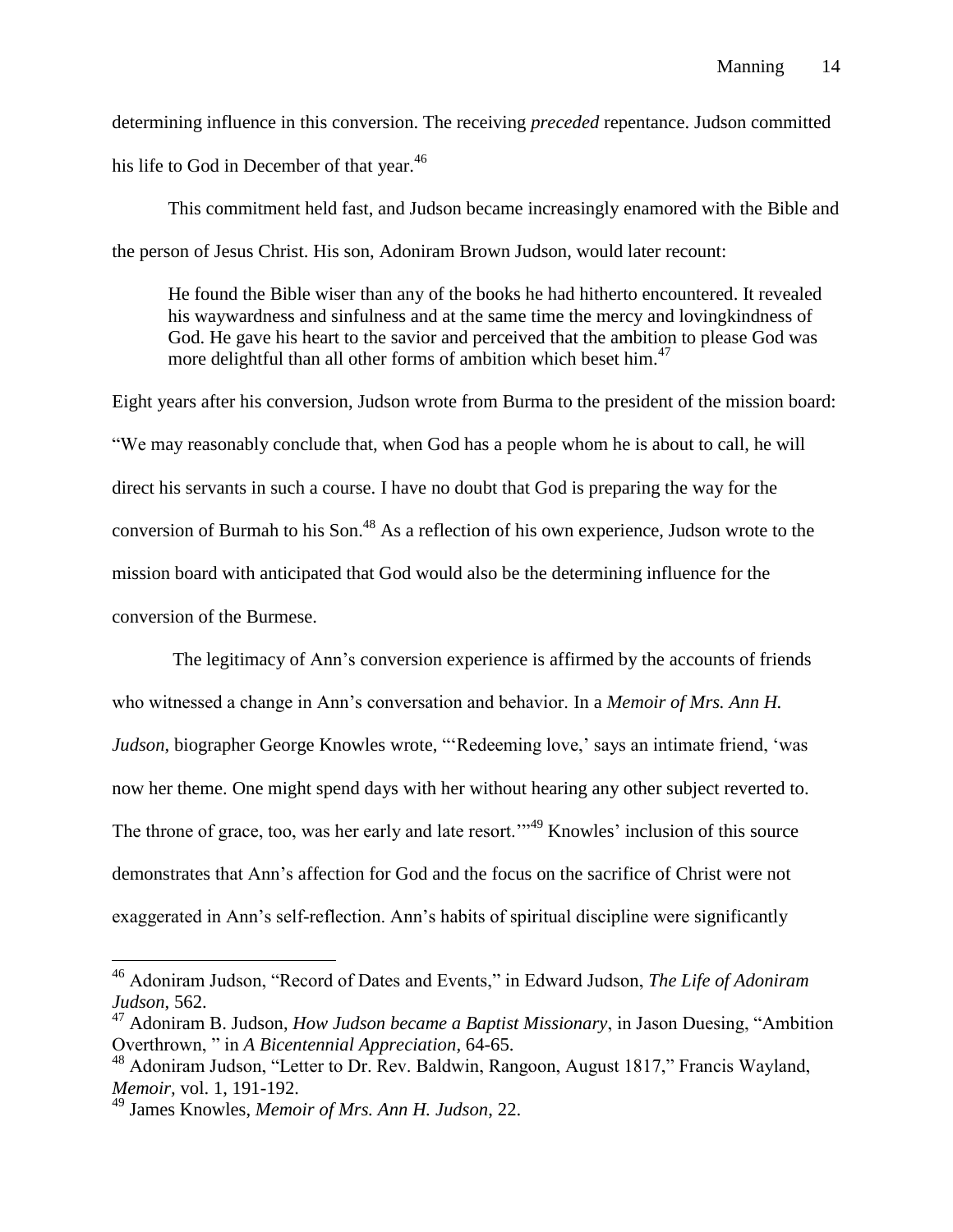changed: "'I [the same friend] have known her to spend cold winter evenings in a chamber without fire, and return to the family with a solemnity spread over her countenance, which told of Him with whom she had been communing.'"<sup>50</sup> Again, this account shows that Ann experienced an emotional conversion. On September 14, 1806, Ann Hasseltine publicly professed her new identity as a "disciple of Christ" and "covenanted with him, at his sacred table."<sup>51</sup> This marked the beginning of Ann's membership in the Congregational Church in Bradford.

Both Adoniram and Ann Judson believed that they had experienced regeneration from the Holy Spirit that overwhelmed a moral inability to love God. After this experience, they lived out the Edwardsian imperative to pursue religious affections. This was a conversionism modeled the theology of the New Divinity that later shaped the evangelistic efforts in Burma.

#### **From Congregationalist to Baptist**

 $\overline{a}$ 

Above any single denominational, theological or personal affiliation, Adoniram Judson was committed to the Bible as the preeminent and eternal authority of God, and under this conviction, he was guided away from Congregationalism. The Judsons' conversion to Baptist views has been the most discussed moment in the Judson scholarship, and scholars agree that it was commitment to the truth of the Bible that motivated this change. $52$ 

<sup>50</sup> James Knowles, *Memoir of Mrs. Ann H. Judson*, 22.

<sup>51</sup> Ann Hasseltine Judson, James Knowles, *Memoir of Mrs. Ann H. Judson*, 25.

 $52$  Michael A. G. Haykin, "'We are confirmed Baptists': the Judsons and their Meeting with the Serampore Trio," in *Expect Great Things, Attempt Great Things: William Carey and Adoniram Judson, Missionary Pioneers*, eds. Allen Yeh and Chris Chun (Eugene, OR: Wipf and Stock), 103-112. See also Keith E. Eitel, "The Enduring Legacy of Adoniram Judson's Missiological Precepts and Practices," in Duesing, *A Bicentennial Appreciation*, 133-134. T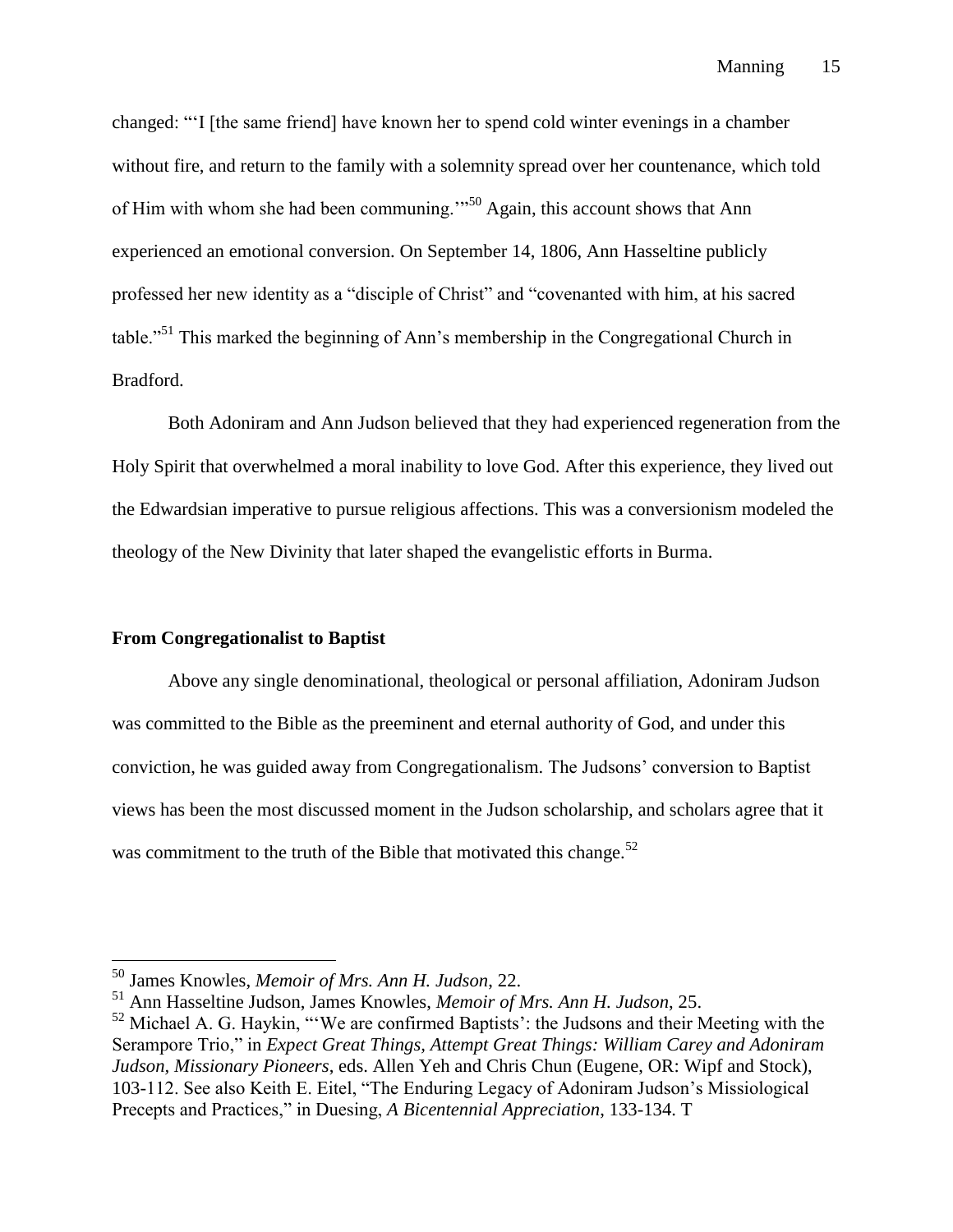Adoniram began to study scripture passages relating to baptism while sailing the fourmonth journey to India on board the *Caravan*. He and Ann looked forward to meeting the British Baptist missionaries at Serampore; Adoniram wanted to be prepared to defend the Congregationalist practice of infant baptism.<sup>53</sup> Ann joined in this effort, reading Pedobaptist commentaries on the subject, but she and Adoniram became convinced against their former views.<sup>54</sup> Ann Judson did not evaluate the decision to change views based on whether or not the change of sentiments was politically expedient. She spoke for herself and Adoniram to say that they had considered the cost and felt compelled to follow their conviction:

We knew it would wound and grieve our dear Christian friends in America—that we should lose their approbation and esteem. We thought it probable the commissioners would refuse to support us […] we knew we must be separated from our missionary associates, and go alone to some heathen  $\text{land}$ .<sup>55</sup>

The Judsons validated their shared bibliocentric commitments by holding to the persuasion of Baptist doctrine in the face of potential reprisals. Upon arrival in Serampore, India, both Ann and Adoniram were baptized by William Ward, one of the Serampore Four (the Serampore Four included William Carey, Hannah and Joshua Marshman, and William Ward). To the Judsons' relief, Luther Rice soon followed his colleagues in baptism. The three resigned their commission for the ABCFM, and the Baptist churches of Massachusetts formed the American Baptist Union in support of the missionaries in the East. Thus, in Adoniram's conversion and practice of faith, evangelical Biblicism gave the freedom for him to operate with both Edwardsian and Baptist persuasions––so long as he felt he stood on the authority of the

<sup>53</sup> Ann Judson, "Isle of France, Port Louis, February 14, 1813," in Edward Judson, *Life of Adoniram Judson*, 40.

<sup>54</sup> Ann Judson, "Isle of France, Port Louis, February 14, 1813," in Edward Judson, *Life of Adoniram Judson*, 40.

<sup>55</sup> Ann Judson, "Isle of France, Port Louis, February 14, 1813," in Edward Judson, *Life of Adoniram Judson*, 40.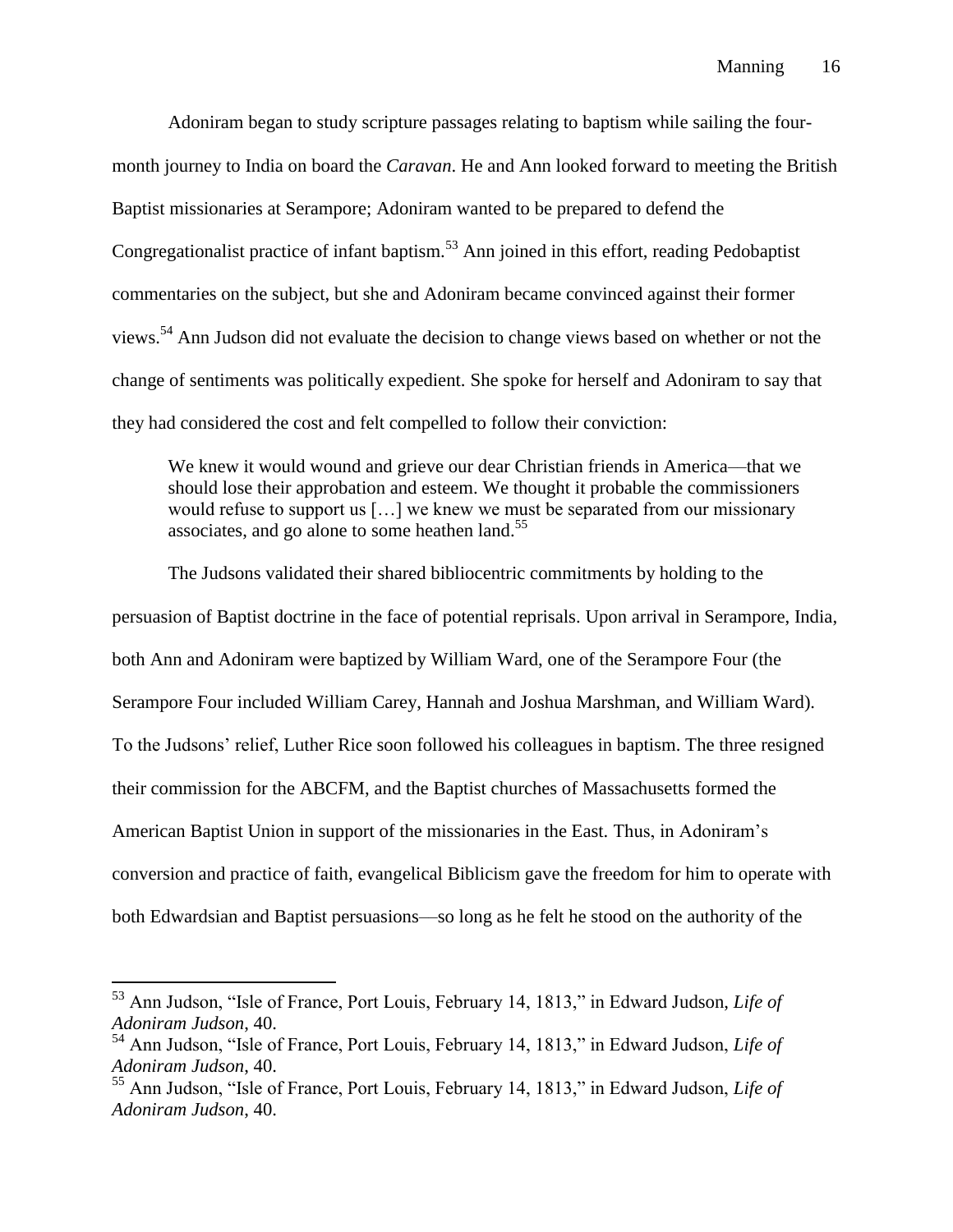Bible, Judson felt secure in his belief. Biblicism allowed Adoniram to remain unapologetic about his change of sentiments regarding Baptism and comfortable with assimilating other ecumenical influences, but Biblicism is most notably expressed in the Judson mission commitment to Bible translation.

#### **The Pietist Impulse as Bible Translation: From Ziegenbalg to Carey and Judson**

In the short period between Ann's admittance to the Congregational church and departure to India in 1812, both Ann and Adoniram weighed the possibility of pioneer missions in the East. The Second Great Awakenings and the Edwardsian voices in New England's churches, colleges, and seminaries stirred this early missionary activity. Adoniram participated in the development of the American Board of Commissioners for Foreign Missions (ABCFM) while at Andover Seminary, partnering with Samuel Mills and the members of the William's College "Haystack Prayer Movement."<sup>56</sup> However, Judson had been hearing from others outside of the New Divinity as well. In addition to New England's Edwardsian literature and pastoral legacy, the tremendous volume of cross-Atlantic correspondences between British missionary societies and Congregationalist periodicals created an climate for Adoniram to read reports and histories of

<sup>56</sup> Jason Duesing provides a helpful summary of the Haystack Prayer Movement and those involved formation of the ABCFM: Jason Duesing "Ambition Overthrown," in *A Bicentennial Appreciation,* ed. Jason Duesing, 69-75. Regarding the origins of the ABCFM, David Kling corroborates, arguing that the ABCFM was essentially a product of the New Divinity. David W. Kling, "The New Divinity and the Origins of the American Board of Commissioners for Foreign Missions," *Church History* 72, no. 4 (December 1, 2003): 791-819. *ATLASerials, Religion Collection*, EBSCO*host*.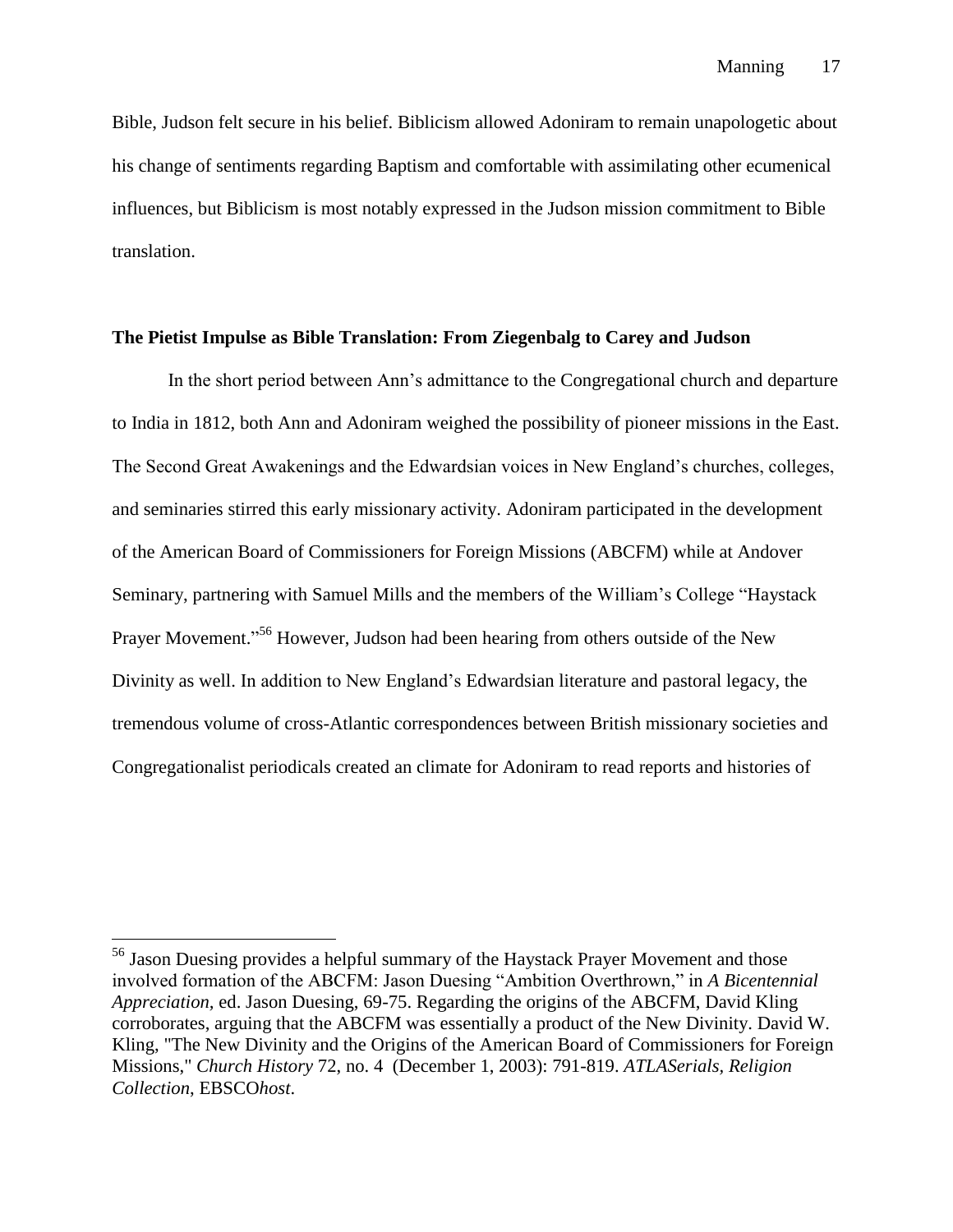missionaries from around the world. These writings most importantly provided stories of Pietist missionaries that directed the inspiration for Adoniram's labor in Burma.<sup>57</sup>

First, Adoniram was inspired to join missions by reading secondhand accounts of the efforts of early German Pietist missionaries. In September, 1809, 10 months after his solemn commitment to God, Adoniram read the missionary Claudius Buchanan's *Star in the East* sermon: Adoniram claims that this was the influence that prompted him to "consider the subject of missions."<sup>58</sup> Adoniram also commented later in life, claiming, "It [the sermon] produced a powerful effect on my mind. For some days I was unable to attend to the studies of my class, and spent my time in wondering at my past stupidity, depicting the most romantic scenes in missionary life."<sup>59</sup> Rev. Claudius Buchanan, an Anglican priest, prominent British missiologist, and close friend of William Carey, had delivered the *Star in the East* sermon earlier that year in Bristol as a defense of and invitation to participation in the expansion of the gospel in the East.<sup>60</sup> The sermon reflects three characteristic qualities of the Protestant missionary efforts of the time: (1) openness to ecumenical dialogue and coordination in cross-cultural missions, (2) emphasis on the translation of the Bible as the means of ensuring the longevity and expansion of the native church, and (3) an strong and historically informed self-consciousness that saw the modern missions movement as the expansion and refinement of earlier Protestant and Catholic missionary efforts. Adoniram exhibited all three of these attributes, but the second quality––the

 $57$  German Lutheran Pietist missionary efforts began with the Halle University missionaries (e.g. Bartholomäus Ziegenbalg), and Count Nikolaus Ludwig Von Zizendorf and the Moravian Church.

<sup>58</sup> Adoniram Judson, "Record of Dates and Events," in Edward Judson, *Life of Adoniram Judson*, 562.

<sup>59</sup> Adoniram Judson, in Edward Judson, *Life of Adoniram Judson,* 16-17.

<sup>60</sup> "Buchanan, Claudius." in *The Oxford Encyclopedia of South Asian Christianity*, edited by Athyal, Jesudas M., Joshua Kalapati, and Jessica Richard.: Oxford University Press, 2011. http://www.oxfordreference.com/view/10.1093/acref/9780198073857.001.0001/acref-9780198073857-e-0164.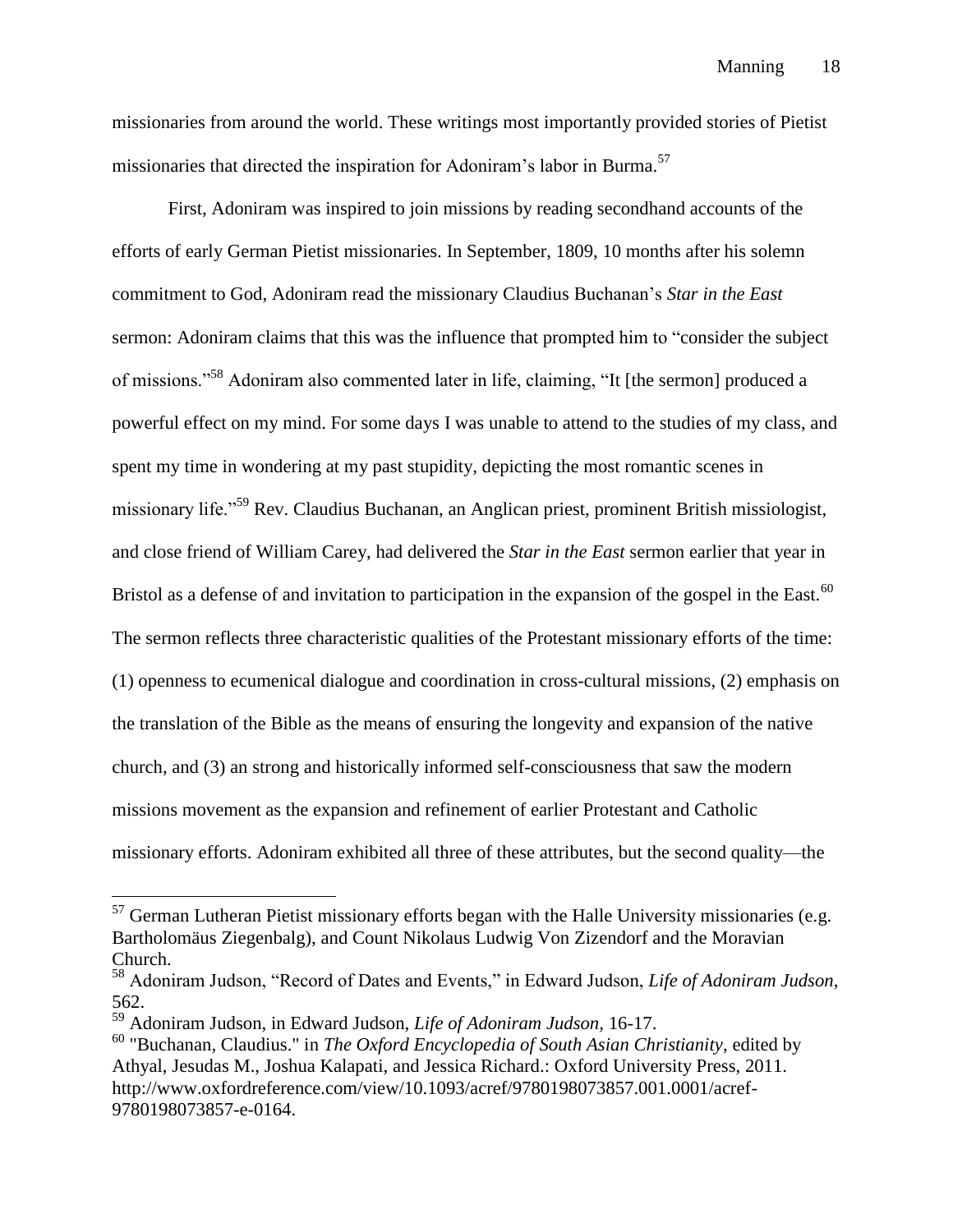centrality of pioneer Bible translation––was largely an inheritance passed down by the linguistic legacy of the German Lutheran Pietist missionaries.

The first German Pietist missionary efforts pre-date Adoniram Judson by one hundred years. On July 9, 1706, Bartholomäus Ziegenbalg and Heinrich Plütschau arrived in Tranquebar, India under the commission of King Frederick IV of Denmark, launching a Lutheran missionary effort that established a church of some 350 members by the time of Ziegenbalg's death.<sup>61</sup> Ziegenbalg thoroughly studied Tamil language and culture. He produced a Tamil grammar, accumulated a library of over 300 books of Hindu, Muslim, and Jain origin, and read all the major works of Tamil literature.<sup>62</sup> Adoniram later adopted this model of comprehensive literary engagement. Ziegenbalg also completed Tamil translation of a German hymnbook, Luther's *Small Catechism*, and the New Testament (published 1712).<sup>63</sup> Seven months after Ziegenbalg's passing, Benjamin Schultze arrived in Tranquebar to continue the Bible translation work: he finished the Tamil translation of the Old Testament in  $1726$ <sup>64</sup> In addition to founding the Traquebar mission, Ziegenbalg inspired the creation of the College of Missions in Copenhagen, an institute that became a training school for many Moravian missionaries.<sup>65</sup>

Later Protestant missionaries and missionary magazines told and retold the stories of these Pietist missionaries, and elements of the Pietist impulse in Christian missions eventually

<sup>61</sup> Douglas H. Shantz, *An Introduction to German Pietism: Protestant Renewal at the Dawn of Modern Europe* (Baltimore: John Hopkins University Press, 2013), 240-252. Ziegenbalg died in February, 1719 at thirty-six years old.

<sup>62</sup> Douglas Shantz, *Introduction to German Pietism*, 246. Shantz remembers Ziegenbalg the linguist, noting that, in the process of translating the Bible, he read over 112 Tamil works on the humanities and science, translated three collections of Tamil proverbs, and complied a *Catalogue of Tamil Books*, reviewing the literature he had read.

<sup>63</sup> Douglas Shantz, *Introduction to German Pietism*, 245-246.

<sup>64</sup> Douglas Shantz, *Introduction to German Pietism*, 252.

<sup>65</sup> Paul E. Pierson, "Pietism," *Evangelical Dictionary of Christian Missions*, ed. Scott A. Moreau. (Grand Rapids: Baker Books, 2000), 756-758.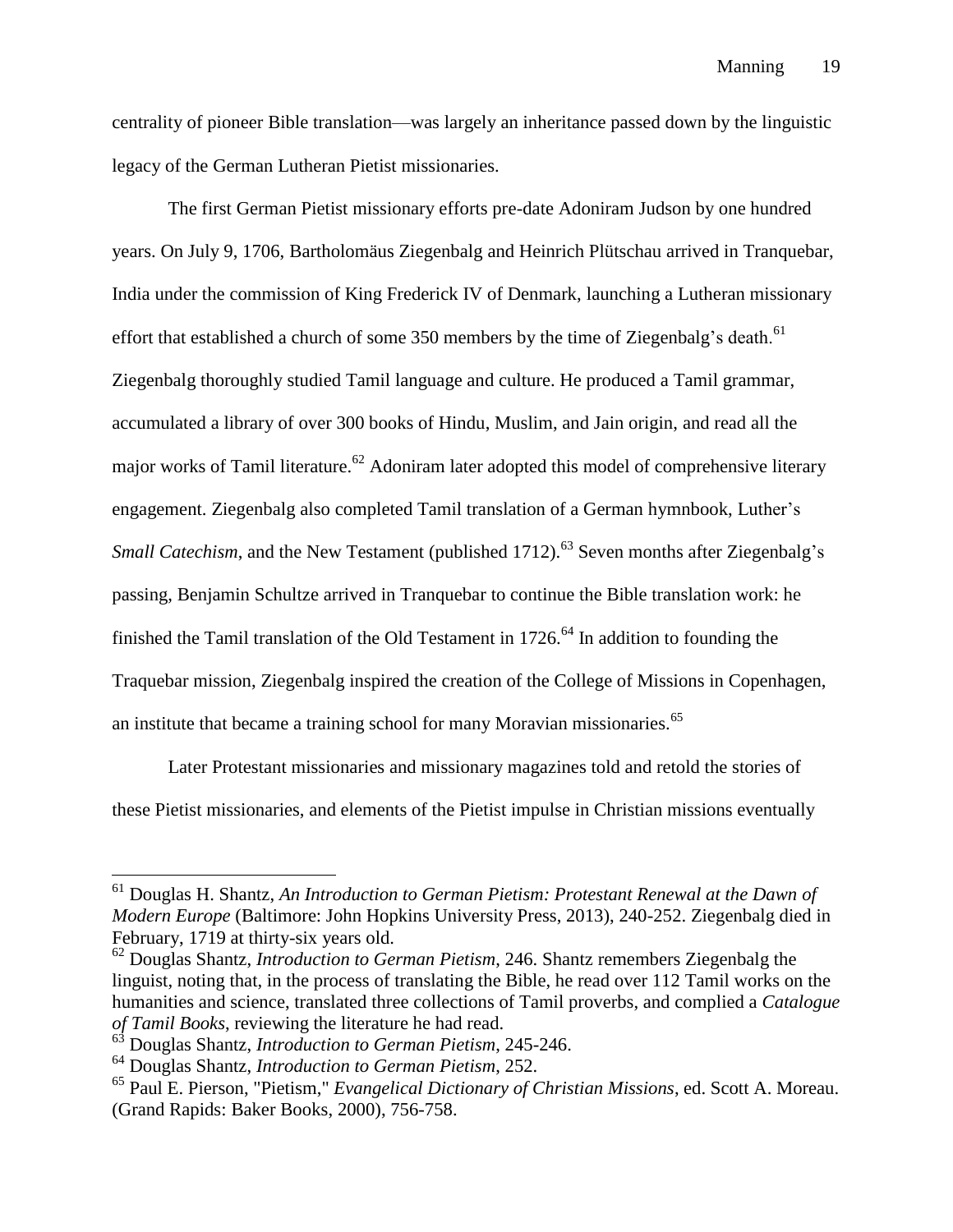helped shape the mission strategies of William Carey and Adoniram Judson.<sup>66</sup> For example, the widely circulated Congregationalist periodical *The Panoplist* (founded in 1805 by Rev. Jedidiah Morse to combat the growing popularity of Unitarianism) frequently included a segment on "Religious Intelligence." This segment was a primary means of disseminating information about the activities of various missionary societies throughout the world. <sup>67</sup> These periodicals also published obituaries, memoirs and condensed histories of past missionaries, including favorable accounts of German Pietists. For example, "Evangelical Exertions in Asia," the front page article of the September, 1812 issue of *The Panoplist, and Missionary Magazine* begins as follows:

*Containing a condensed history of modern Translations of the Scriptures into the Languages of Eastern Asia.* The Tamul Bible, the first edition of the Scriptures that was published in the East, was completed at Tranquebar in 1719, by Ziegenbalg, the first Danish Missionary, after the labor of fourteen years; and has since passed through "a succession of improved editions."<sup>68</sup>

His appearance in *The Panoplist* in 1812 shows that Ziegenbalg had become part of a standard Congregationalist recitation of Protestant missions history. Though Adoniram would have left by the time of the issue, he would have likely had first contact with the Pietist thread as it was woven through missions history articles in the *Panoplist* and other Congregationalist periodicals.

Although William Carey is often held hostage in Baptist denominations as the lonely father of the modern missionary movement and a mentor figure to Adoniram Judson, he also respected and emulated the example of Lutheran Pietist forbears. In his *Enquiry into the* 

<sup>67</sup> James D. Hart, and Phillip W. Leininger. "Morse, Jedidiah," in *The Oxford Companion to American Literature*. : Oxford University Press, 1995.

9780195065480-e-3258. Jedidiah was the father of Samuel F.B. Morse.

 $66$  For an more general overview of the Pietist missionary movements, see Kenneth Scott Latourette, *A History of the Expansion of Christianity (Volume III): Three Centuries of Advance A.D. 1500-A.D. 1800,* (New York: Harper & Brothers, 1937), 46-51.

http://www.oxfordreference.com/view/10.1093/acref/9780195065480.001.0001/acref-

<sup>68</sup> *Panoplist, and Missionary Magazine*. *For the year ending June 1, 1813. Volume V. New Series* (Boston: Samuel T. Armstrong, 1813), 153.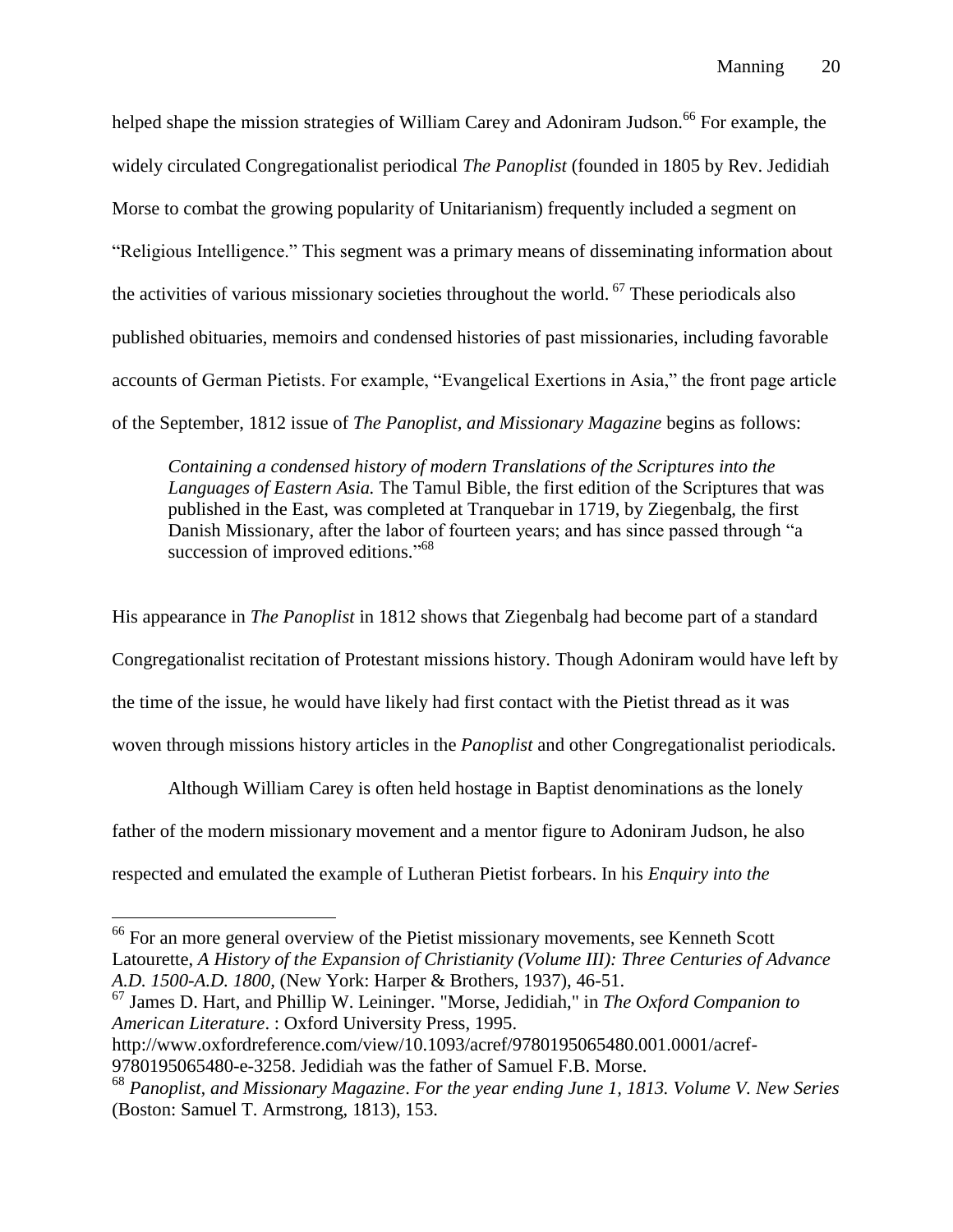*Obligation of Christians to use Means*, Carey summarized the history of the expansion of Christianity. Following a short paragraph on the Puritan missionaries John Eliot and David Brainerd, Carey devoted equal space to mention Ziegenbalg being "useful to the natives, so that many heathen's were turned to the Lord."<sup>69</sup> Additionally, Carey concluded his narrative of missions history with high marks for the Moravians, German Pietist missionaries led by Count

Zinzendorf:

 $\overline{a}$ 

None of the moderns have equaled the Moravian Brethren in this good work; they have sent missions to Greenland, Labrador, and several of the West-Indian islands, which have been blessed for good. They have likewise send to Abyssinia, in Africa, but what success they have I cannot tell.<sup>70</sup>

Like the Moravians, who practiced self-supported missions,  $71$  Carey funded activities in

India by managing an Indigo factory for six years in Modhnoboti.<sup>72</sup> However, this effort did not

last, and this approach did not ultimately define Carey's ministry strategy. Historian Richard

Pierard comments, "Where Carey departed from the Moravian emphasis and adhered to the Halle

Pietist model was in his emphasis on education, awareness of indigenous culture, and vernacular

Bible translation."<sup>73</sup> While Carey esteemed and attempted to mimic the missionary lifestyle of

 $71$  See Ruth Tucker's narrative of the Moravian practices in Ruth A. Tucker, "The Moravian" Advance: Dawn of Protestant Missions," in *From Jerusalem to Irian Jaya: a Biographical History of Christian Missions*, 2<sup>nd</sup> ed., (Grand Rapids, MI: Zondervan), 2004, 97-112. <sup>72</sup> Chakravarthy R. Zadda, "Shoemaker and Missionary, William Carey: A *Dalit* Christian Perspective," in *Expect Great Things, Attempt Great Things*,*,*eds. Allen Yeh and Chris Chun, 34.

<sup>69</sup> William Carey, *An Enquiry into the Obligations of Christians, to Use Means for the Conversion of the Heathens. In which the Religions State of the Different Nations of the World, the Success of Former Undertakings, and the Practicability of Further Undertakings, are Considered,* (Leicester: Ann Ireland, 1792), 36.

<sup>70</sup> William Carey, *An Enquiry*, 37. Timothy Tennent offers constructive analysis on this point of William Carey as a missiologist. Timothy C. Tennent, "William Carey as a Missiologist: an Assessment," in *Expect Great Things, Attempt Great Things: William Carey and Adoniram Judson, Missionary Pioneers,* ed. Allen Yeh and Chris Chun (Eugene: Wipf & Stock, 2013), 15- 26.

<sup>73</sup> Richard Pierard, "German Pietism as a Major Factor in Modern Protestant Missions," in *The Pietist Impulse in Christianity*, eds. Christian Collins Winn, Christopher Gehrz, G. William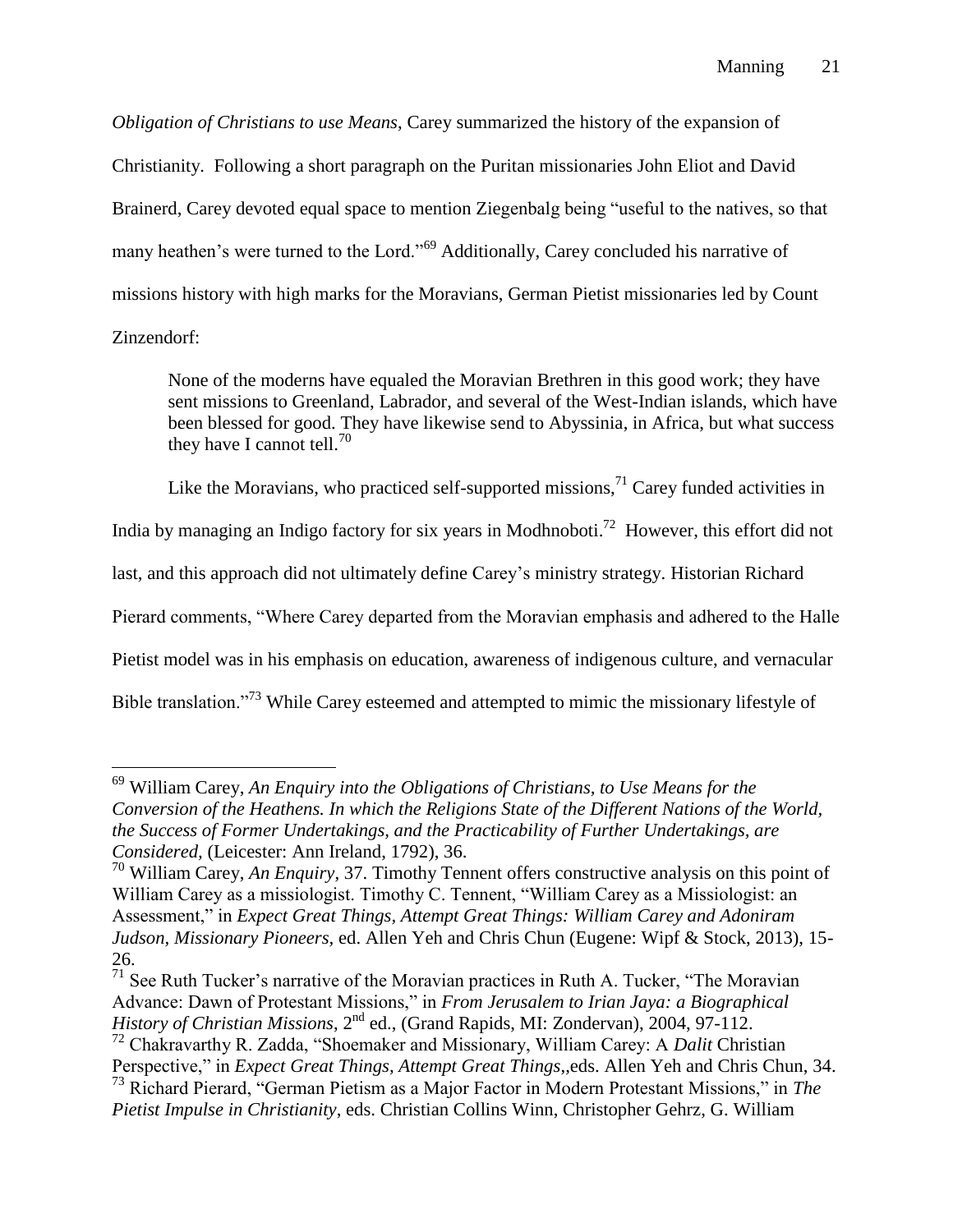the Moravians, he found a practicable model in the work of Bartholomaüs Ziegenbalg––Carey became a Bible translator.

Like Wycliffe, Ziegenbalg and Schultz before him, Carey became a dedicated linguist in the process of translating the Bible; in total, he either translated or supervised translation of the Bible from the original Hebrew and Greek into 34 Asian dialects and languages.<sup>74</sup> Unfortunately, he failed to create translations that communicated effectively in the spoken language of the people. <sup>75</sup> But, in spite of his failure to create long-lasting readable translations, the emphasis on Bible translation has become the legacy of Carey's ministry.

Ziegenbalg was a trailblazer of modern missions movement for both Carey and Adoniram, and though Adoniram read about and worked with William Carey, the inspiration to spend thirty years on the Burmese Bible did not come from William Carey but from Ziegenbalg. Claudius Buchanan's *Star in the East*, the sermon that first corralled Adoniram's ambition towards missionary service, held out Shwartz and Ziegenbalg as exemplars of missionary activity:

During the whole of the last century, Providence favoured them with a succession of holy and learned men, educated at the Universities of Germany: among whom was the venerable Swartz, called the Apostle of the East; and others [e.g. Ziegenbalg] not much inferior to him; men whose names are scarcely known in this country, but who are as famous among the Hindoos, as Wickliffe and Luther are amongst us. The ministry of these good men was blessed in many provinces in the South of India, and the bounds of their churches are extending unto this day. The language of the country is called the Tamul; and the first translation of the Bible in that language, was made, as we said,

Carlson, and Eric Holst, (Eugene, OR: Pickwick Publications, 2011), 293. Pierard's additionally notes that Carey failed in his attempt to follow the Moravian framework of regulated communal living.

 $74$  Michael A. G. Haykin, "Just Before Judson: the Significance of William Carey's Life, Thought, and Ministry," in Duesing, *A Bicentennial Appreciation*, 25.

<sup>&</sup>lt;sup>75</sup> Michael A. G. Haykin, "Just Before Judson," 25. Carey's translation to Sanskrit had the most longevity: it lasted 33 years before being replaced by a new translation. This pales in comparison to Judson's Burmese Bible, which has remained in use to the present day. Haykin concludes that Carey "failed to make the Scriptures communicate in the living language of the people of India."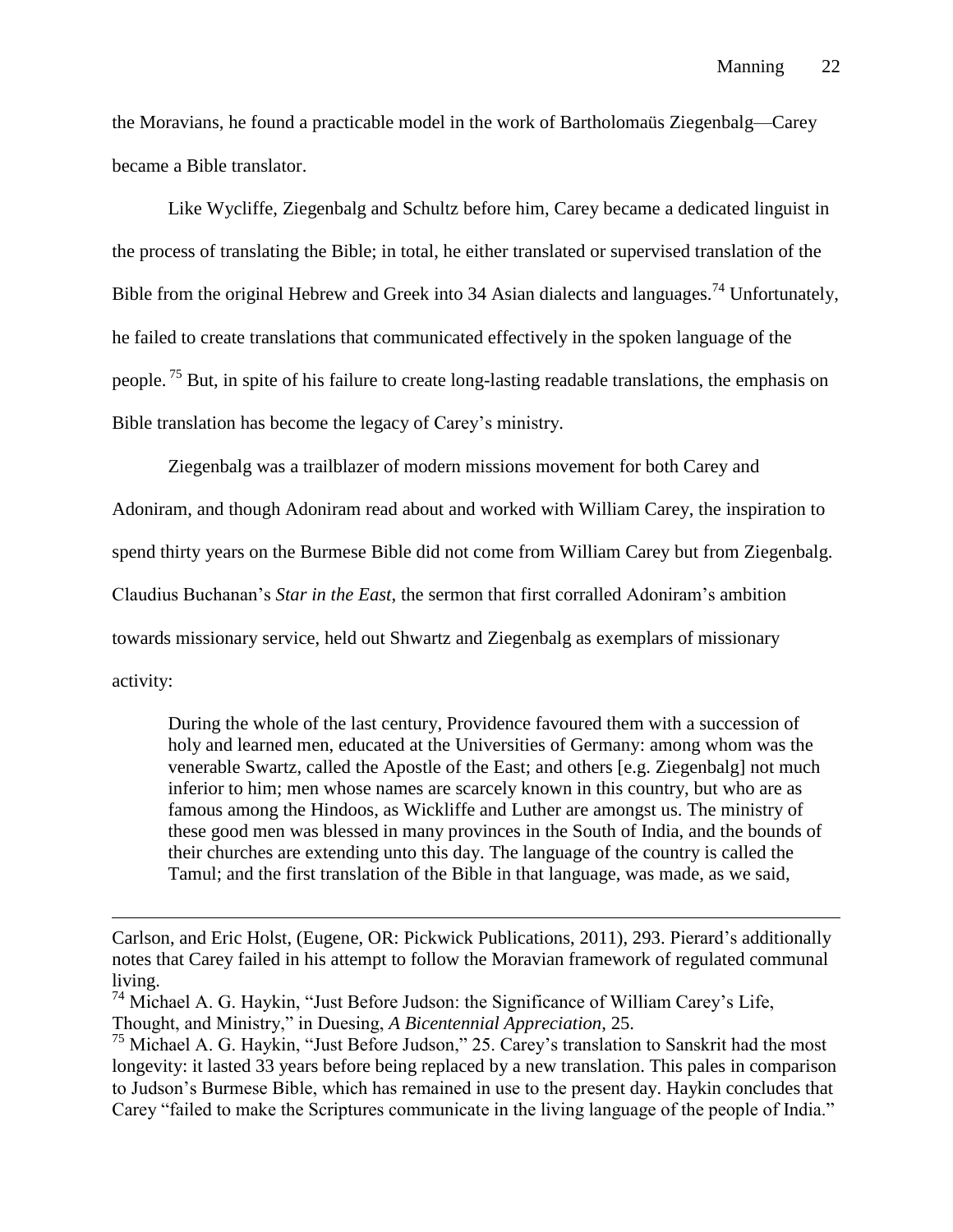about a hundred years ago. Like Wickliffe's Bible with us, it became the father of many versions, and, after a succession of improved editions, it is now considered by the Brahmins themselves (like Luther's Bible in German) as the classical standard of the Tamul tongue.<sup>76</sup>

Looking into the context of this excerpt reveals that Buchanan was referring to

Bartholomaüs Ziegenbalg. The year of commemoration coincides with the exact date that

Ziegenbalg and Plütschau arrived in Tranquebar:

In the month of July, 1806, a Jubilee was observed by these Hindoo churches, in commemoration of the arrival of the two first Protestant Missionaries on the 9th of July, 1706[…] These were the effects of sending the Bible to the East, Men were " brought to a knowledge of the truth;" and at the end of a hundred years, the natives kept the Jubilee of the Bible. $77$ 

Two significant observations must be made on this sermon. First, Buchanan promotes Ziegenbalg as a Wycliffe and Luther to the Hindus––such a comparison would certainly not be lost on Adoniram as he considered the call to the East. Second, the legacy of the Pietists' effort was remarkable: one hundred years later, Indian Christians were still celebrating and reading Ziegenbalg's Tamil Bible. Here Buchanan presents a modern day Luther, and a Wycliffe, whose work withstood the test of time. In Buchanan's account, Ziegenbalg is the model of missionary translation work.

Bible translation was at the core of the first Burmese Baptist mission. In various letters,

Adoniram expounded on his process, remarking:

 $\overline{a}$ 

My ideas of translating are very different from those of some missionaries, better men than myself, but mistaken, I think, in this particular. I consider it the work of a man's

<sup>76</sup> Claudius Buchanan, *A Star in the East*; *A Sermon, Preached in the Parish Church of St. James, Bristol, on Sunday, Feb. 26, 1809, For the Benefit of the "Society for Missions to Africa*  and the East, 8<sup>th</sup> American ed. (New York: Williams & Whiting, 1809), 13.

<sup>77</sup> Claudius Buchanan, *A Star in the East*, 13-14. Though he never names either of these missionaries, Adoniram is likely to have read William Carey's *Enquiry* and become familiar with the biographical history presented there.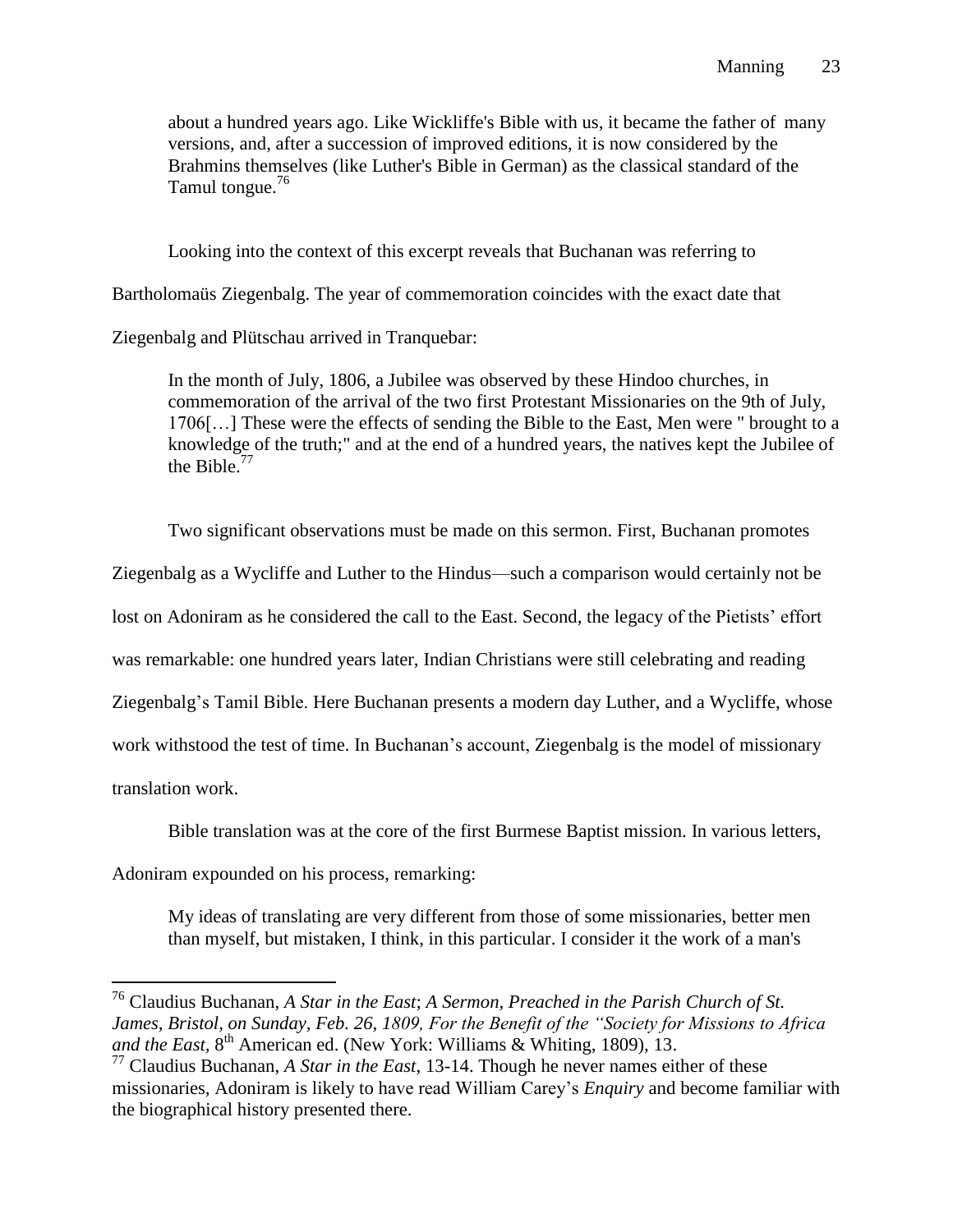whole life to procure a *really good* translation of even the New Testament in an untried  $langu a \nleq 78$ 

Such drive and focus to produce a lasting original translation could not have come about from Carey's influence alone because Judson pursued a more solid translation project than Carey. Adoniram wanted a Burmese Bible that would last, and this required a rigorous and slow process translating from the Greek and Hebrew. His intentionality in this process has a clear historical precedent in Ziegenbalg. In all of the influences noted in Adoniram's surviving letters and works, Ziegenbalg is the only pioneer translator with a methodology, commitment, and legacy comparable to Judson.<sup>79</sup>

When discussing the methodology of producing a "*really good*" translation, Adoniram essentially described the same process that Ziegenbalg applied a century before. In a letter addressed to Rev. Dr. Sharp, June 28, 1833, he asserted that the work begins with the reading of many books, in order that, "like as the spider spins her web from her own bowels, he [the translator] may be able to extract the translation from his own brain."<sup>80</sup> Inhabiting this linguistarachnid alter ego, Judson lived and breathed Burmese. The surviving letters are largely silent as to how many or which books Judson read, but the idea nevertheless bears strong resemblance to Ziegenbalg. Furthermore, Judson comments on a small number of successful pioneering translations: "There have been but few original translations. That by Ziegenbalg and his associates, in Tamil, has served for all the dialects in the south of India. That by Carey and his

<sup>78</sup> Adoniram Judson, in Edward Judson, *Life of Adoniram Judson*, 405-406. Emphasis in original.  $^{79}$  Like Ziegenbalg, Judson wrote a grammar of the Burmese language. Also, scholars of Burma Studies note that Judson was responsible for writing the first Burmese-English dictionary. Andrew Selth, "Modern Burma Studies: A Survey of the Field," *Modern Asian Studies*, 44 (2010): 405. http://www.jstor.org/stable/27764660.

<sup>80</sup> Adoniram Judson, "Letter to Rev. Dr. Sharp," in Edward Judson, *Life of Adoniram Judson*, 407.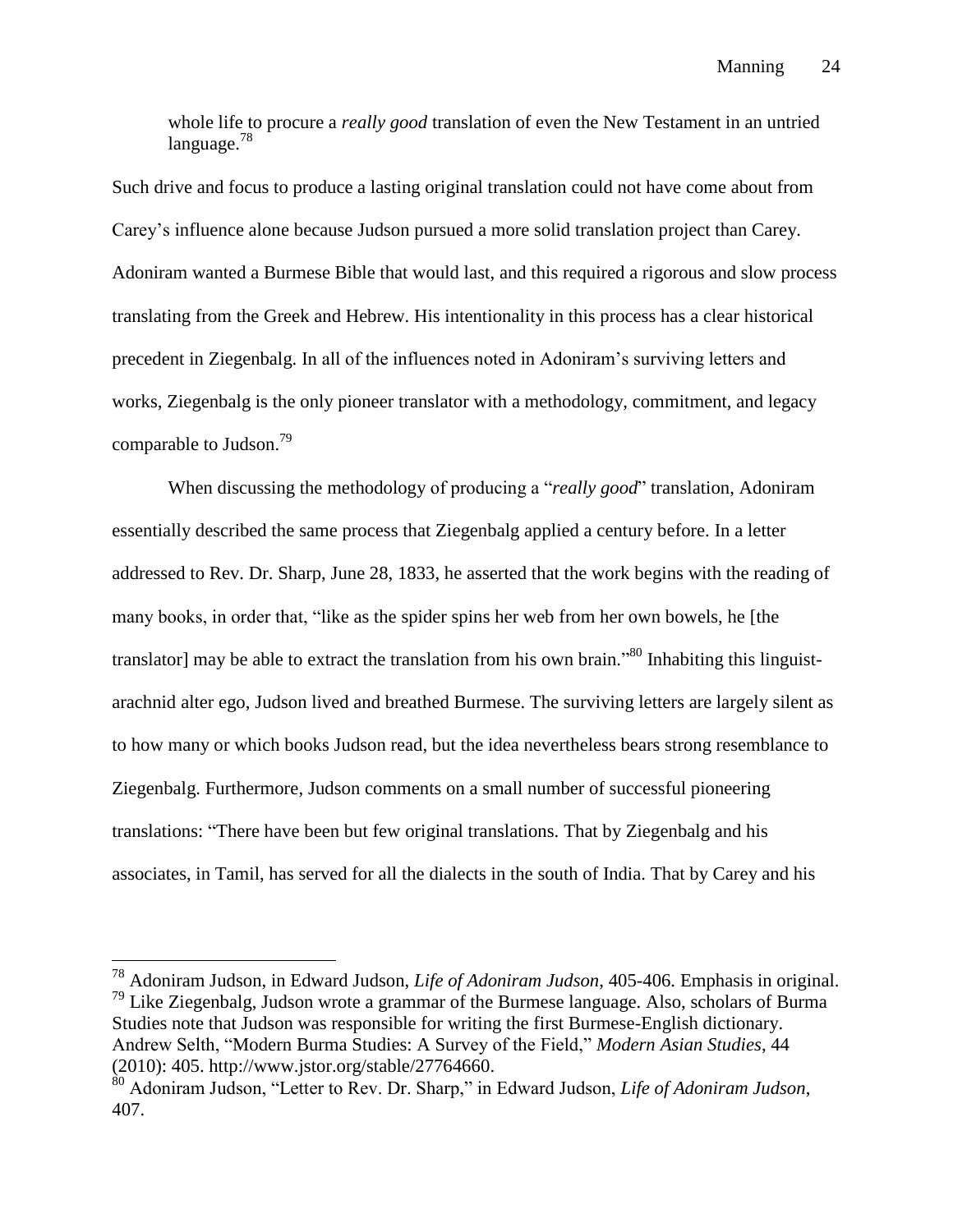associates, in Sanscrit and Bengalee, has been the basis of all the other translations which they have conducted."<sup>81</sup>

Judson evaluated Carey and Ziegenbalg as one who knew the history of the region and its linguistic nuances. He himself had been translating with Ann in Burma for many years, and, as previously shown, he knew about Carey and Ziegenbalg and the details their respective translation efforts. He knew that Ziegenbalg's work was significant, specifically, for dialects in India's Southern regions.<sup>82</sup> Judson wrote this from the Karen mission station in Moulmein, India in 1833, and the dating confirms Adoniram's credibility––by this time he had translated and revised his own Burmese New Testament and had translated one-third of the Old Testament.<sup>83,84</sup> He had been deeply immersed in the translation process for twenty years––he would have become very familiar with the scope of other's work––and he anticipated the impact of his own work for future projects. His was a studied and informed perspective.

Adoniram, Ann, Sarah, and Emily Judson all whole-heartedly embraced the Pietist example of Bible translation as the center of missionary activity. First, Ann had both hands in translation work. Between 1819 and her death in 1826, she wrote "Tract No. 2," a Burmese

<sup>81</sup> Adoniram Judson, "Letter to Rev. Dr. Sharp," in Edward Judson, *Life of Adoniram Judson*, 407.

<sup>&</sup>lt;sup>82</sup> Judson may not have been aware of the long-term problems with William Carey's poor translation. He seems to simply hold Carey in high esteem for his being a pioneer of the original. Ziegenbalg, on the other hand, had a long established legacy and would have carried a stronger impression.

<sup>83</sup> Adoniram Judson, "Letter to Rev. Dr. Sharp," in Edward Judson, *Life of Adoniram Judson*, 406-407.

<sup>&</sup>lt;sup>84</sup> Maung Shwe Wa, "Book 1: Introducing the Tree of Life on the Banks of the Irrawaddy," *Burma Baptist Chronicle*, (Rangoon: University Press, 1963), 125. In this sesquicentennial commemoration, Maung Shwe Wa includes a helpful table of the "Highlights of Bible translation to the mid-century." Judson printed the Gospel of Matthew printed in 1817, completed the New testament in 1823, finished revisions of the N.T. in 1829, printed 3,000 copies of the N.T. in 1832, completed the Old Testament in 1834, printed 10,000 revised copies of the N.T. in 1837, printed 2,000 copies of a three-volume O.T. in 1838, and printed 5,000 copies of a complete Bible in 1840.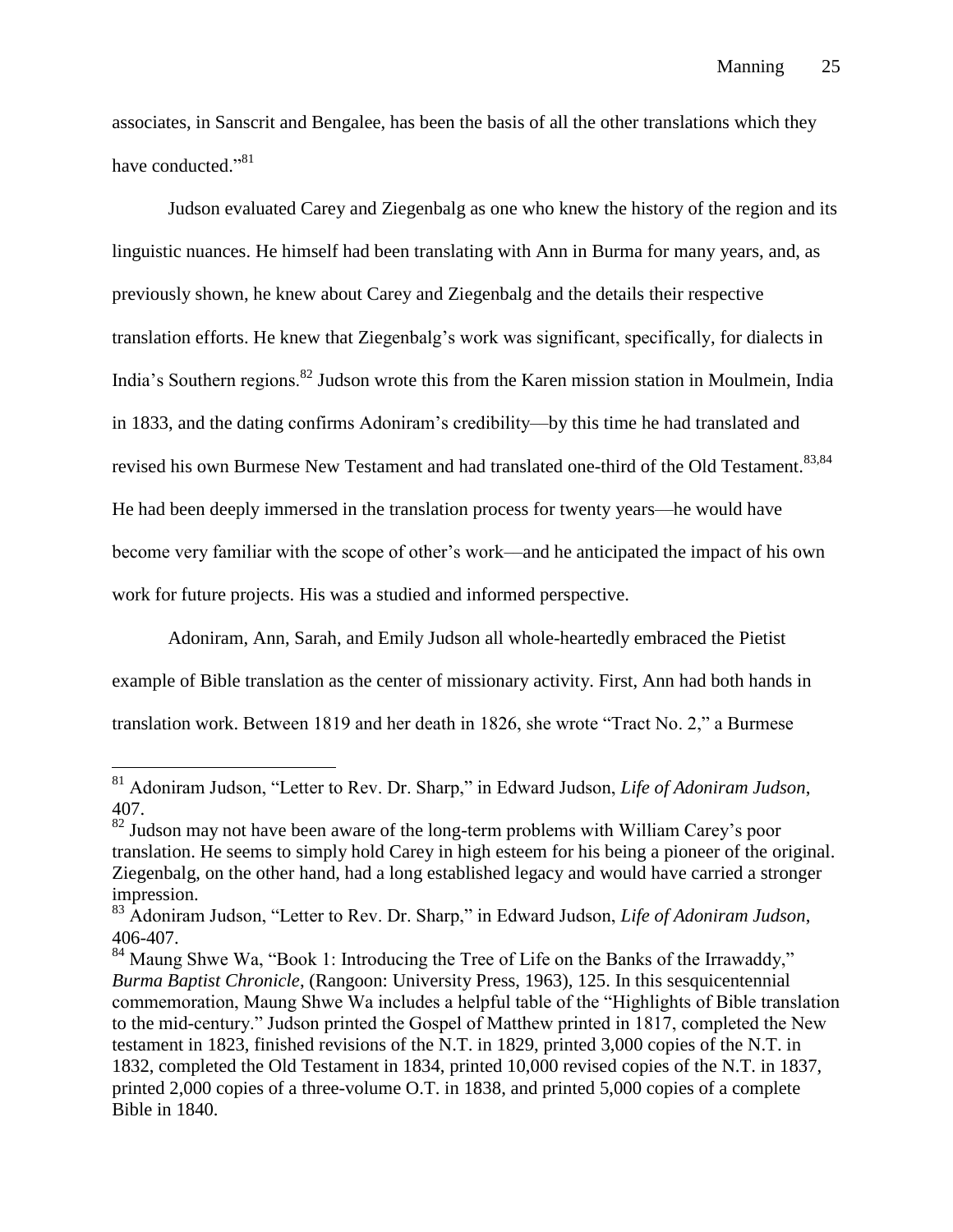Catechism and the second tract written by the Judsons, translated the Gospel of Matthew into Siamese (Thai), and translated the Old Testament books of Daniel and Jonah into Burmese. 85,86 She also penned the earliest history of the Burmese Baptist mission: *A Particular Relation of the American Baptist Mission to the Burman Empire* was written in English and published in 1823.<sup>87</sup>

Similarly, Sarah Boardman Judson and Emily Chubbuck Judson were heavily involved in various aspects of linguistic work. After the death of her husband George in 1831, Sarah Boardman singlehandedly continued the Baptist ministry to the Karen people for three years, until she married Adoniram Judson in 1834. In their eleven-year marriage, Sarah had eight more children in addition to her son George (from her previous marriage): seven of these children survived infancy, but only five lived to adulthood.<sup>88</sup> This means that, in defiance to the difficult climate and the constant threat of disease, Sarah was pregnant for six years of her marriage to Adoniram. This did not stop her from leaving an indelible mark on the translation projects at Moulmein. Sarah's monumental literary contributions are recorded and praised by Adoniram in her obituary:

Her translation of the Pilgrim's Progress, Part 1st, into Burmese, is one of the best pieces of composition which we have yet published. Her translation of Mr. Boardman's ' Dying Father's Advice,' has become one of our standard tracts; and her hymns in Burmese, about twenty in number, are probably the best in our Chapel Hymn Book — a work which she was appointed by the Mission to edit. Beside these works, she published four volumes of Scripture Questions, which are in constant use in our Sabbath Schools.<sup>89</sup>

<sup>85</sup> Adoniram Judson, "Record of Dates and Events," in Edward Judson, *Life of Adoniram Judson*, 564.

<sup>86</sup> Dana L. Robert, "Judson, Ann("Nancy") (Hasseltine)," in *Biographical Dictionary of Christian Missions*, ed. Gerald Anderson (New York: Simon & Shuster MacMillan, 1998), 346.

<sup>87</sup> Dana L. Robert "Judson, Ann," in *Biographical Dictionary of Christian Missions*, 346.

<sup>88</sup> Joan Jacobs Brumberg, *Mission for Life*, (New York: The Free Press), 1980, timeline on inside

front cover.

<sup>89</sup> Adoniram Judson, "Obituary," in Emily C. Judson, *Memoir of Sarah B. Judson, Member of the American Mission to Burmah*, (New York: L. Colby and Co.), 1848, 225. "Fanny Forester" was the pseudonym used by Emily Chubbuck Judson, the third wife of Adoniram Judson. A published obituary can be found in the *Baptist Memorial and Monthly Chronicle*, Mar. 1846, pp.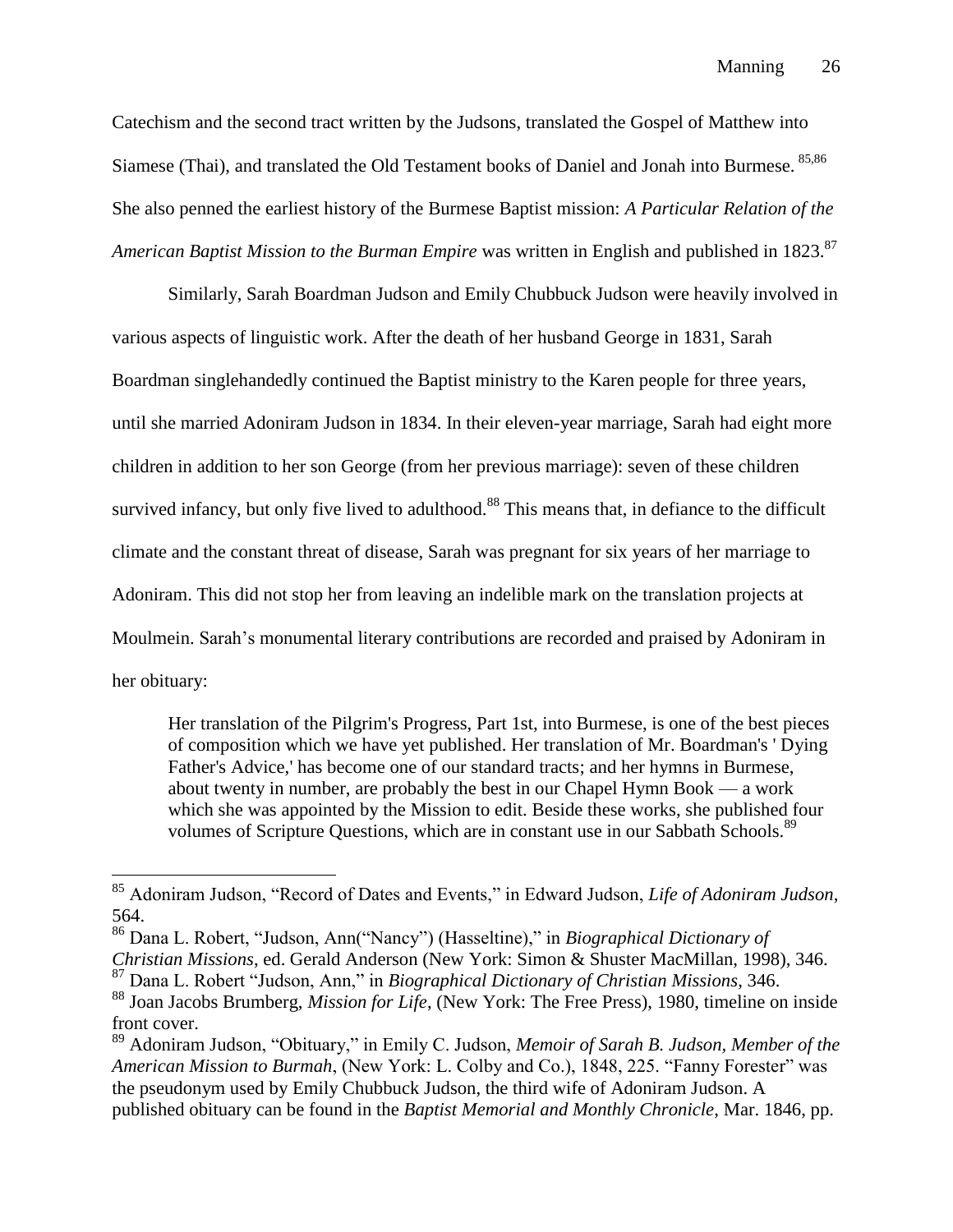In addition to work in Burmese translation, Sarah pioneered efforts translating scripture and evangelistic tracts into the Peguan language. Sarah revised and translated at least five tracts from Burmese into Peguan, and, most significantly, translated the New Testament to Peguan before delegating the completion of the translation to the hands of another trusted missionary.<sup>90</sup>

Regarding this work, Emily Judson remarks:

Mrs. Judson's labours in the Peguan, were somewhat singular; indeed, I believe scarce precedented. Missionaries sometimes abandon one language and devote themselves to the acquisition of another, in which they hope to effect more good. But I know of only one other instance (Ann H. Judson, in the Siamese) of stepping from the path which has grown familiar to the foot, toiling for years merely to supply an exigency, and then, resigning the labour and its fruits to another, as willingly as though it had never cost an effort. 91

Following in the footsteps of Ann and Sarah, Emily Judson was married to Adoniram Judson in

1846 after Sarah's death. Like the previous two Mrs. Judsons, Emily remained involved in

literary work, helping Adoniram compile his Burmese dictionary, planning the completion of

Sarah's work on Bunyan's *Pilgrim's Progress*, and writing her *Memoir of Sarah B. Judson*. 92

After her husband's death, Emily Judson assisted Francis Wayland, then president of Brown

University, in compiling the first official biography of Adoniram Judson. *A Memoir of the Life* 

*and Labors of the Rev. Adoniram Judson* has become a central source for every significant work

on the Judsons since the  $19<sup>th</sup>$  Century.<sup>93</sup>

<sup>79-83.</sup> See William Brackney, "Boardman, Sarah Hall," in *American National Biography Volume 3*, eds. John Garraty and Mark Carnes, (New York; Oxford: Oxford University Press,1999), 83.

<sup>90</sup>Emily C. Judson, *Memoir of Sarah B. Judson*, 182-183.

<sup>91</sup> Emily C. Judson, *Memoir of Sarah B. Judson*, 183.

<sup>92</sup> Jeane M. Malloy, "Judson, Emily Chubbuck," in *American National Biography Volume 12*, eds. John Garraty and Mark Carnes, (New York; Oxford: Oxford University Press, 1999), 311. 9319<sup>th</sup> Century adaptations of the Judson narrative often paraphrased large sections of Wayland's two volumes biography, and this kind of biography/hagiography usually included an introduction acknowledging the liberties of borrowing from Dr. Wayland's version. More significantly, Francis Wayland and Emily Judson bring together one of very few collections of Adoniram's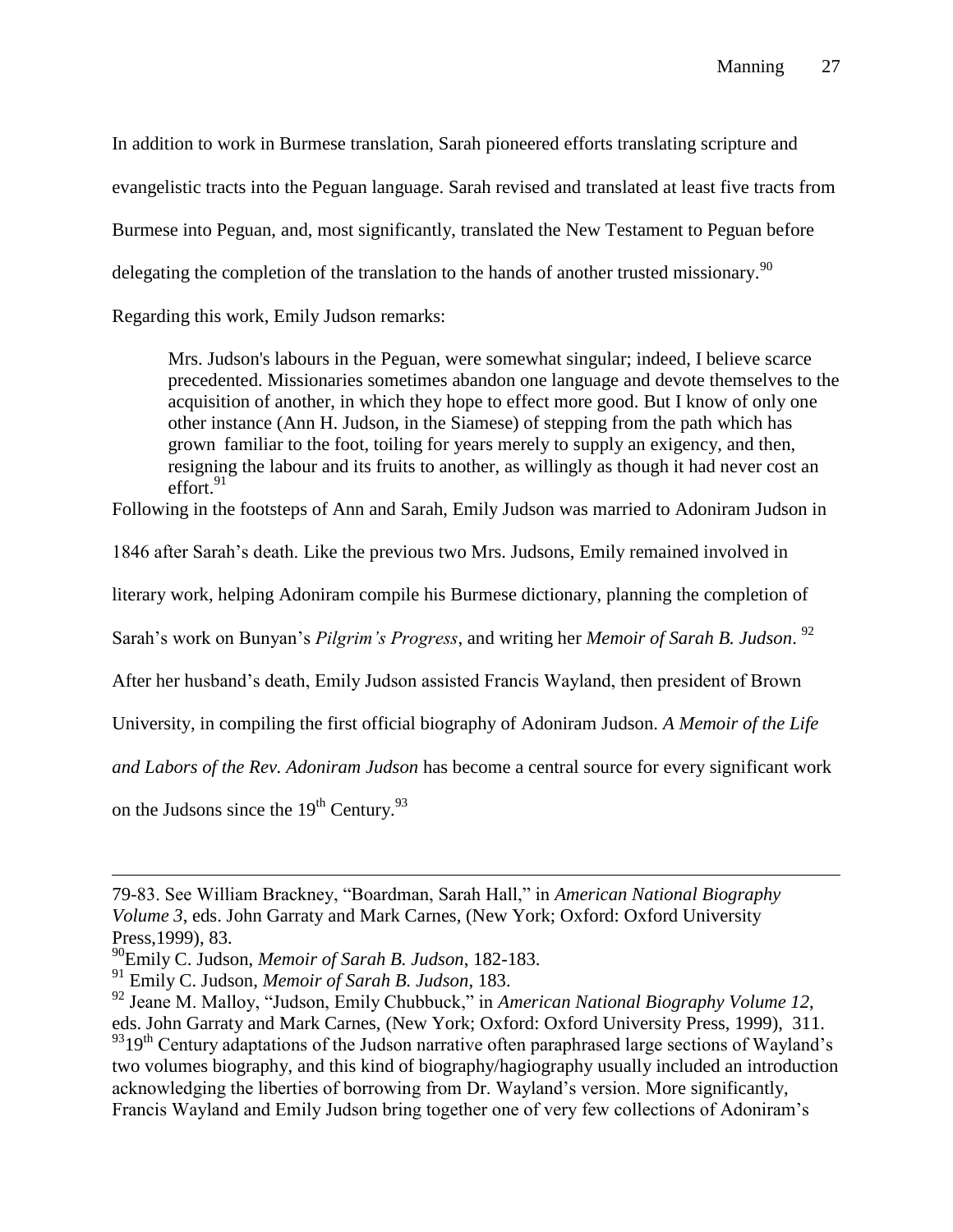More study is needed to determine the voices that inspired the translation commitments of the three Mrs. Judsons, but their legacy confirms that, whatever their discussions with Adoniram on Ziegenbalg, Carey, and others, their respective translation initiatives both improved and expanded their husband's work. Their critical contributions legitimize the Bible translating legacy of the Judson mission and reaffirm the evangelical trademark of Biblicism. Thus, while Adoniram's letters openly note the historical connection between his vision of Bible translation and Ziegenbalg, the three Mrs. Judsons also confirmed and lived out this Pietist inspired strategy.

#### **"Guyonism": the shape of Judson's spiritual life and the unexpected contribution of**

#### **Catholic Mystical writers**

 $\overline{a}$ 

In addition to assimilating Edwardsian, Baptist and Pietist missiological commitments,

Adoniram imbibed certain ideals of Catholic Mystics, namely Madame Guyon, Fenelon, and

Thomas 'A Kempis. In particular, Judson embraced the practices of self-denial, secret prayer and doing good—he called these "the threefold chord."<sup>94</sup> Judson came under this influence at a point no later than the fall of 1829 after a time of persecution and personal tragedy. Edward Judson and Emily Chubbuck Judson have used the term "Guyonism" as a descriptor of Adoniram's

writings. The fact of Emily Judson's oversight is also supremely valuable, as she provides important first-hand accounts of conversations with her husband on a wide variety of subjects which are not described in Adoniram's own writings.

<sup>94</sup> Adoniram Judson, "The Threefold Chord," in Edward Judson, *Life of Adoniram Judson*, 571. More investigation would be needed in order to determine the extent to which this and other writings suggest that Judson embraced mystical expressions of Guyon's Quietism. I argue that Judson *at least* became a mystic in a general sense that he adopted mystical attitudes regarding prayer and self-denial. Judson was a mystic. This is the "Guyonism" as his wife and son experienced. Although he clearly derived these ideals from the writings of the Quietists, the more esoteric doctrines of Quietism are not discussed in the available surviving primary sources, so it is difficult to make the case that Judson became a Quietist. For this reason, I use "Guyonism" with quotes to distinguish Adoniram's more generic mysticism from the particular doctrines of Guyonism.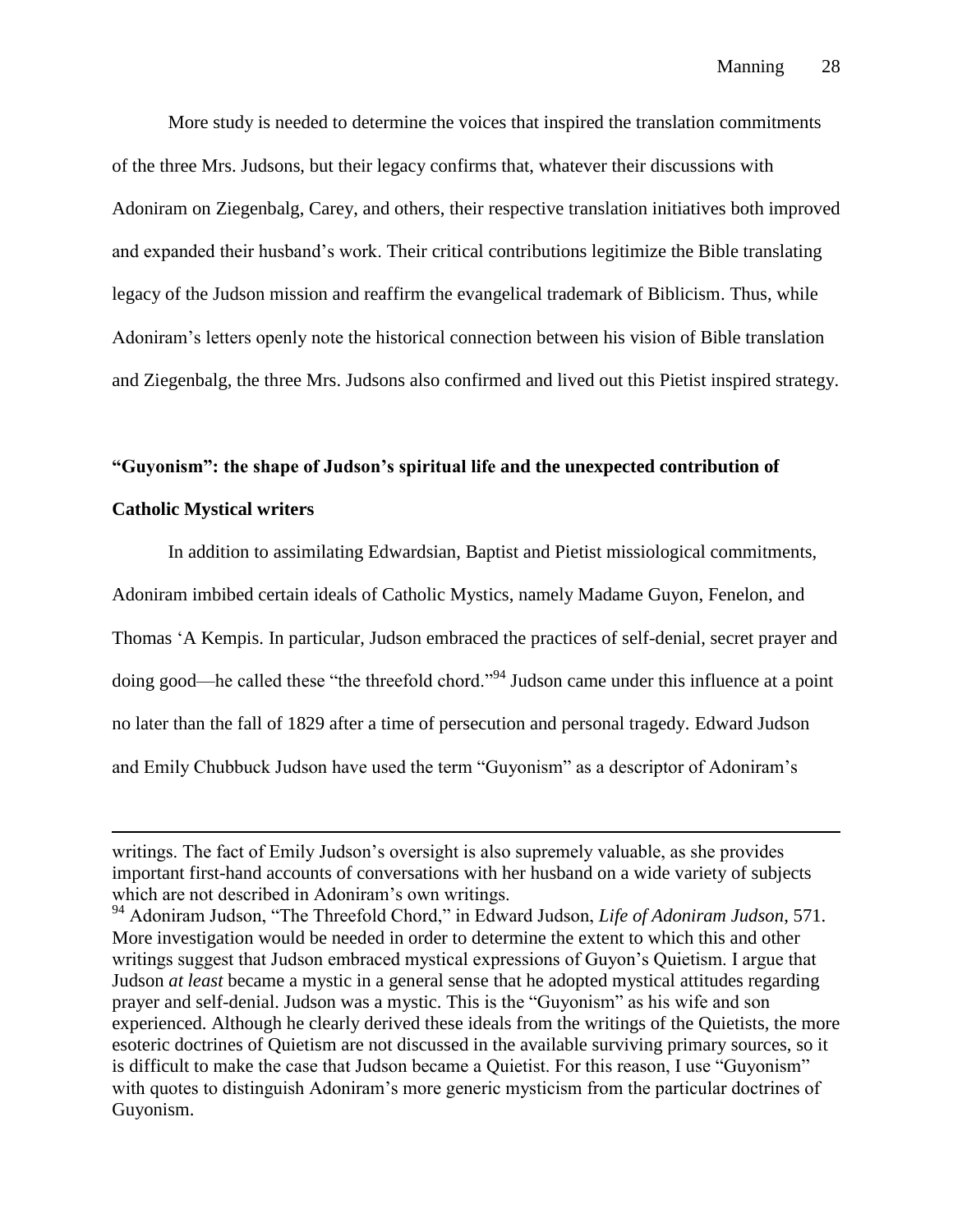adaptation of the Catholic mystical vision.<sup>95</sup> Much of the secondary source material refrains from engaging the question of "Guyonism," and none of the significant early biographers endorsed Adoniram's appreciation for the mystics.<sup>96</sup> Francis Wayland's official biography largely dismisses the longevity and force of "Guyonism," but, given 19<sup>th</sup> Century New England's strong historical consciousness of the European Reformations and resulting Protestant distaste for Catholic theological frameworks, this would have been the safest interpretation to put in the official narrative. However, Adoniram's own writings on "Guyonism" and the traumatic events leading up to this interest recommend a different interpretation, namely, that "Guyonism" did not supplant or temporarily replace a Edwardsian Baptist framework, but strengthened and restructured Adoniram's earlier commitments to prayer, self-denial and benevolence in a way that extended through the rest of his life.

At the beginning of the era of public ministry in Rangoon, Burma, Adoniram wrote eight rules for life that reflect prior agreement with the essential principles of "Guyonism." The eight rules included the following: "1. Be diligent in secret prayer, every morning and evening […] 3. Restrain from natural appetites within the bounds of temperance and purity […] 5. Undertake nothing from ambitions, or love of fame."<sup>97</sup> These resolutions highlight the felt necessity of secret prayer and self-denial seven years before Judson began writing home about Madame Guyon or any other Catholic mystic. Additionally, rule number seven reads, "Seek opportunities

<sup>95</sup> Edward Judson, *Life of Adoniram Judson*, 303, 305.

<sup>96</sup> Francis Wayland, *Memoir*, vol. 1, 538-541. Francis Wayland's biography, arguably the most thorough of the  $19<sup>th</sup>$  century Judson biographies, discusses this influence as being limited to a certain period of time. The fact of an Edwardsian Baptist seriously reading and enjoying the writings of Catholic mystics would have carried a tremendous weight of controversy at that time. Regarding the particularly controversial ideal of self-denial, Wayland argues that this practice did not have a permanent place in Judson's exercise of spiritual devotions but was rather only a temporary fixture in his activity.

<sup>97</sup> Adoniram Judson, "Rule adopted on Sunday, April 4, 1819," in Francis Wayland, *Memoir*, Vol. 1., 322.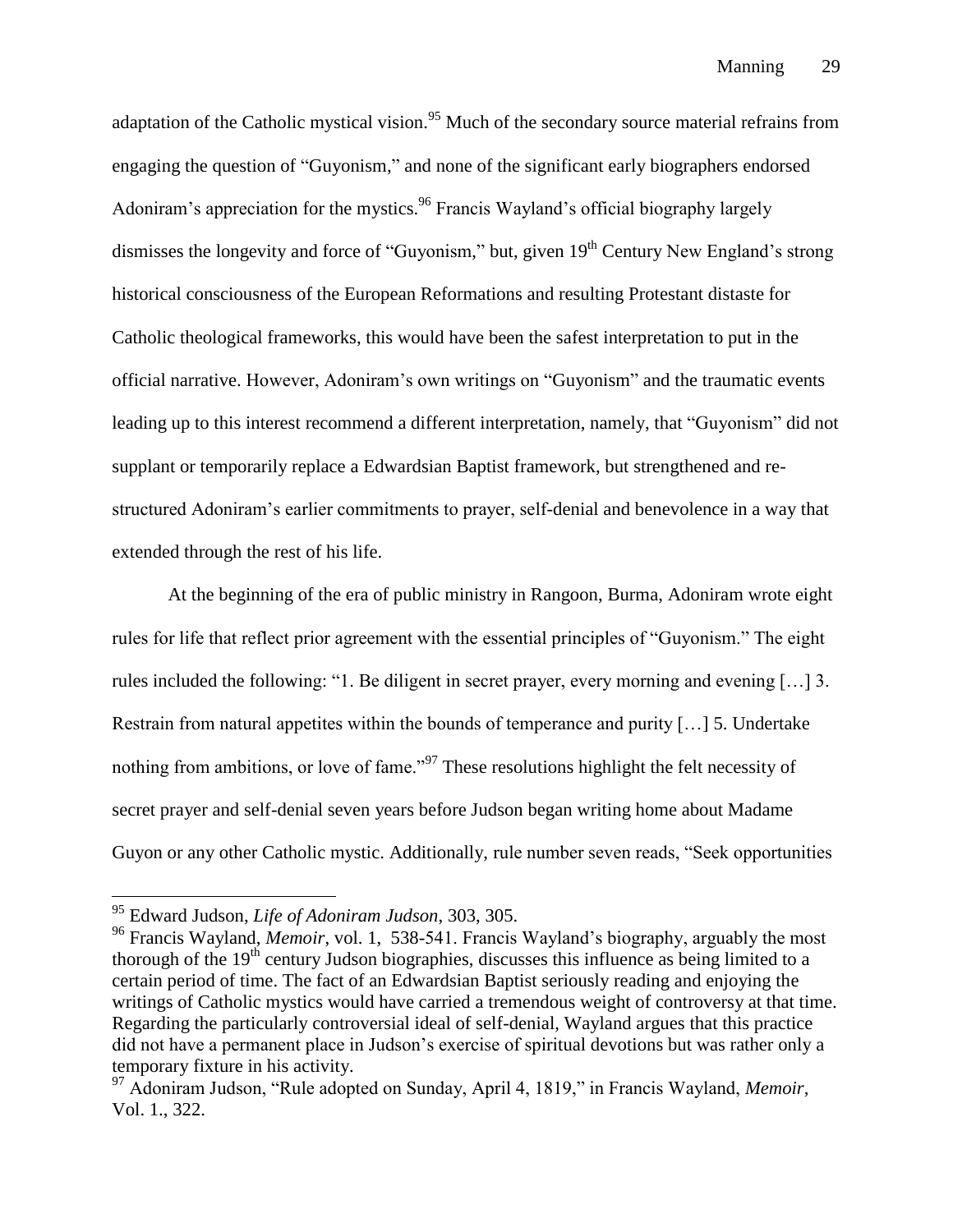of making some sacrifice for the good of others."<sup>98</sup> This had been written seven years before the earliest letters mentioning any engagement with "Guyonism," so Judson's adaptation of mystical Catholic influences reflects a refinement of prior theological and missiological convictions. Judson may have even interacted with the social and theological ideas of Catholic mystics during his years at Andover Seminary and in the time since then, but the surviving records indicate that the period of peak interest in mysticism came during a season of intense mourning and spiritual searching after the death of Judson's wife and baby daughter.

The stress leading up to this season of emotional suffering began in the summer of 1824, the same year that Britain began a military campaign against the Kingdom of Burma. On June 8, 1824, the emperor gave orders to arrest Adoniram.<sup>99</sup> Adoniram and several European men were shackled and imprisoned at Ava to await a death sentence. This was part of a campaign to weed out foreign spies. Ann regularly appealed to the local governor, offering bribes to officials and prison guards to spare her husband and the men imprisoned with him: without her efforts, Adoniram and the others would have been promptly executed or starved to death in prison.<sup>100</sup> In addition to this crushing load, Ann gave birth and cared for a baby daughter, Marie Elizabeth Butterworth.

With no money and few friends, persecution, malnutrition, and disease became constant companions as death loomed on the horizon for the Judson family. Amazingly, all three

<sup>98</sup> Adoniram Judson, "Rule adopted on Sunday, April 4, 1819," in Francis Wayland, *Memoir*, vol. 1, 322.

<sup>99</sup> Adoniram Judson, "Record of Dates and Events," in Edward Judson, *The Life of Adoniram Judson*, 564.

<sup>&</sup>lt;sup>100</sup> Letter from Ann Judson to Elnathan Judson, in James Knowles, *Memoir of Mrs. Ann H. Judson*, 281- 316. Chapter XVI and XVII of Knowles' biography include the most detailed primary source of the Ava prison years in the form of a letter from Ann to Elnathan Judson, Adoniram's brother. This lengthy letter was written over multiple sittings from May 26 to July 27, 1826.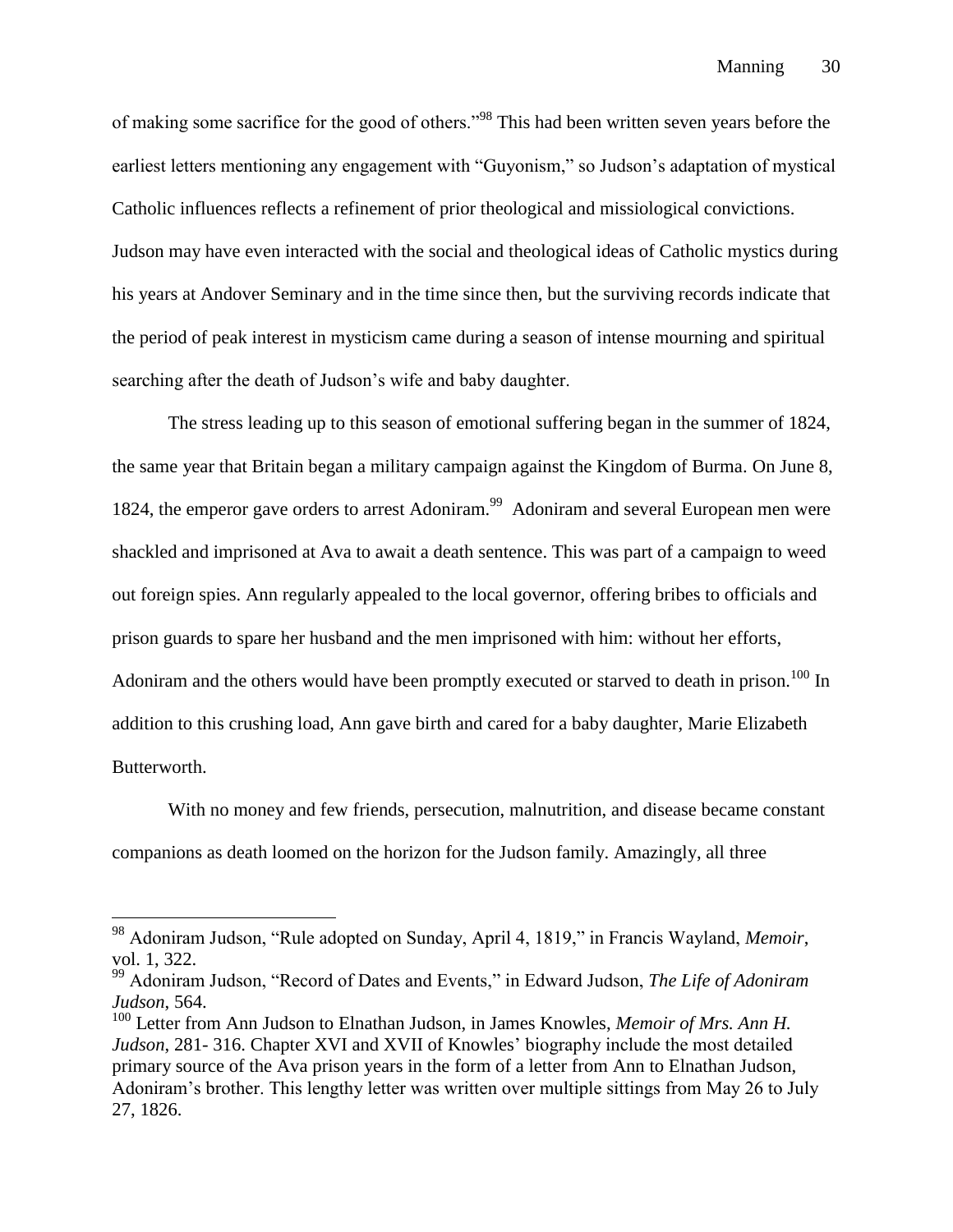survived, and one of the faithful Burmese converts rescued Adoniram's Burmese New Testament manuscripts from the hands of the prison guards––the translation work continued.

The season of Adoniram's imprisonment made waves through the next decade of the Burmese mission. First, Ann's health had deteriorated beyond hope of recovery. She developed cerebral spinal meningitis and died in Amherst, Burma, on October 24, 1826. Adoniram had traveled to Ava at the time and was not present for Ann's final hours. He felt incredible regret for not being there for her, and this increased the weight of his grief. Little Marie fell sick and died six months later. In the fall of 1827, Adoniram received another blow: his father was dead.

Adoniram had relocated to the city of Moulmein, and there he continued translation and *zayat* ministry among the Karen people, but the anxieties and pains of the past two years eventually overwhelmed Adoniram's ability to function.<sup>101</sup> Translation stopped. Biographer Rosalie Hunt suggests that Adoniram experienced severe Post Traumatic Stress Disorder––this essentially spun the once resilient man into a season of incredible self-doubt and doubting of his Christian faith commitments.<sup>102</sup> Adoniram renounced all accolades and assets he had acquired through his labors. <sup>103</sup> As part of this self-denial process, Adoniram destroyed all of his personal papers that had been preserved during the two-year imprisonment and requested that his mother and sisters destroy all of his personal letters.<sup>104</sup> On October 24, 1828, the second anniversary of his wife's death, Adoniram moved into a small cottage in the jungle to grieve and seek a renewed

<sup>&</sup>lt;sup>101</sup> The *zayat* was a small hut building modeled after the buildings of priests. Inquirers could freely come and ask questions of the missionaries.

<sup>102</sup> Hunt, *Bless God and Take Courage*, 152.

<sup>103</sup> Adoniram Judson, "Autobiographical Record of Events and Dates," in Edward Judson, *Life of Adoniram Judson*, 565. Adoniram notes that he renounced an honorary doctorate from Brown University and gave away his private property for the use mission board. The sum of this gift amounted to over ten thousand dollars.

<sup>104</sup> Hunt, *Bless God and Take Courage*, 161.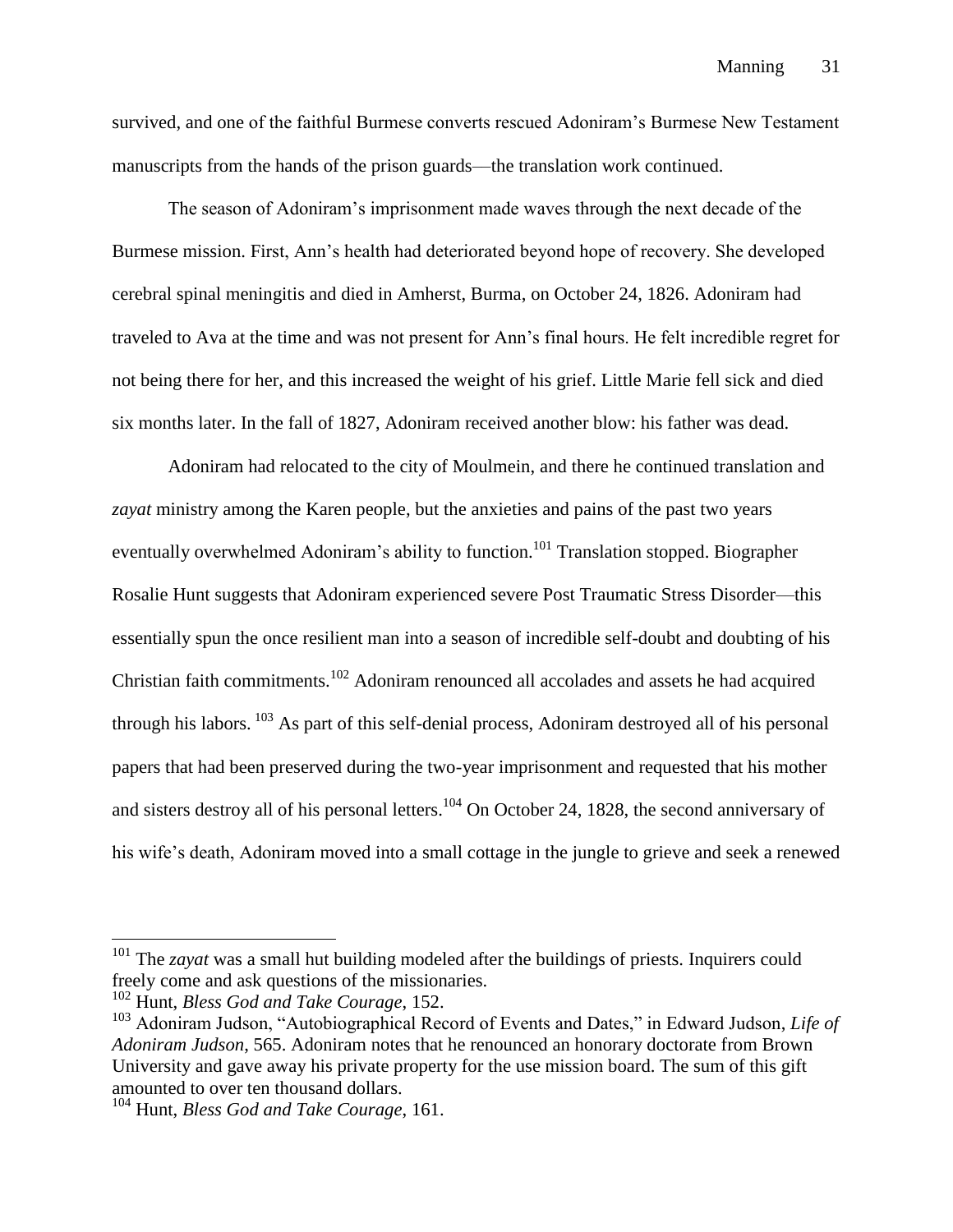Manning 32

experience of God through solitude.<sup>105</sup> After one year of this hermitage experience, Adoniram wrote to his sisters Mary and Abigail. He asked if they had heard of any effective means for finding lasting communion with God, lamenting, "God is to me the Great Unknown. I believe in him, but I find him not." $106$ 

Judging by this material from Judson's personal letters and the facts of his attempts at self-denial, it is well established that post-traumatic stress shook Adoniram to the very core of his faith experience. In an attempt to negotiate self-loathing over pride and failure to provide for his family, he had begun eliminating all elements of his life that he considered tokens of selfish ambition. Judson's encounters with Catholic mystics added theological structure to this extreme expression of self-denial. Most importantly, and at a time in which Judson had retreated from missionary labor, "Guyonism" led to a renewed fervor of active evangelical engagement among the Karen and the completion of Judson's life's work: a Burmese Bible. In 1929, Judson returned to the mission house at Moulmein and resumed Bible translation. He had regained a sense of emotional and spiritual stability, though now "Guyonism" had led to a form of faith expression that his American Baptist counterparts considered extreme.

By 1829, Adoniram had embraced "Guyonism," and Adoniram's appreciation for the Catholic mystics extended throughout his marriage to Sarah Boardman––"Guyonism" was far more than a temporary season. Adoniram so deeply appreciated the Catholic mystics––his letters show favorable regard for all of the following: Madame Guyon, Thomas 'A Kempis, Fenelon,

<sup>105</sup> Adoniram Judson, "Maulmain, October 24, 1828," in Francis Wayland. *Memoir*, vol. 1 482- 483. This segment of a letter to Abigail and Mary (Adoniram's sisters) expresses both Judson's deep sorrow and eloquent expression of his emotional turmoil: "my tears flow[…] over the forsaken grave of my love and over the loathsome sepulcher of my heart."

<sup>106</sup> Adoniram Judson, "October 24, 1829," in Francis Wayland. *Memoir*, vol. 1, 483. At this point, Adoniram had been living in solitude for one year.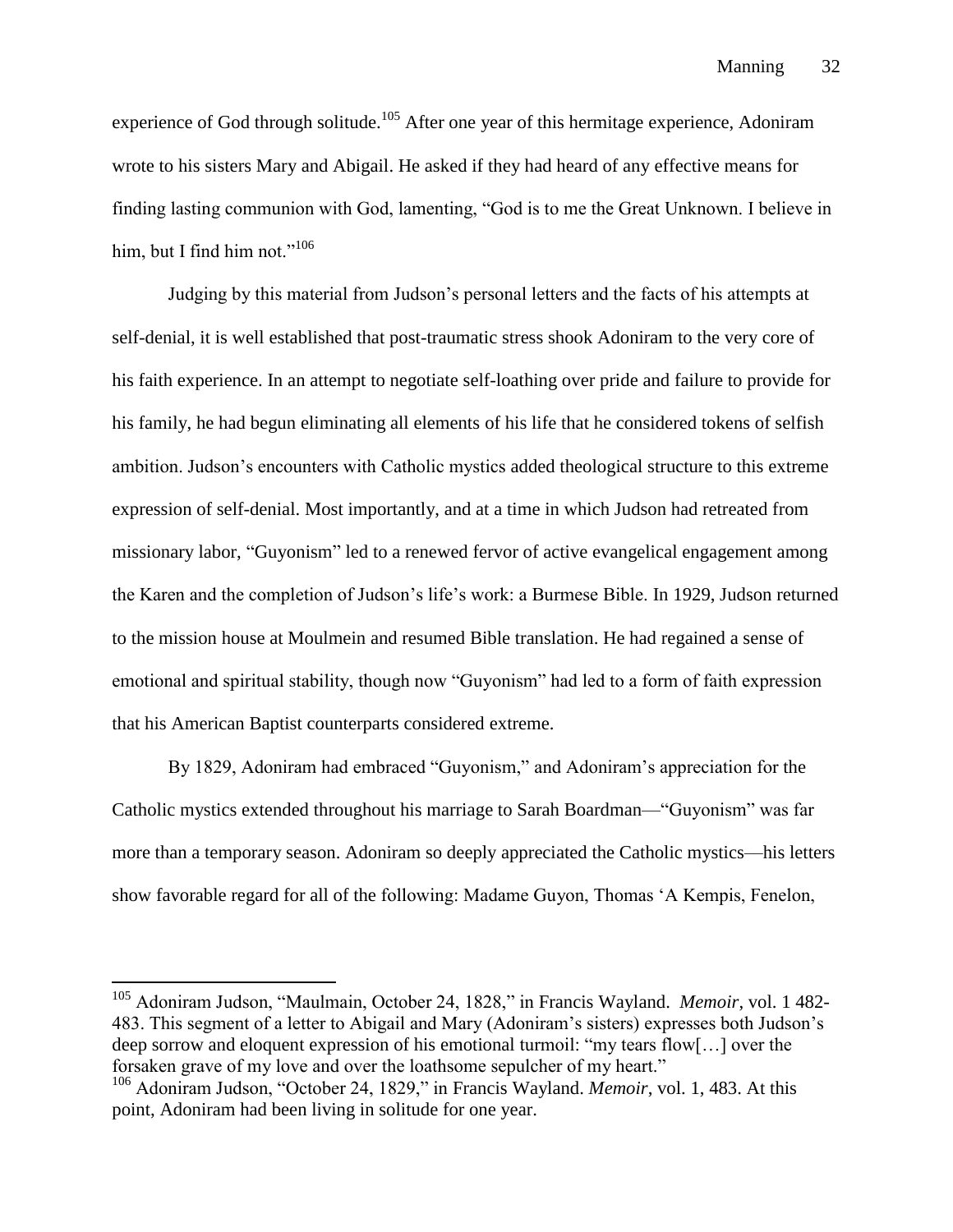Madame Chantel, Madame Bourignon, Theresa of Avila, St. John of the Cross––that he nicknamed his second born son "Fenelon" after the mystic Francois Fenelon.<sup>107</sup>

Judson was also well aware of the possible fallout of publicly affiliating himself with Catholic mysticism. "Guyonism" was expressed in a "threefold chord" of self-denial, secret prayer, and doing good; Adoniram was well aware that emphasis on self-denial and regulated prayer was not welcome in New England's Protestant missionary societies.<sup>108</sup> In an 1829 letter to a friend of his late wife Ann, Adoniram begs the reader "not to rest contented with the commonplace religion that is now prevalent," and recommends her to instead "call your attention to Madame Chantel, Madame Bourignon, and Lady Guion."<sup>109</sup> He concludes by mentioning a tract that he mailed along with the letter, stating, "The author, it seems, from not affixing his name, desires to remain unknown."<sup>110</sup> This tract was Adoniram's "The Threefold Chord."

This attempt to publish an anonymous tract based on a Catholic mystical spirituality indicates that Judson regarded his "Guyonism" with great seriousness in spite of knowing the risk to his reputation. "Guyonism" was a dominating theme that deeply enriched Adoniram's Christian experience and service, and he felt the need to share these convictions. In "The Threefold Chord," Judson acknowledges the unpopularity of his views and defends their

 $107$ This was the household name given to Adoniram Brown. It was generally shortened to "Fen," and the Karens' mispronunciation, "Pwen," occurs in several letters. Rosalie Hunt confirms this, citing a 1913 interview of Adoniram Brown Judson reminiscing on growing up in Burma. See Rosalie Hall Hunt, *Bless God and Take Courage,* 284, 285. Adoniram Brown writes that his parents discontinued the use of "Fenelon" because friends at home did not approve of Judson's "Guyonism." Likely this was an effort to avoid stirring up tension. Being the son of an internationally known Baptist missionary and bearing the name of a Catholic mystic could have prompted serious questions about the legitimacy of Adoniram's Baptist denominational affiliation.

<sup>&</sup>lt;sup>108</sup> "The Threefold Chord" was published anonymously in 1829.

<sup>&</sup>lt;sup>109</sup> Adoniram Judson, "To Mrs. J.W., a Friend of Mrs. Ann H. Judson, London. Maulmain, December 22, 1829," in Francis Wayland, *Memoir*, vol. 1, 481-482.

<sup>110</sup> Adoniram Judson, "To Mrs. J.W., a Friend of Mrs. Ann H. Judson, London. Maulmain, December 22, 1829," in Francis Wayland, *Memoir*, vol. 1, 481-482.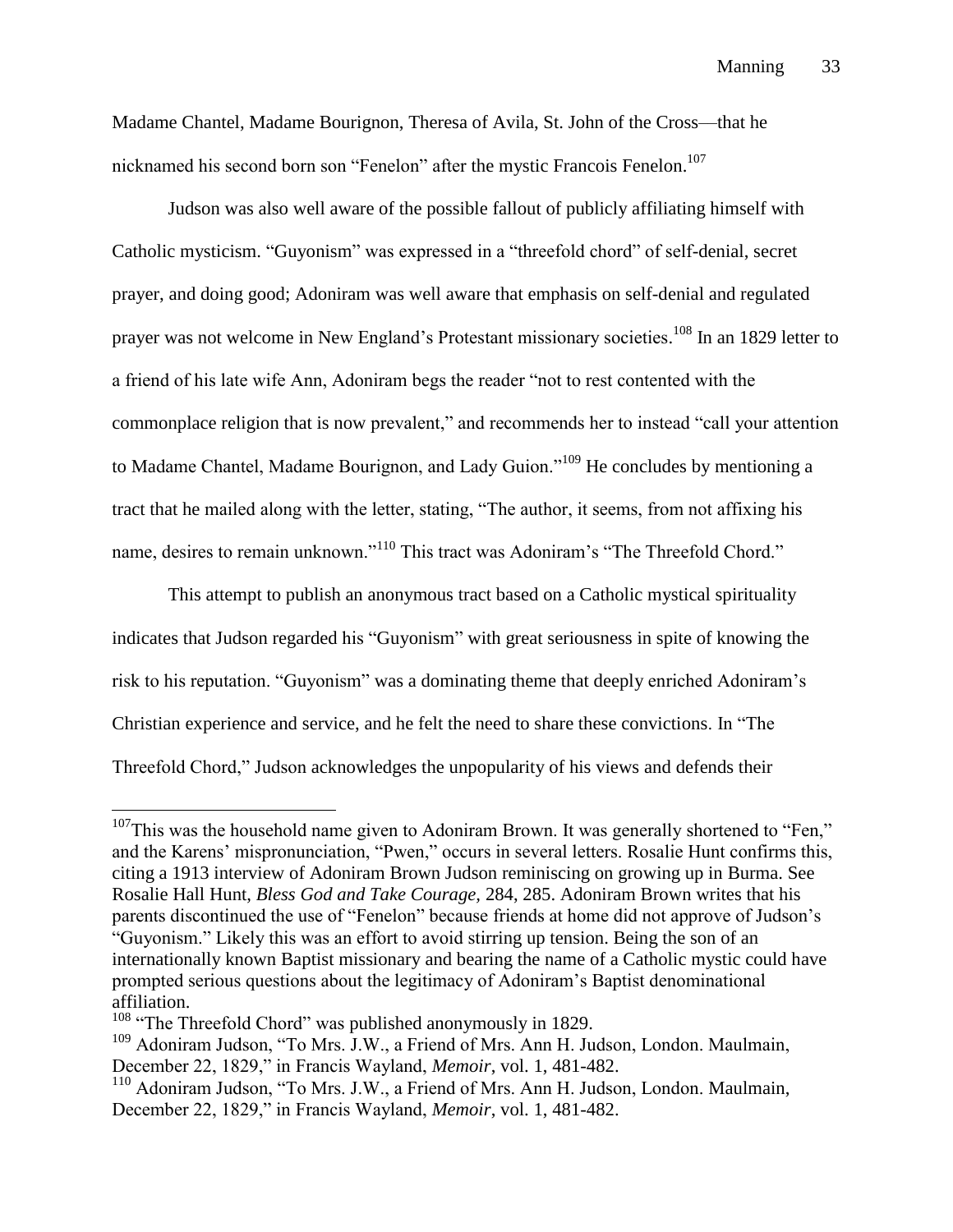legitimacy. While defending the necessity of practicing self denial in "The Threefold Chord," he acknowledges that self-denial has been "abused in the Roman Catholic Church" in such a way that, "Protestants have become afraid of it and thrown it away."<sup>111</sup>

By recognizing both the deficit of self-denial in Protestantism and its excess leading to asceticism in Roman Catholic church history, Judson attempted to sail the middle course and persuade the hesitant reader: he encourages Christian brothers in America to lay hold of all three principles––secret prayer, doing good, *and* self-denial––by faith. These three become indispensible to the practice of true Christianity in daily life:

By practicing self denial, thou weakenest the debasing principle of inordinate self love, and by doing good, thou cherishes and strengthenest the heavenly principle of holy benevolence. Let these exercises, then, quickened and sanctified by secret prayer, be the regular work of each day of thy life. $112$ 

The above paragraph from "The Threefold Chord" represents a succinct distillation of "Guyonism"'s key principles, and Judson did not fail to apply these principles to daily routine. His children recalled hearing the sound of their father's feet pacing across the floorboards for hours into the evening––this was his time of contemplative, fervent prayer: borrowing from Catholic devotional models, Adoniram practiced seven daily seasons of "secret prayer"(these designated prayer times occurring approximately every three hours) as well as two or three hours of "contemplative prayer."<sup>113</sup> Francis Wayland, Judson's first biographer, passively admitted the legitimacy of self-denial on the grounds that Jesus commanded his disciples to "deny thyself, and take up thy cross," but Adoniram practiced rigorous self-discipline, resisting every object and activity that might encourage the love of self, to the point of giving away a large sum of his

<sup>111</sup> Adoniram Judson, "The Threefold Chord," in Edward Judson, *Life of Adoniram Judson*, 303, 305.

<sup>112</sup> Adoniram Judson, "The Threefold Chord," in Edward Judson, *Life of Adoniram Judson*, 576.

<sup>113</sup> Adoniram Judson, "The Threefold Chord," in Edward Judson, *Life of Adoniram Judson*, 572.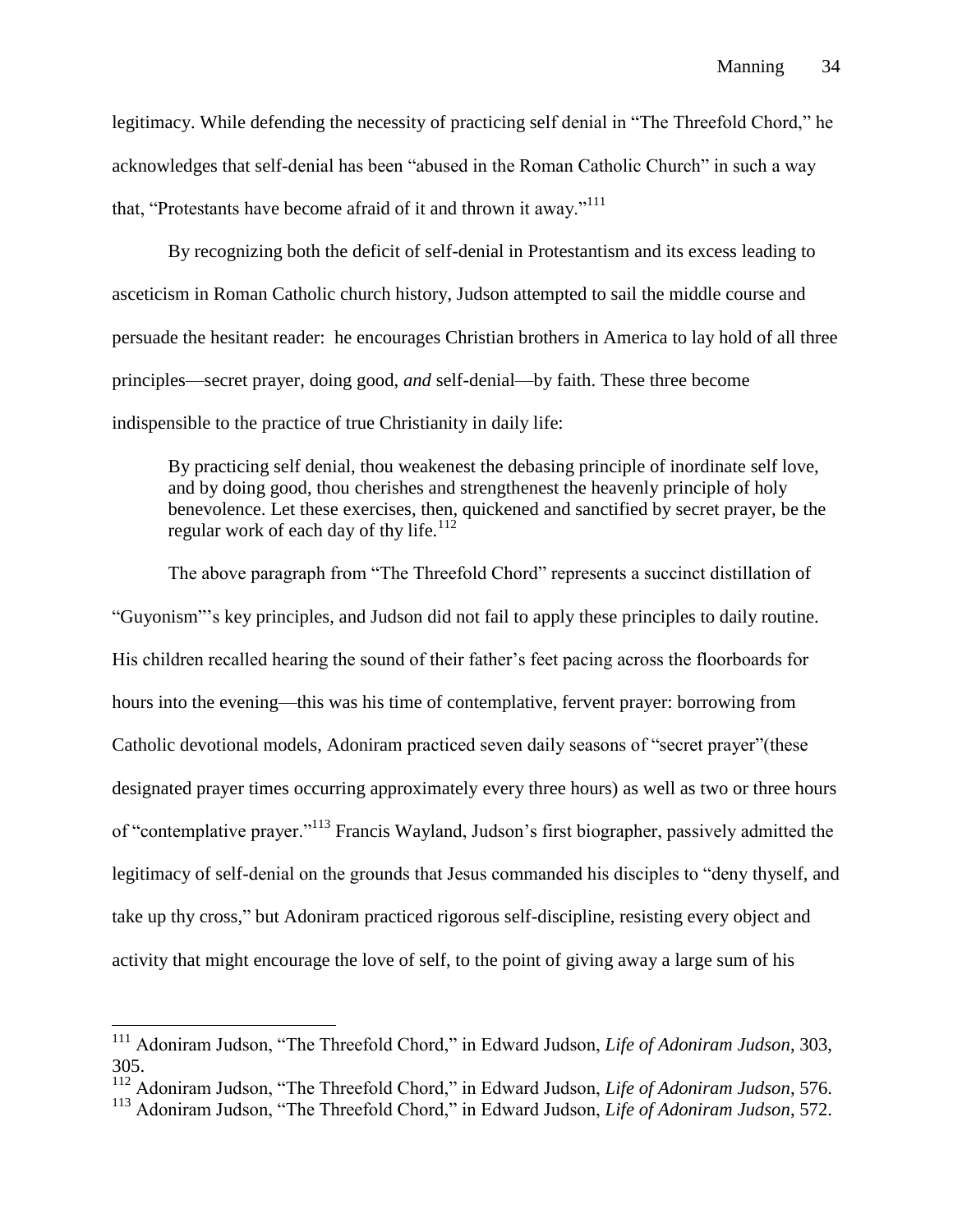private savings. <sup>114</sup> This exemplifies the evangelical mark of Activism: Adoniram's mystical engagements produced the visible outcome of good works.

# **Conclusion**

 $\overline{a}$ 

All throughout his life Adoniram adopted aspects of Edwardsian, Baptist, Pietist, and mystical Christian expressions, and therefore none of these categories by themselves can adequately describe the mosaic of Judson's faith commitments. He was an ecumenical evangelical missionary. Conversionism, biblicism and activism were each uniquely formed by ecumenical influences. Despite the limitations in the sources from Adoniram, it is unquestionable that he remained ecumenically focused throughout his life. There is much more to be investigated regarding other early evangelical American Protestant missionaries, and regarding ecumenicalism, only the Pietists have lately received significant attention. Despite their prominence in the antebellum world, the lives of the Mrs. Judsons also remain largely unexplored in this respect. For now, while the mosaic of ecumenical influence in early American Protestant missions is explored, the term "evangelical" at least maintains its flexibility.

<sup>114</sup> Francis Wayland, *Memoir*, vol. 1, 541. Wayland does not recommend that others model Judson's application of this principle. He goes on the defensive, attempting to rescue Judson's reputation from the accusations of asceticism.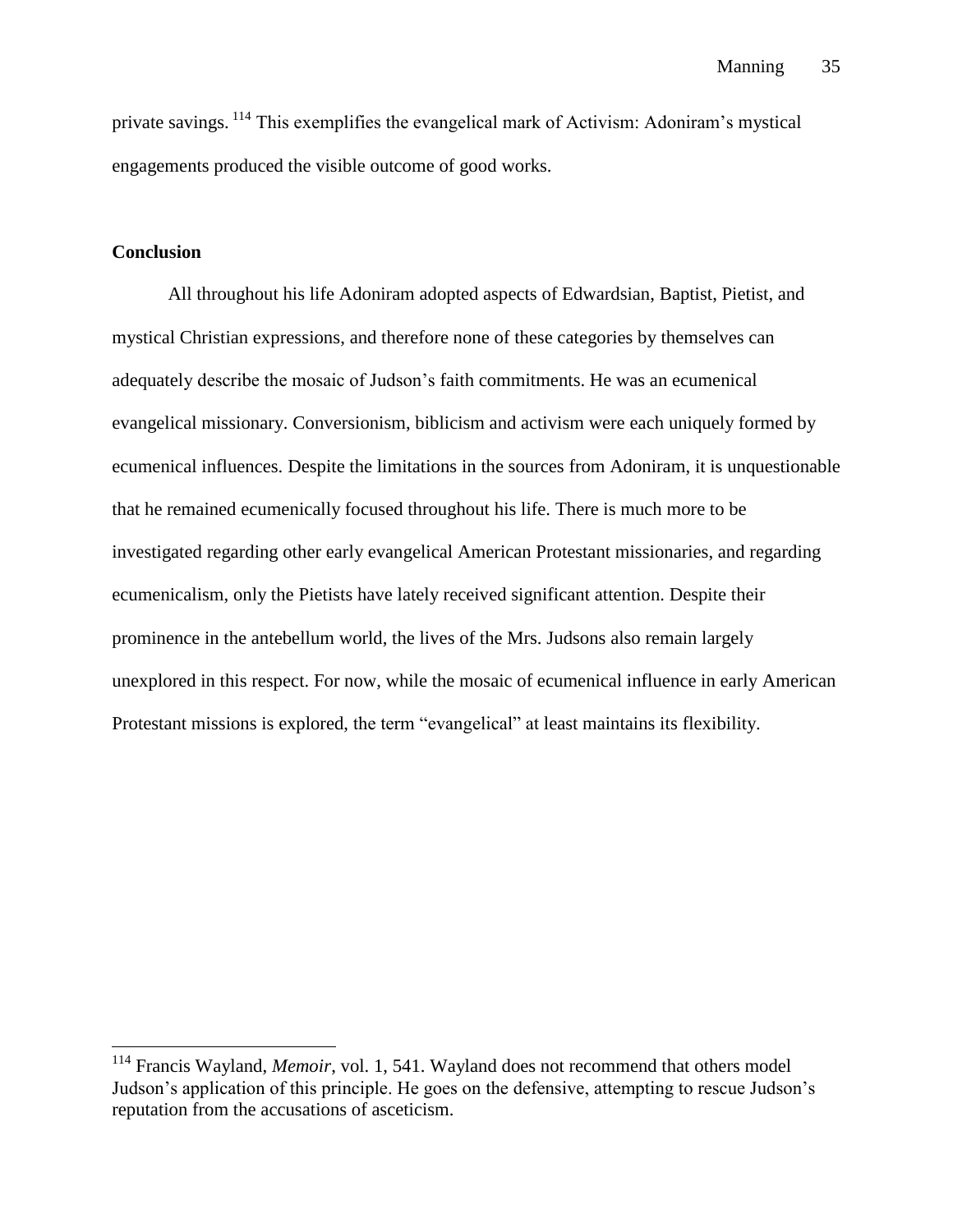## **Primary Sources**

- *American Baptist Magazine and Missionary Intelligencer. New Series. Vol IV.* Boston: James Loring, Lincoln, and Edmands, 1823. http://books.google.com/books?id=KwEPAAAAIAAJ&source=gbs\_navlinks\_s
- Buchanan, Claudius. *A Star in the East*; *A Sermon, Preached in the Parish Church of St. James, Bristol, on Sunday, Feb. 26, 1809, For the Benefit of the "Society for Missions to Africa*  and the East." 8<sup>th</sup> American ed. New York: Williams & Whiting, 1809. http://books.google.com/books?id=4VwXAAAAYAAJ&hl=en
- Bellamy, Joseph. *True Religion Delineated; or, Experimental Religion, Distinguished from Formality on the One Hand, and Enthusiasm on the Other, Set in a Scriptural and Rational Light: In Two Discourses. In which Some of the Principal Errors, Both of the Arminians and Antinomians are Confuted, the Foundation and Superstructure of Their Different Schemes Demolished, and the Truth, as it is in Jesus, Explained and Proved ....* 2<sup>nd</sup> ed. Edinburgh: M. Gray, 1788. http://books.google.com/books?id=wL0sAAAAYAAJ
- Carey, William. *An Enquiry into the Obligations of Christians, to Use Means for the Conversion of the Heathens. In which the Religions State of the Different Nations of the World, the Success of Former Undertakings, and the Practicability of Further Undertakings, are Considered.* Leicester: Ann Ireland, and the other booksellers in Leicester; J. Johnson, St. Paul's Church yard; T. Knott, Lombard Street; R. Dilly, in the Poultry, London; and Smith, at Sheffield, 1792. http://books.google.com/books?id=li5cAAAAQAAJ&hl=en
- *Christian Herald. Volume II.* Edited by John E. Caldwell. New York: John E. Caldwell, 1816. http://books.google.com/books?id=\_z0AAAAAYAAJ&source=gbs\_navlinks\_s
- Edwards, Jonathan. *A Treatise concerning Religious Affections, in Three Parts. I. Nature of the affections, and their importance in religion. II. Shewing what are no certain signs that religious affections are gracious, or that they are not. III. Shewing what are distinguishing signs of truly gracious and holy affections. To which is prefixed* A Sketch of the Life of the Author. Philadelphia: James Crissy, 1821. http://books.google.com/books?id=sYgPAAAAIAAJ&hl=en
- Edwards, Jonathan. "Personal Narrative," in *A Jonathan Edwards Reader*, edited by John Smith, Harry Stout, and Kenneth Minkema. New Haven: Yale University Press, 2003.
- Judson, Ann Hasseltine. *An Account of the American Baptist Mission to the Burman Empire: in a Series of Letters, Addressed to a Gentleman in London.* London: Printed for J. Butterworth & Son and T. Clark, 1823. http://books.google.com/books?id=J00RAQAAMAAJ&hl=en
- Judson, Abby A.. *Why She Became a Spiritualist: Twelve Lectures Delivered Before the Minneapolis Association of Spiritualists by Abby A. Judson, Daughter of Adoniram*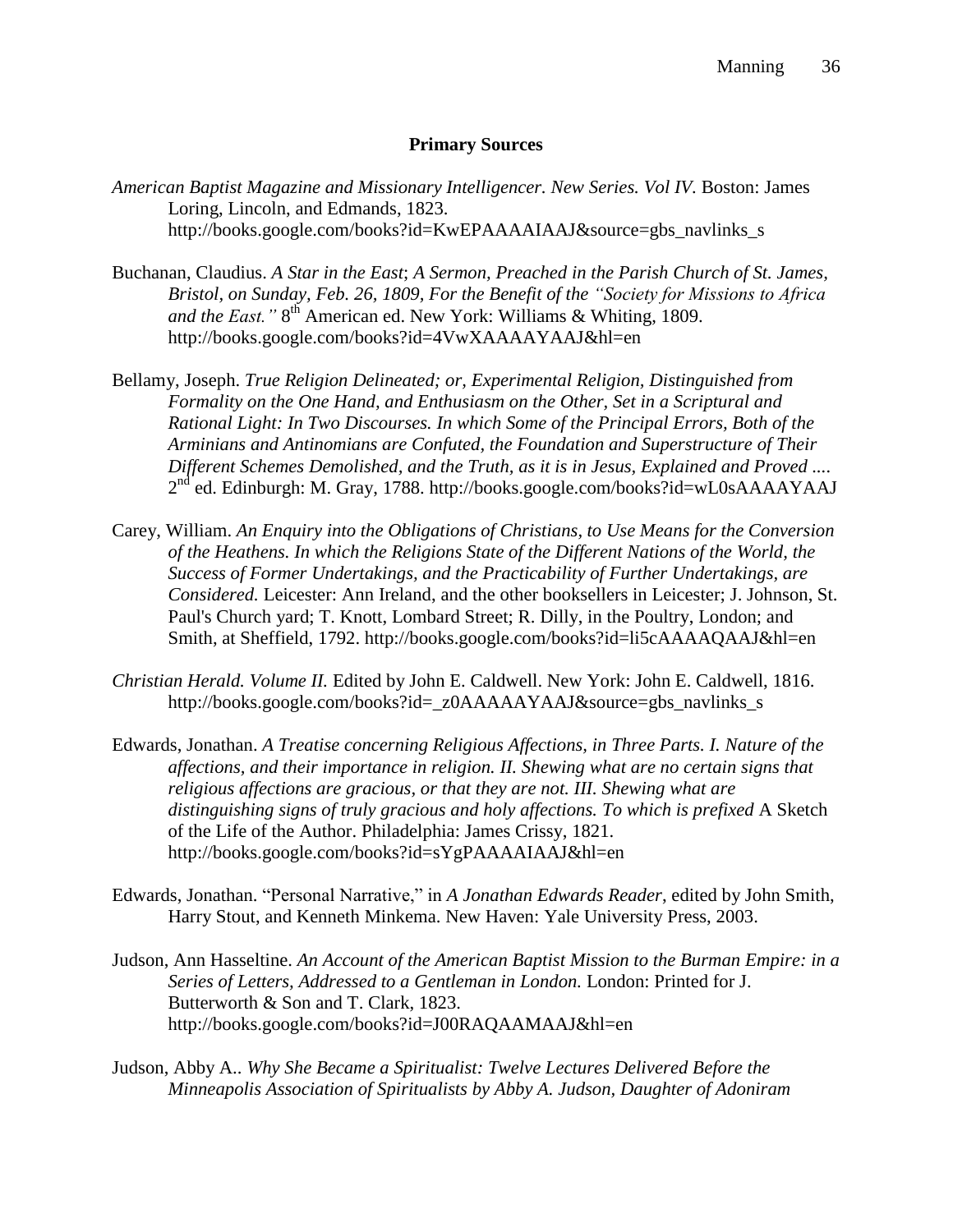*Judson, Missionary to the Burmese Empire. November 30–––March 15, 1891*. Minneapolis: 1891. http://www.archive.org/details/whyshebecamespir00juds

Judson, Edward. *The Life of Adoniram Judson*. New York: Anson D.F. Randolf and Co., 1883.

- Judson, Emily C. [Fanny Forrester, pseud.]. *Memoir of Sarah B. Judson: Member of the American Mission to Burmah.* New York: L. Colby and Company, 1848. http://books.google.com/books?id=WX5UAAAAYAAJ&hl=en.
- Judson, Emily C. [Fanny Forrester, pseud.]. *The Kathayan Slave, and Other Papers Connected with Missionary Life*. Boston: Ticknor, Reed, and Fields, 1853. http://books.google.com/books?id=pcQXAAAAYAAJ&hl=en
- Kendrick, Asahel Clark. *The Life and Letters of Mrs. Emily C. Judson*. 12<sup>th</sup> ed. New York: Sheldon & Co., 1869. http://books.google.com/books?id=kopUAAAAYAAJ&hl=en
- Knowles, James D. *Memoir of Mrs. Ann H. Judson, Late Missionary to Burma*, 4<sup>th</sup> ed., Boston: Lincoln & Edmands,1831. http://books.google.com/books/reader?id=0SVaAAAAMAAJ&hl=en
- *Panoplist, For the year ending June, 1806. Volume the First. Boston: E. Lincoln, 1806.* http://books.google.com/books?id=BbMPAAAAIAAJ&oe=UTF-8
- *Panoplist and Missionary Magazine United*. *For the year ending June 1, 1809*. *Volume 1. New Series*. Boston: Farrard, Mallory, and Co., 1809. http://books.google.com/books?id=97APAAAAIAAJ&oe=UTF-8
- *Panoplist, and Missionary Magazine*. *For the year ending June 1, 1813. Volume V. New Series*. Boston: Samuel T. Armstrong, 1813. http://books.google.com/books?id=OZAoAAAAYAAJ&hl=en
- *Panoplist, and Missionary Magazine. For the year 1814. Vol. X.* Boston: Samuel T. Armstrong, 1814. http://books.google.com/books?id=DrAPAAAAIAAJ&oe=UTF-8
- *Panoplist, and Missionary Herald. For the year 1819, Vol. 15. Boston: Samuel T.* Armstrong, 1819. http://books.google.com/books?id=OrEPAAAAIAAJ&oe=UTF-8.
- Sangermano, Vincentius. *A Description of the Burmese Empire, Compiled Chiefly from Native Documents by the Rev. Father Sangermano.* Translated by William Tandy. Edited by Nicholas Wiseman. Rome: Oriental Translation Fund of Great Britain and Ireland, 1833. http://books.google.com/books?id=9XJ6TqBfoFIC&hl=en
- Scott, Thomas. *The Holy Bible, Containing the Old and New Testaments, According to the Authorized Version; with Explanatory Notes, Practical Observations, and Copious Marginal References.* Volume V. 5<sup>th</sup> London ed. Boston: Samuel T. Armstrong, 1831. http://books.google.com/books?id=8oZUAAAAYAAJ&hl=en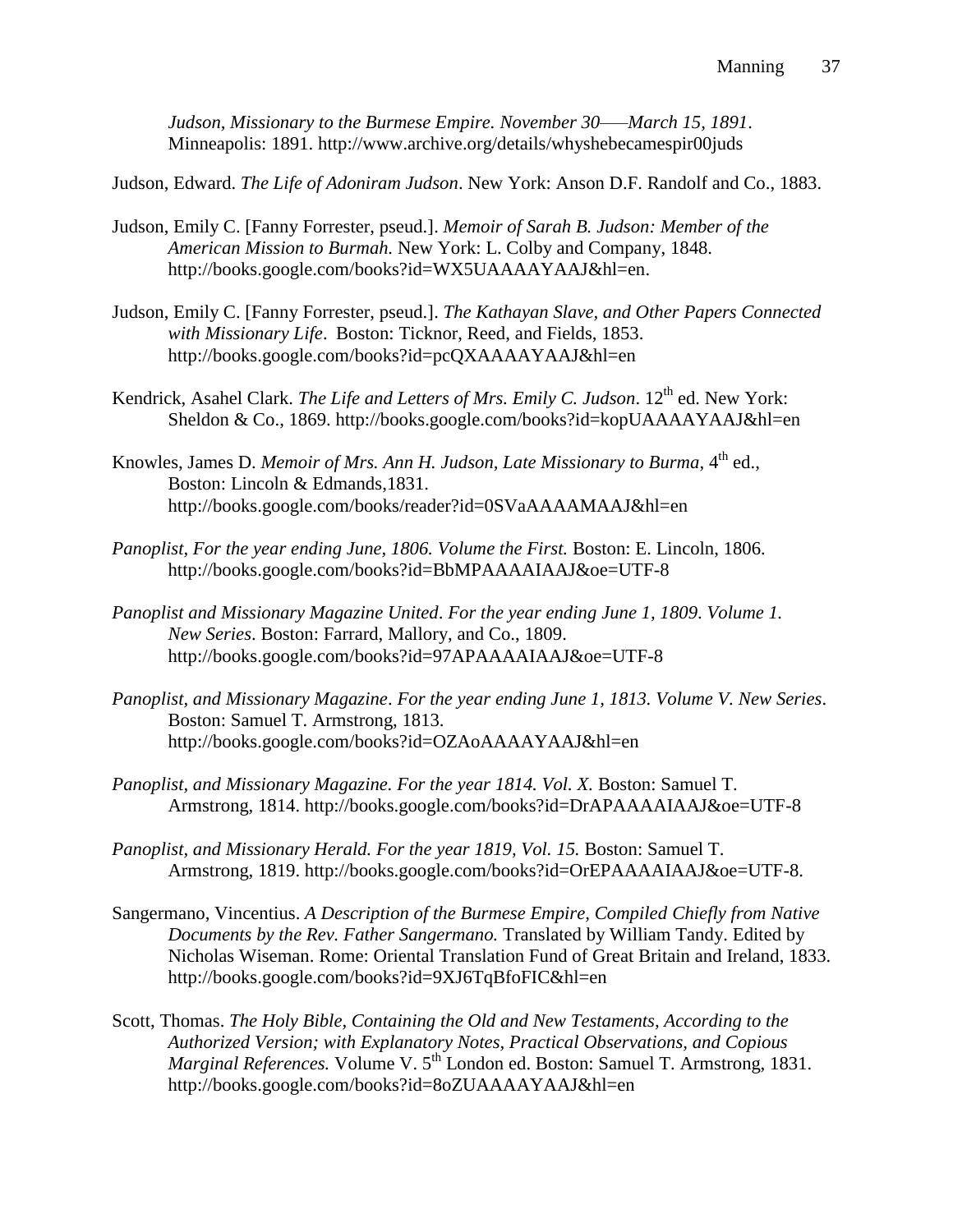- Shwe Wa, Maung. *Burma Baptist Chronicle*. Rangoon: Board of Publications, Burma Baptist Convention, 1963.
- Wayland, Francis. *A Memoir of the Life and Labors of the Rev. Adoniram Judson. D.D.* 2 vols. New York: Sheldon, 1861.
- Wayland, Francis. *A Memoir of the Life and Labors of the Rev. Adoniram Judson. D.D. Vol. II.*  Boston: Phillips, Sampson & Company, 1853. http://books.google.com/books?id=yV4qAAAAYAAJ&hl=en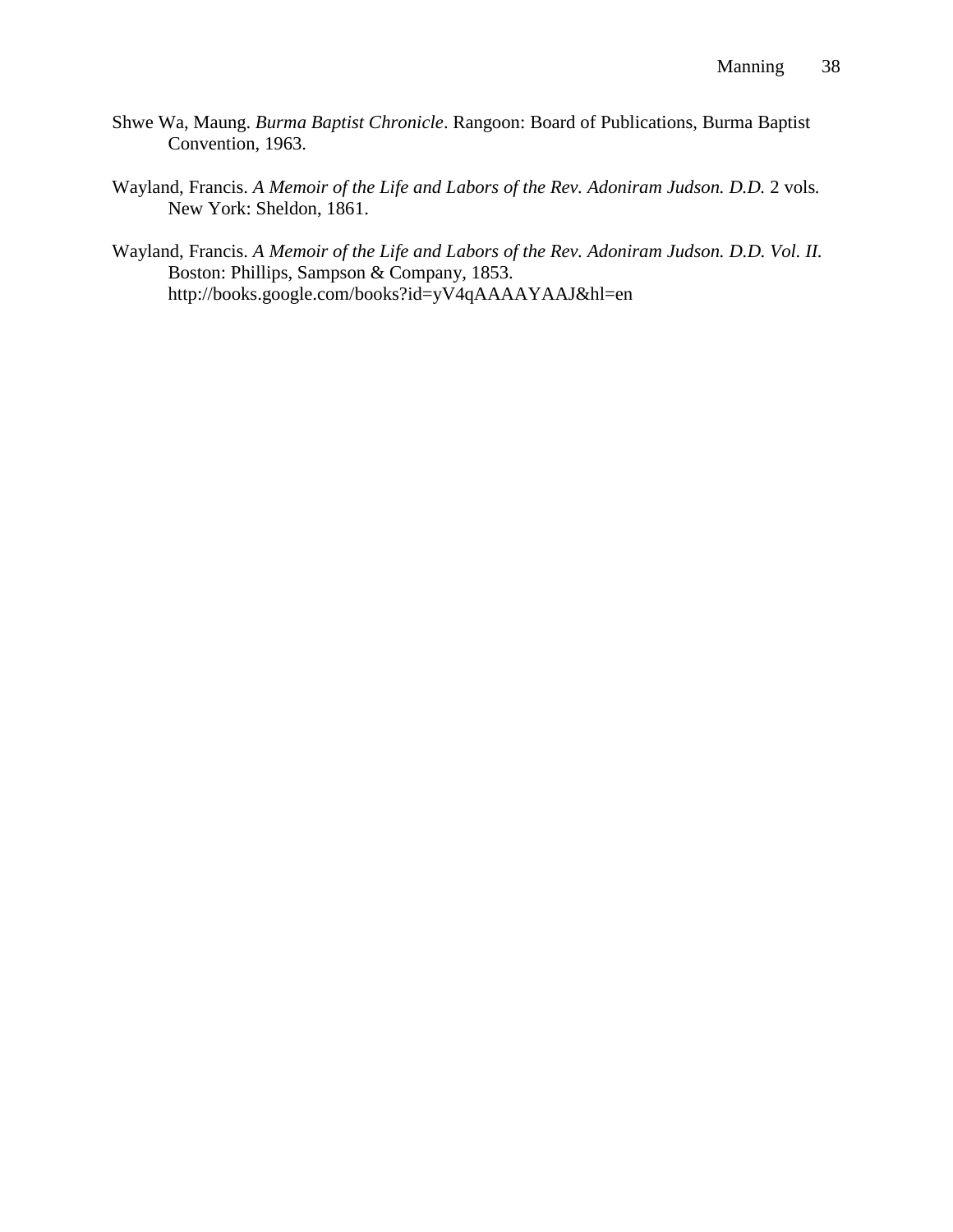#### **Secondary Sources**

- Anderson, Courtney. *To the Golden Shore: the Life of Adoniram Judson.* Boston: Little, Brown and Company, 1956.
- *Biographical Dictionary of Christian Missions*. Edited by Gerald Anderson. New York: Simon & Shuster MacMillan, 1998.
- Brumberg, Joan Jacobs. *Mission for Life: the Story of the Family of Adoniram Judson, the Dramatic events of the First American Foreign Mission, and the Course of Evangelical Religion in the Nineteenth Century*. New York: Free Press, 1980.
- Cady, John F. *A History of Modern Burma*. Ithaca, NY: Cornell University Press, 1958.
- Collins Winn, Christian T., G. William Carlson, Eric Holst, and Christopher Gehrz, eds. *The Pietist Impulse in Christianity*. Eugene, OR: Pickwick, 2011.
- Duesing, Jason G*.*, ed. *Adoniram Judson: a Bicentennial Appreciation of the Pioneer American Missionary.* Nashville: B & H Academic, 2012.
- *Evangelical Dictionary of Christian Missions*. Edited by Scott A. Moreau. Grand Rapids, MI: Baker Books, 2000.
- Grigg, John A. *The Lives of David Brainerd: the Making of an American Evangelical Icon*. New York; Oxford: Oxford University Press, 2009.
- Hunt, Rosalie Hall. *Bless God and Take Courage: the Judson History and Legacy*, Valley Forge, PA: Judson Press, 2005.
- Kling, David W.. "The New Divinity and the Origins of the American Board of Commissioners for Foreign Missions." *Church History* 72, no. 4 (December 1, 2003): 791- 819. *ATLASerials, Religion Collection*, EBSCO*host*.
- La Seng, Dingrin. 2009. "Is Buddhism Indispensable in the Cross-cultural Appropriation of Christianity in Burma?". *Buddhist-Christian Studies* 29, (1): 3-22.
- Latourette, Kenneth Scott. *A History of the Expansion of Christianity*. New York: Harper & Brothers, 1937.
- Noll, Mark A.. *America's God: from Jonathan Edwards to Abraham Lincoln*. Oxford: Oxford University Press, 2002.
- Noll, Mark A. *The New Shape of World Christianity: How American Experience Reflects Global Faith*. Downers Grove, IL: IVP Academic, 2009.